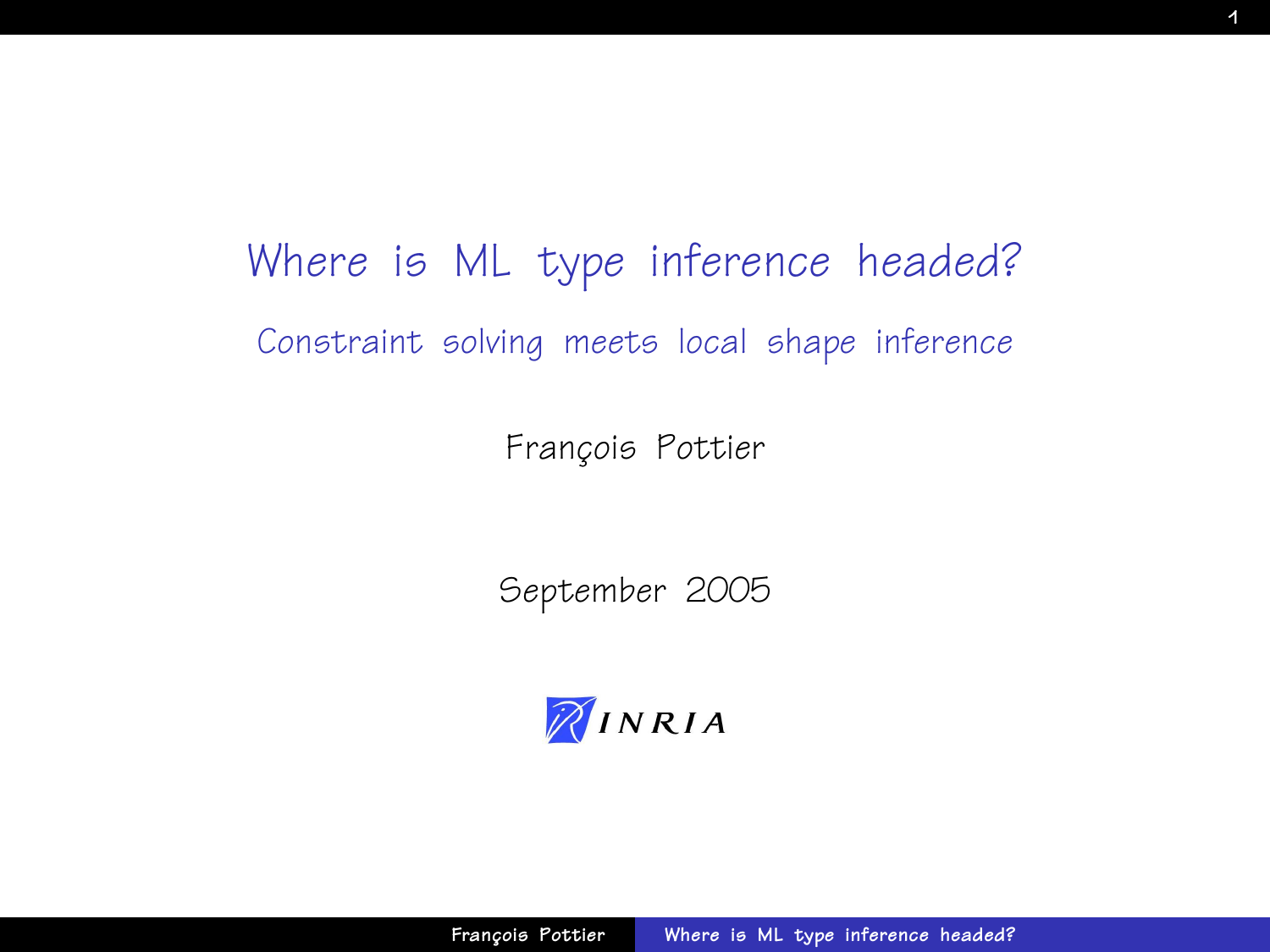A type is a concise description of the behavior of a program fragment.

Typechecking provides safety or security guarantees.

It also encourages modularity and abstraction.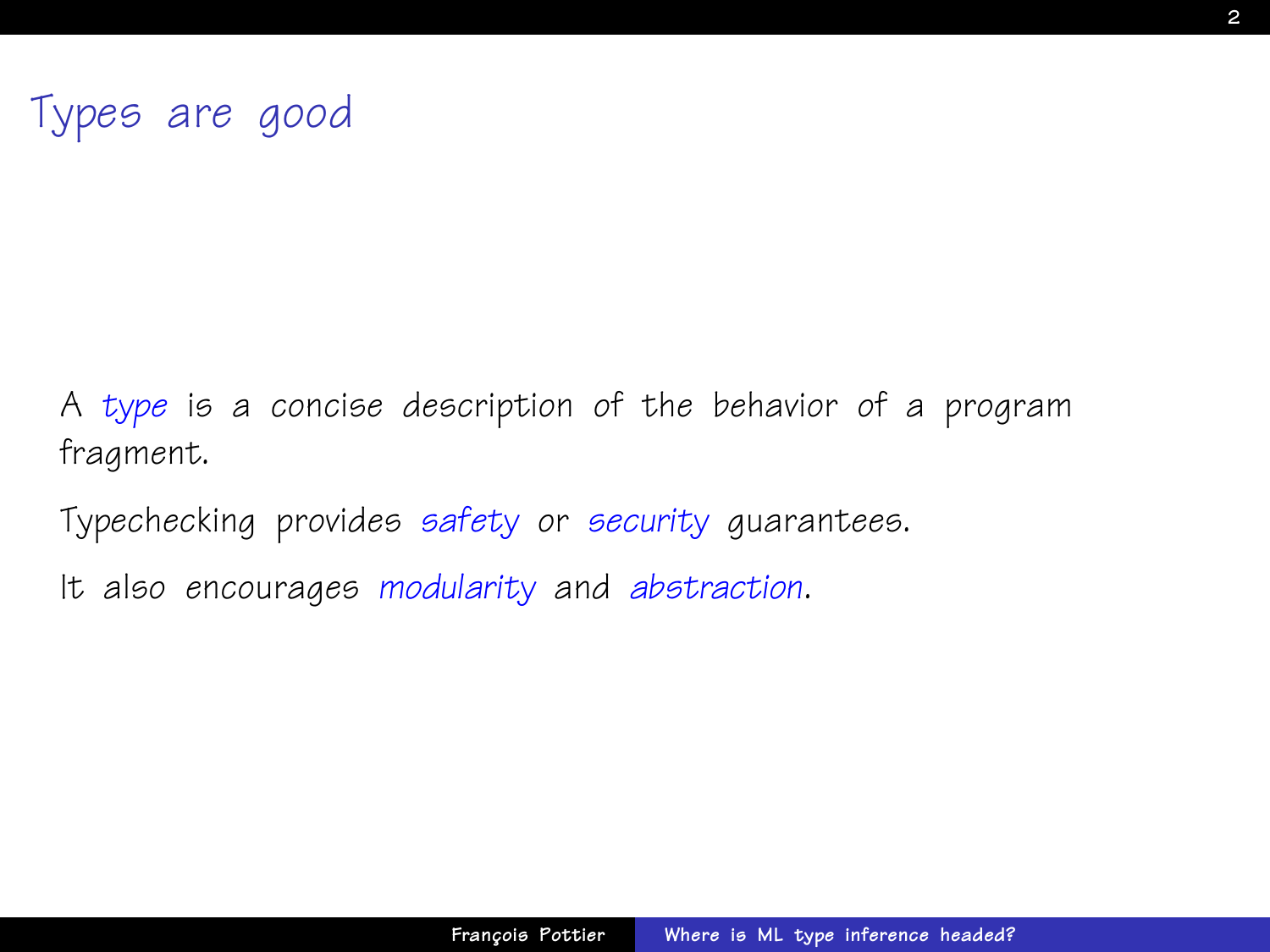# Type inference is good

Types can be extremely cumbersome when they have to be explicitly and repeatedly provided.

This leads to (partial or full) type inference...

... which is sometimes hard, but so... addictive.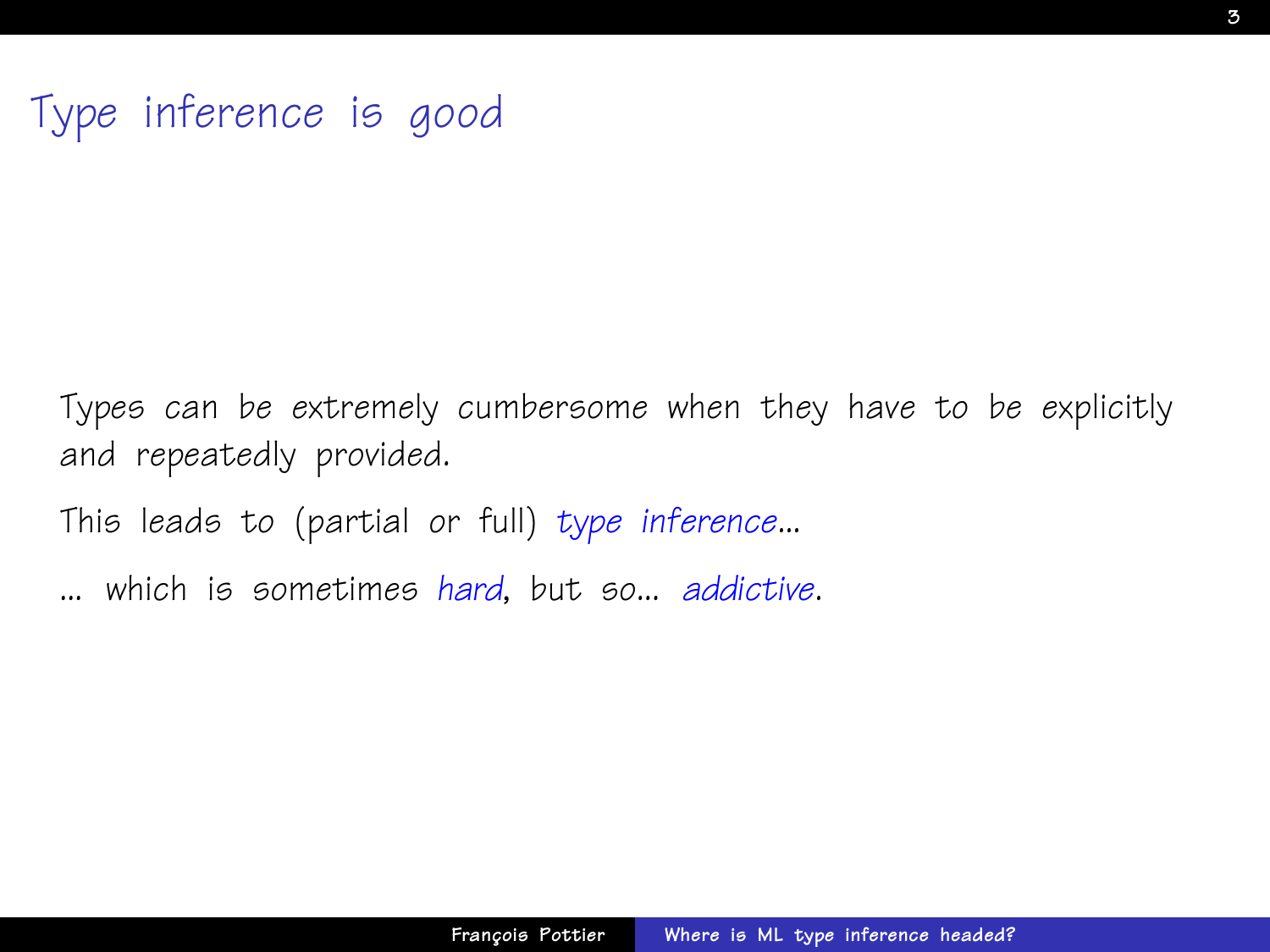#### Constraints are elegant

Type inference problems are naturally expressed in terms of constraints made up of predicates on types, conjunction, existential and universal quantification, and possibly more.

This allows reducing type inference to constraint solving.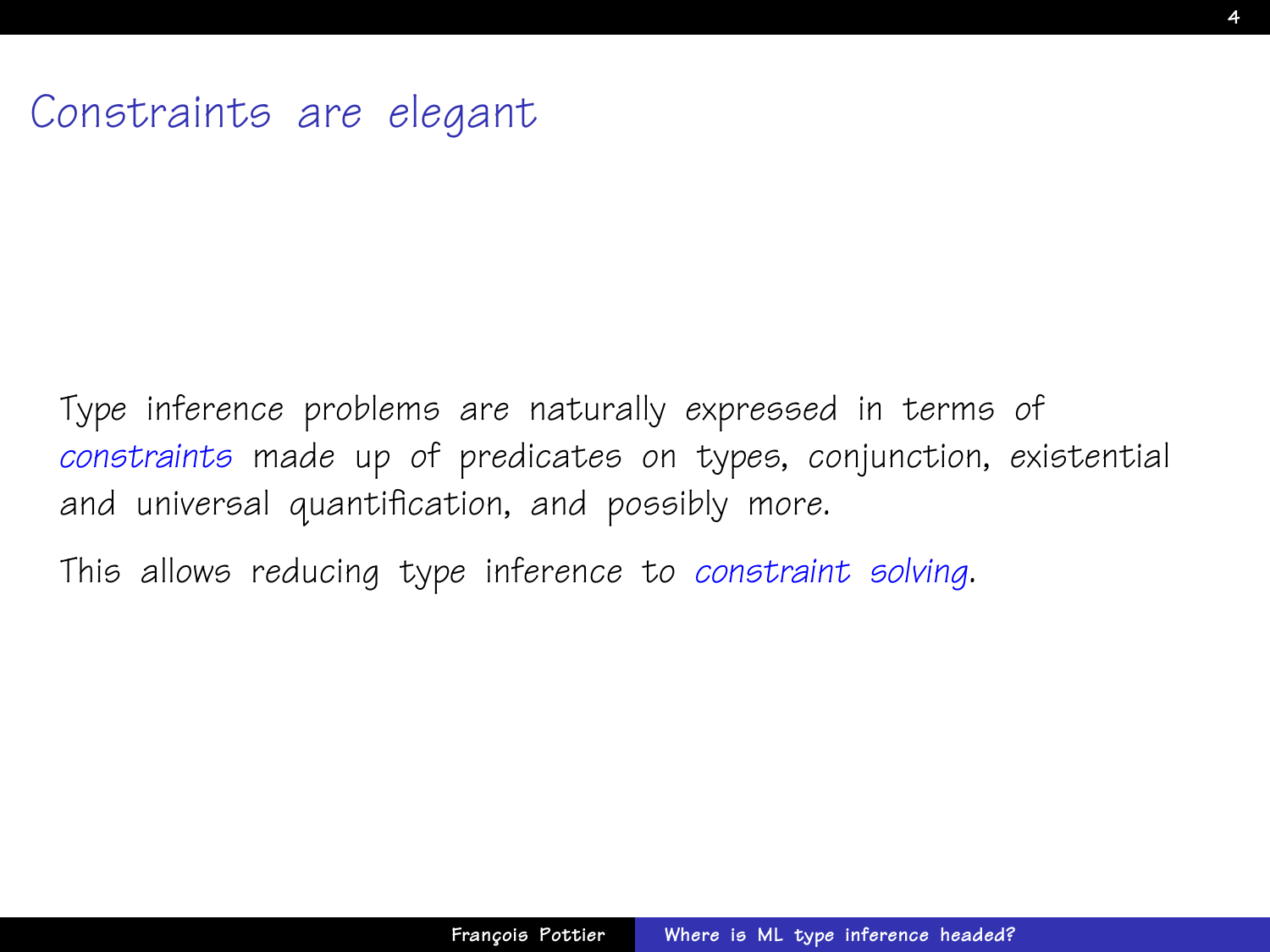## Mandatory type annotations can help

Constraint solving can be intractable or undecidable for some (interesting) type systems.

In that case, mandatory type annotations can help. Full type inference is abandoned. In return, the reduction of (now partial) type inference to constraint solving is preserved.

One might wish to go further...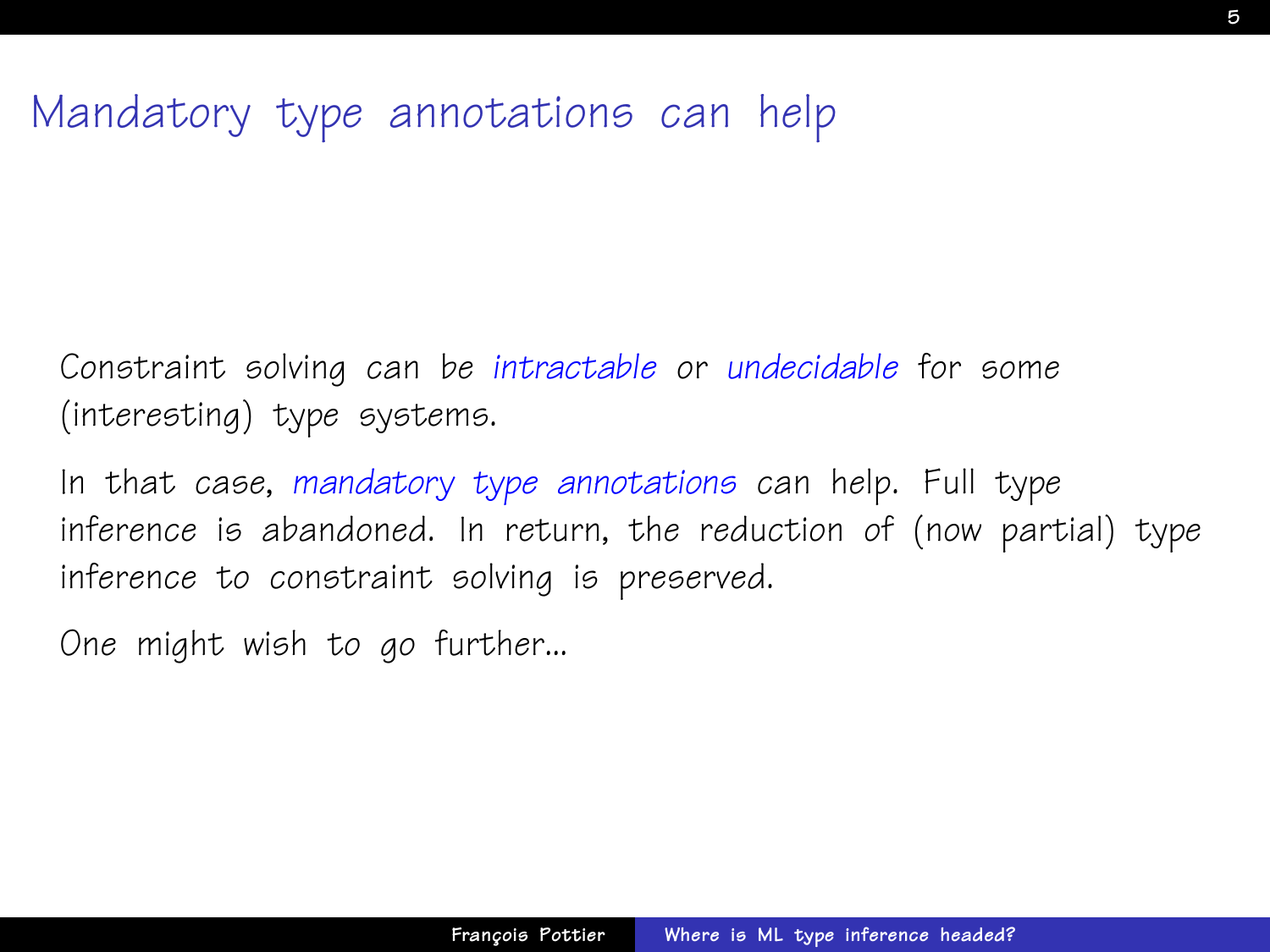# Stratified type inference

Local shape inference can be used to propagate type information in ad hoc ways through the program and automatically produce some of the required annotations.

This leads to stratified type inference, a pragmatic approach to hard type inference problems.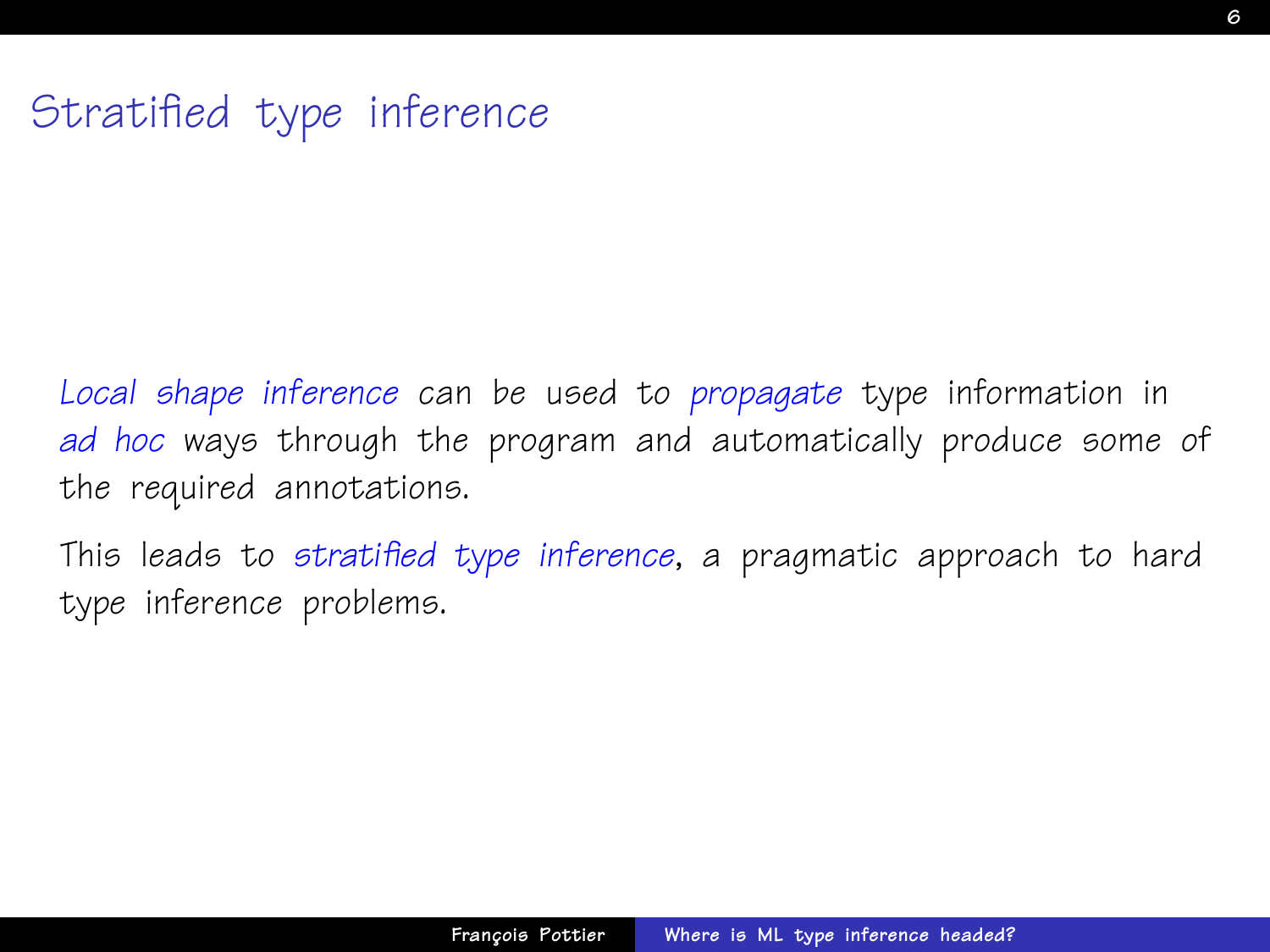The talk is planned as follows:

- 1. Constraint-based type inference for ML
- 2. Stratified type inference for generalized algebraic data types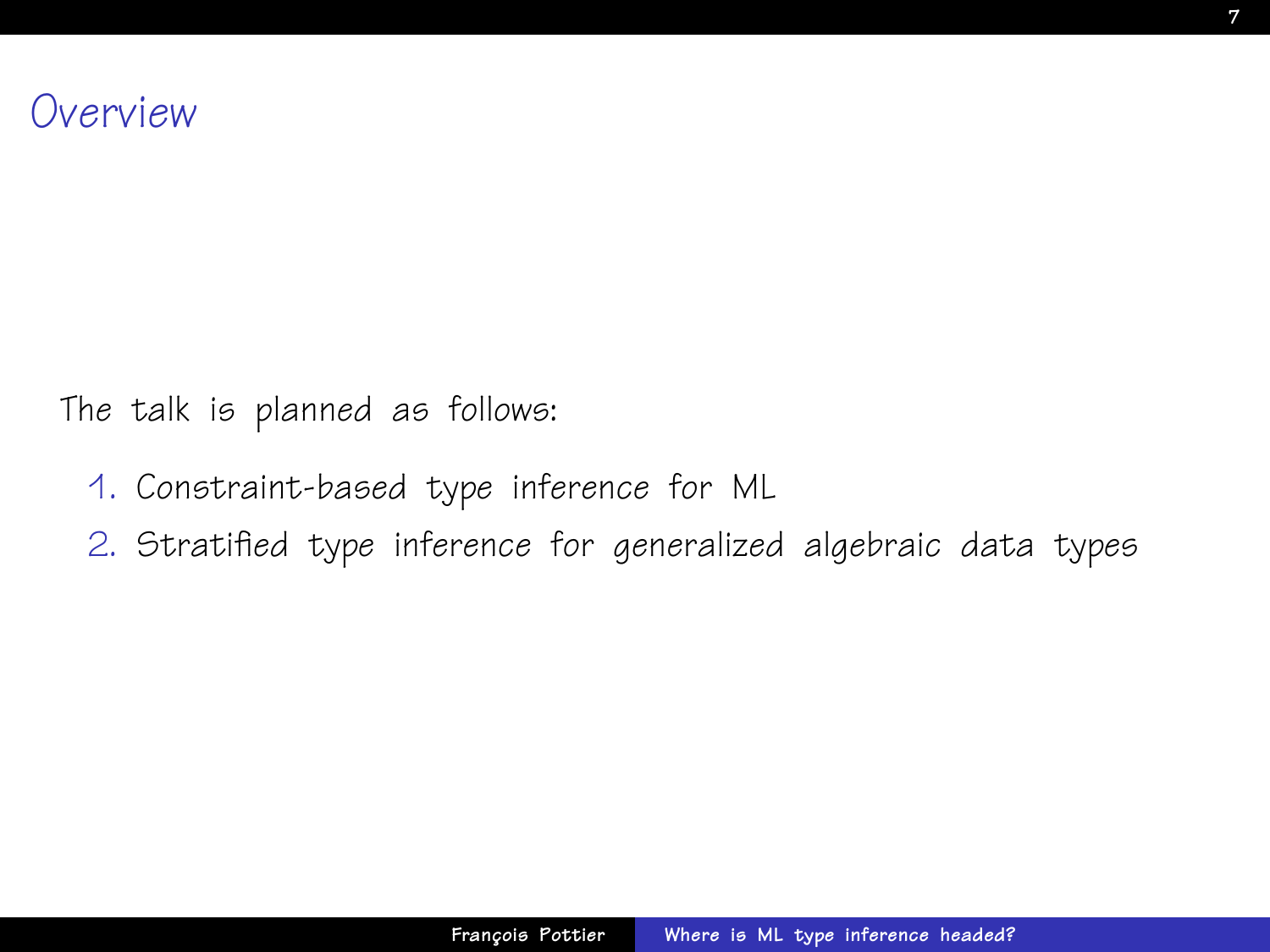## <span id="page-7-0"></span>Part I

# [Type inference for ML](#page-7-0)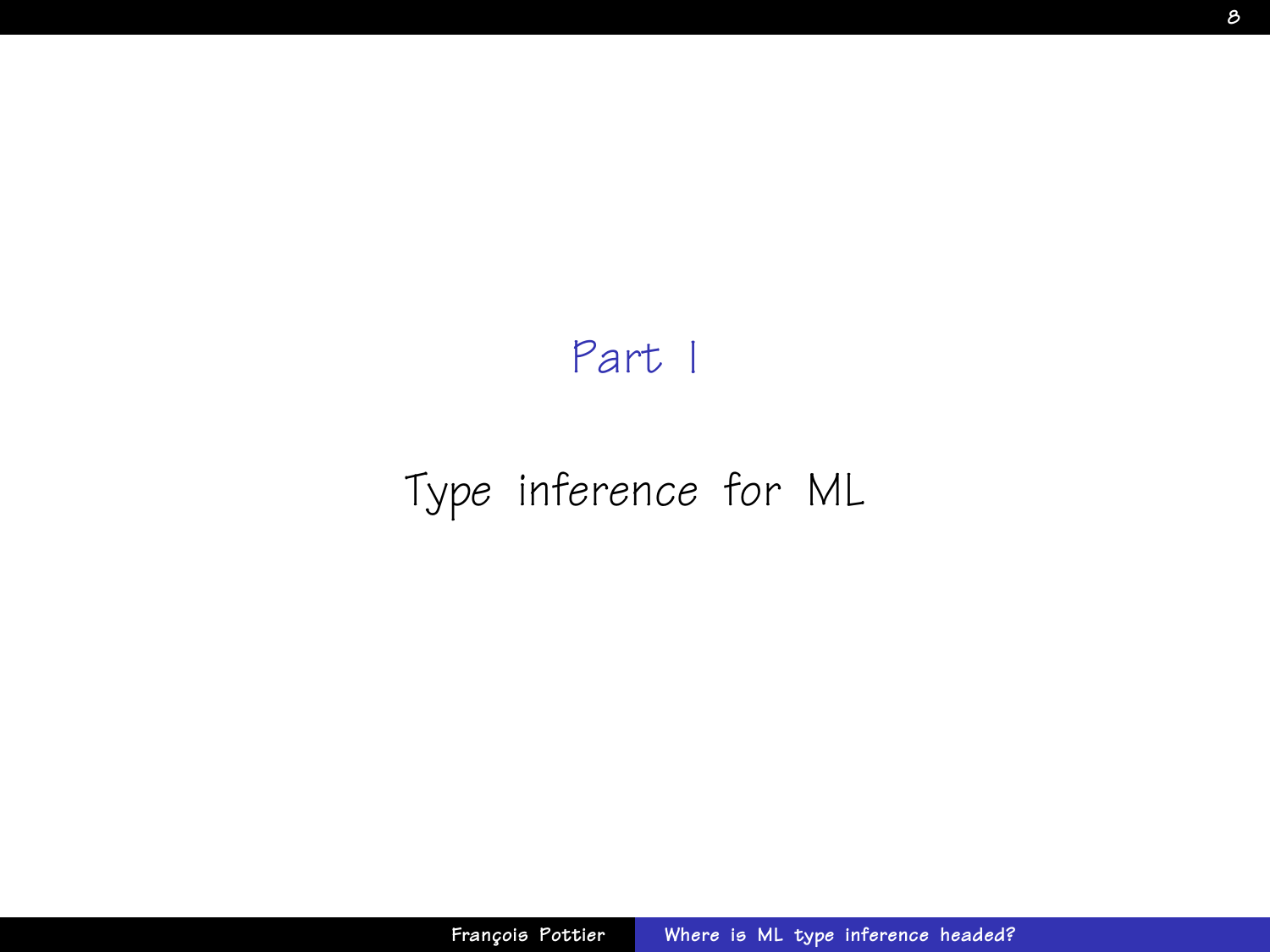[The simply-typed](#page-8-0) λ-calculus

<span id="page-8-0"></span>[Hindley and Milner's type system](#page-15-0)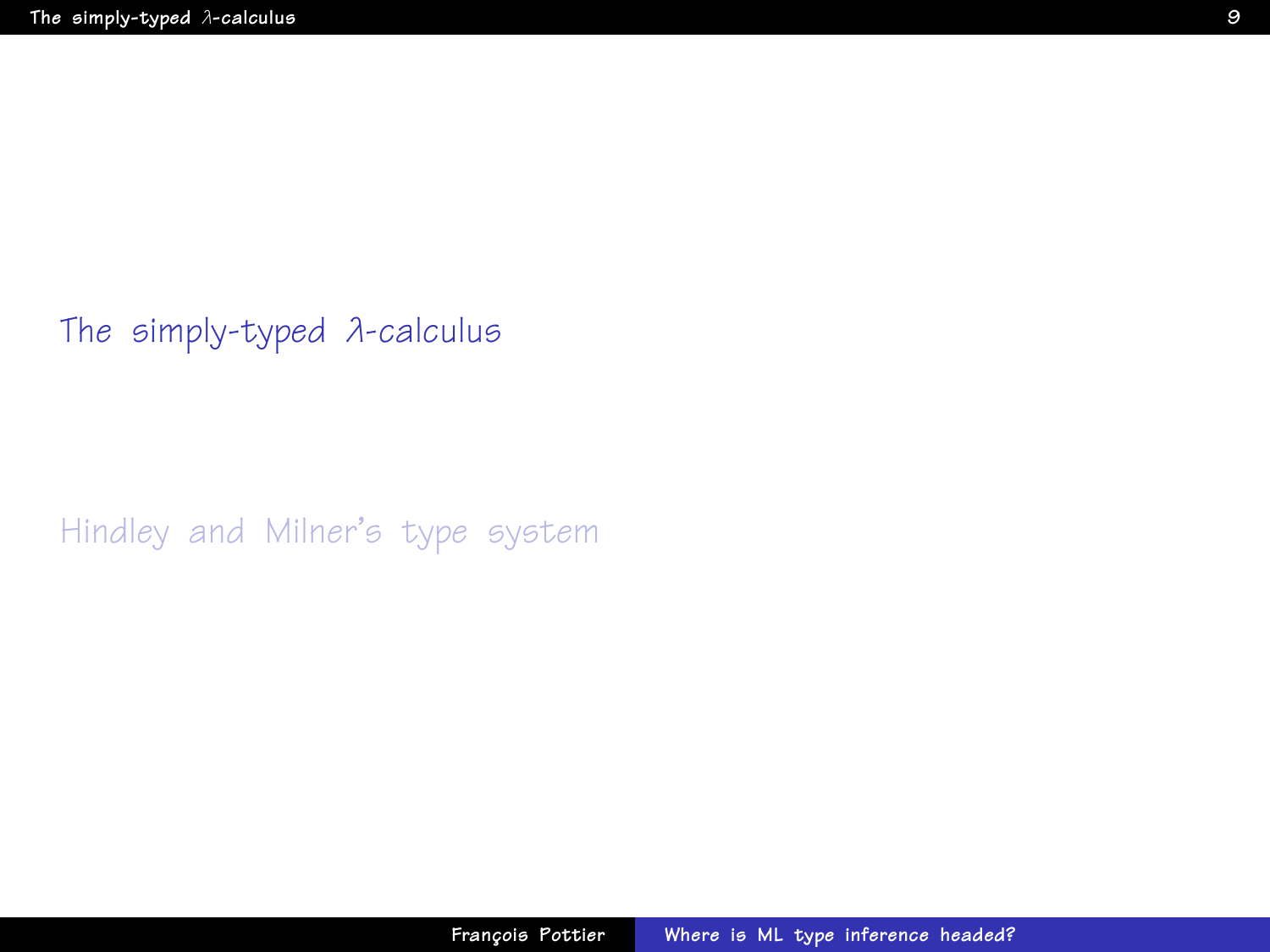# **Specification**

The simply-typed λ-calculus is specified using a set of rules that allow deriving judgements:

Var  
\n
$$
\begin{array}{ccc}\n\text{Abs} & \text{App} \\
\Gamma + x: \Gamma(x) & \frac{\Gamma; x: \tau_1 \vdash e: \tau_2}{\Gamma \vdash \lambda x. e: \tau_1 \rightarrow \tau_2} & \frac{\Gamma \vdash e_1: \tau_1 \rightarrow \tau_2}{\Gamma \vdash e_1 \cdot e_2: \tau_2} & \frac{\Gamma \vdash e_1: \tau_1 \rightarrow \tau_2}{\Gamma \vdash e_1 \cdot e_2: \tau_2}\n\end{array}
$$

The specification is syntax-directed.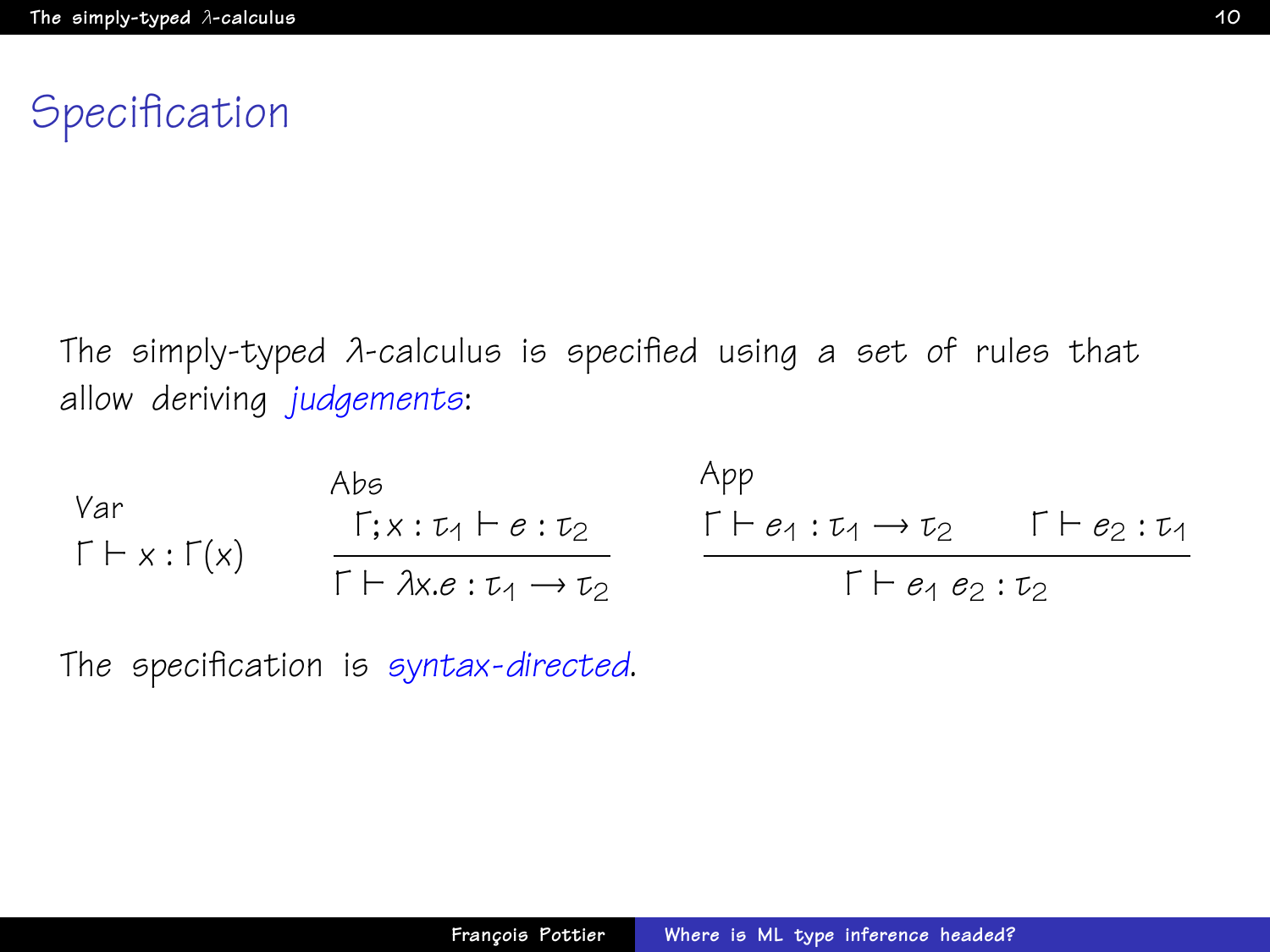#### Substitutions versus constraints

Traditional presentations of type inference are based on substitutions, which means working with most general unifiers, composition, and restriction.

Reasoning in terms of constraints means working with equations, conjunction, and existential quantification.

Let's use the latter.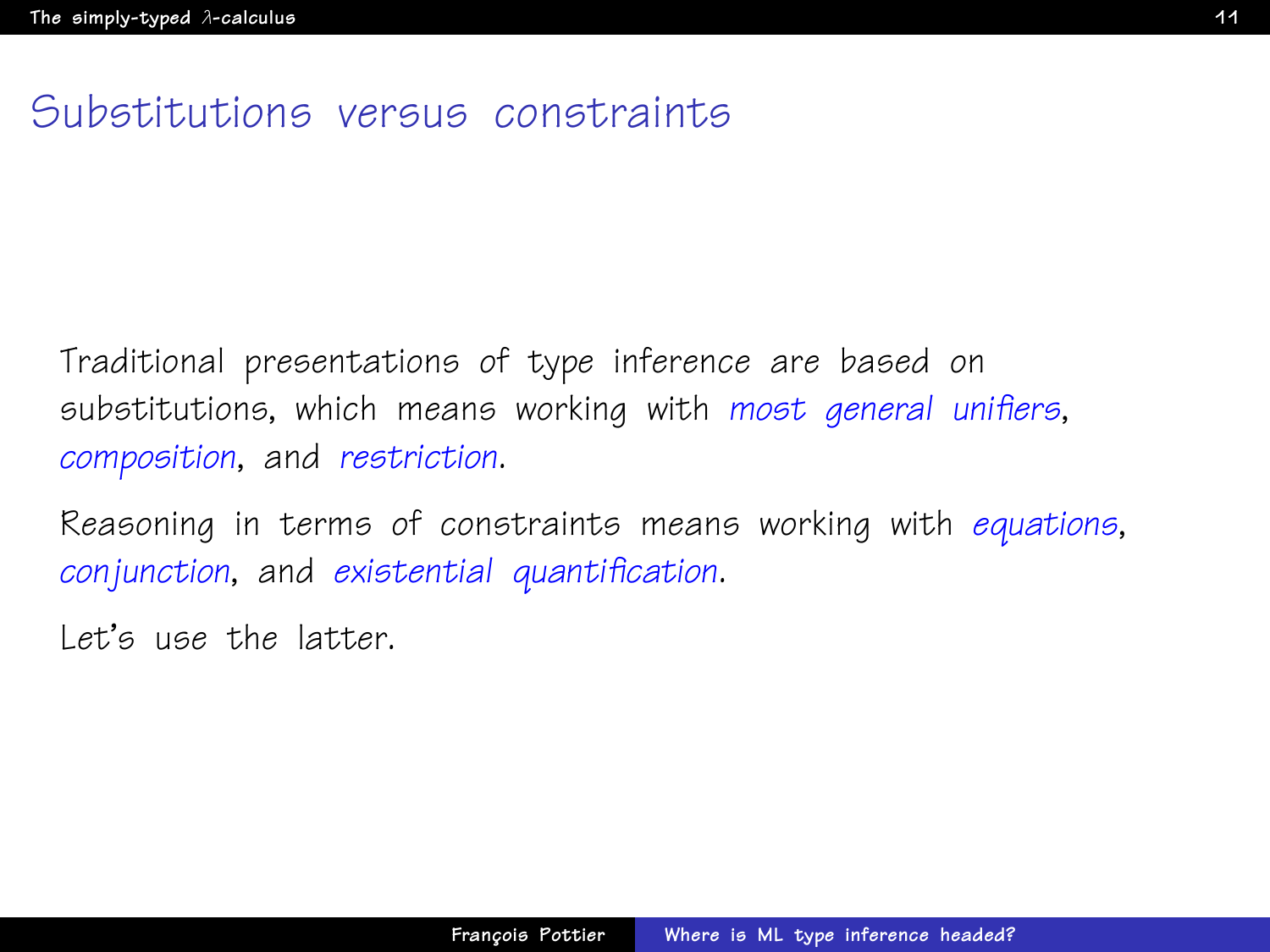#### **Constraints**

In order to reduce type inference to constraint solving, we introduce a constraint language:

$$
C ::= \tau = \tau \mid C \wedge C \mid \exists a.C
$$

Constraints are interpreted by defining when a valuation  $\phi$  satisfies a constraint C.

Constraint solving is first-order unification.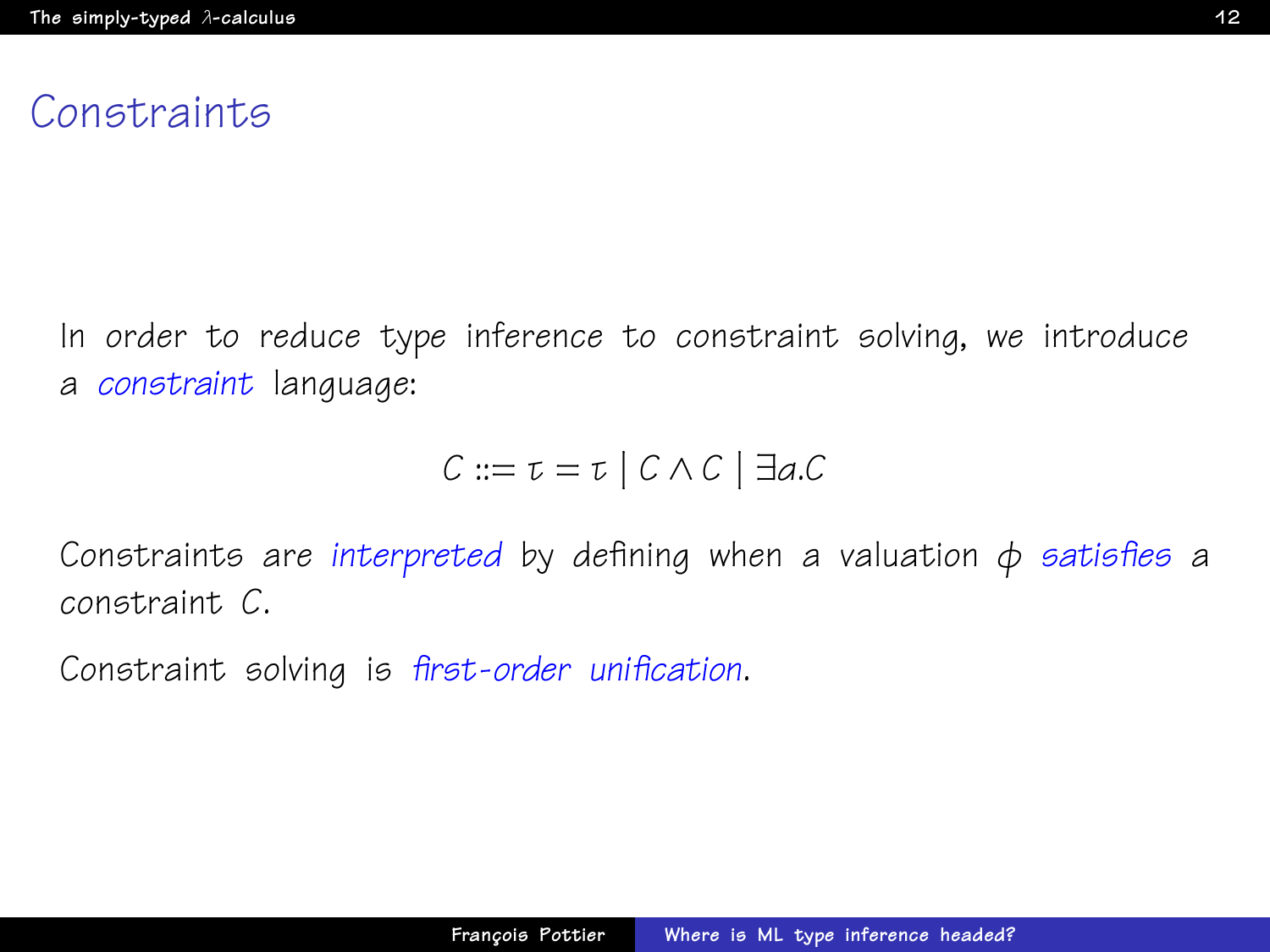#### Constraint generation

Type inference is reduced to constraint solving by defining a mapping  $\lbrack \cdot \rbrack$  of pre-judgements to constraints.

$$
\begin{array}{rcl}\n\left[\Gamma \vdash x : \tau\right] & = & \Gamma(x) = \tau \\
\left[\Gamma \vdash \lambda x . e : \tau\right] & = & \exists a_1 a_2 . (\left[\Gamma; x : a_1 \vdash e : a_2\right] \land a_1 \to a_2 = \tau) \\
\left[\Gamma \vdash e_1 \ e_2 : \tau\right] & = & \exists a . (\left[\Gamma \vdash e_1 : a \to \tau\right] \land \left[\Gamma \vdash e_2 : a\right])\n\end{array}
$$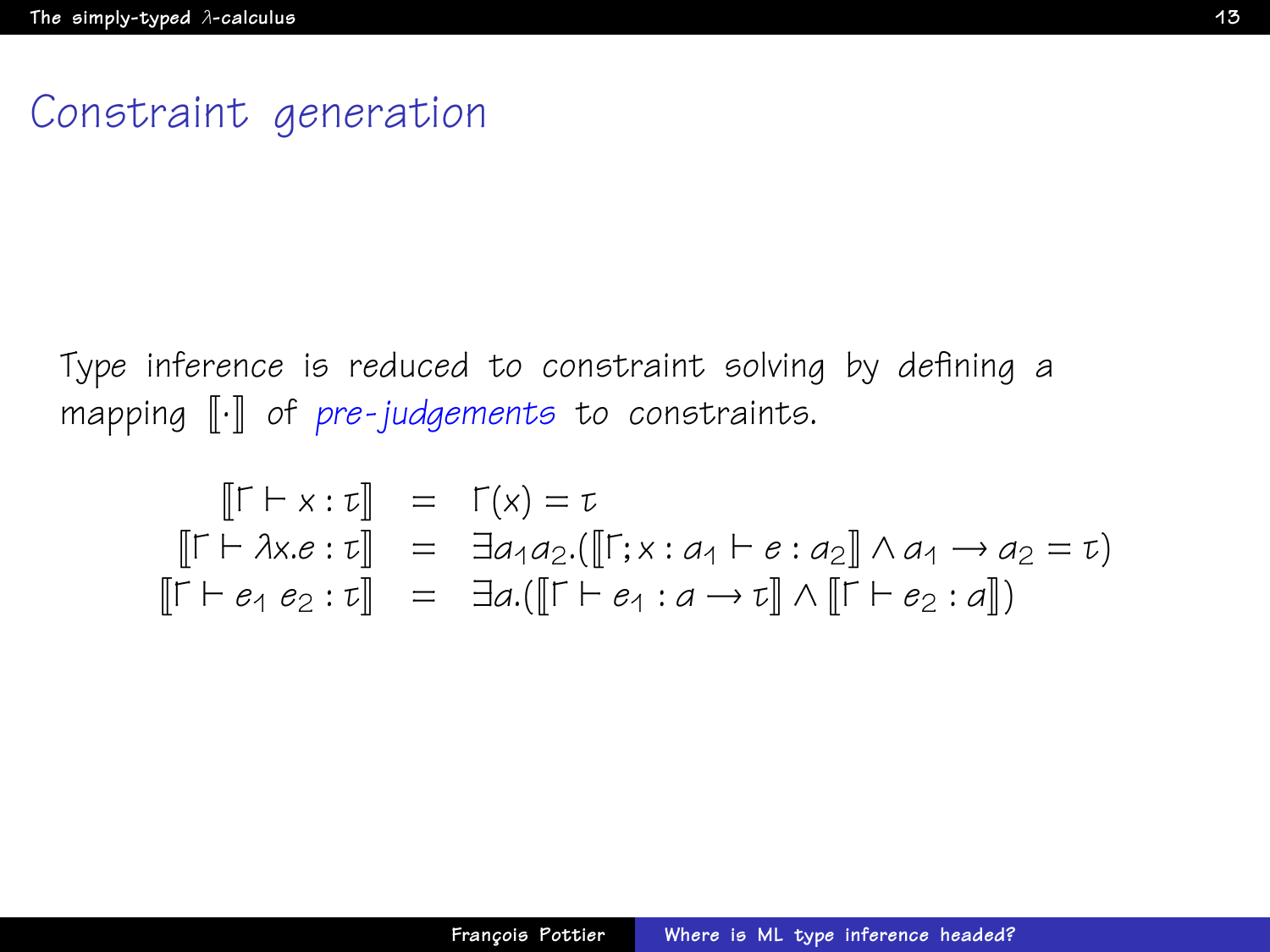#### Constraints, revisited

How about letting the constraint solver, instead of the constraint generator, deal with environments?

Let's enrich the syntax of constraints:

$$
C ::= \dots | x = \tau | \text{def } x : \tau \text{ in } C
$$

The idea is to interpret constraints in such a way as to validate the equivalence law

$$
\det x : \tau \text{ in } C \equiv [\tau/x]C
$$

The def form is an explicit substitution form.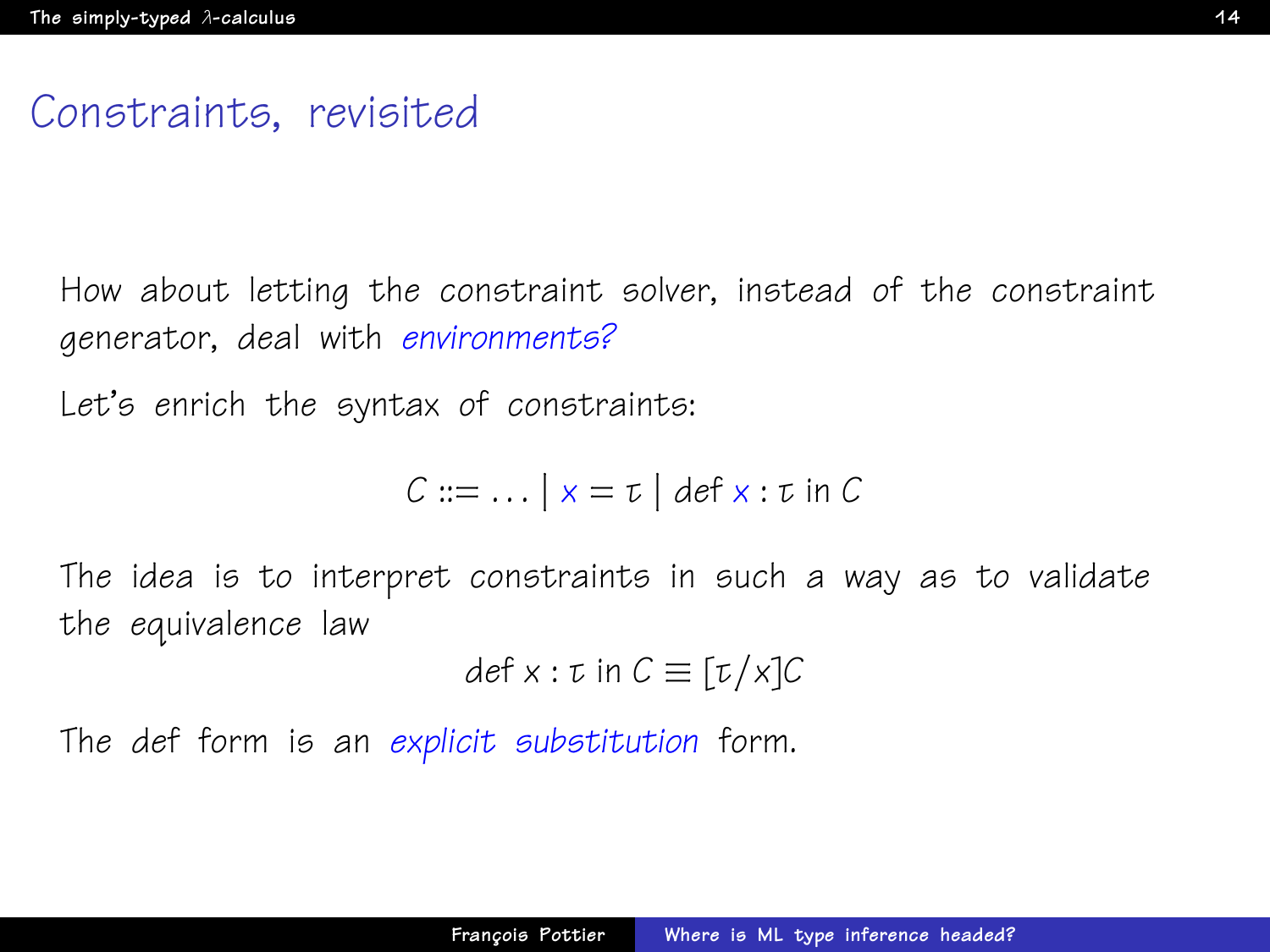#### Constraint generation, revisited

Constraint generation is now a mapping of an expression e and a type  $\tau$  to a constraint  $\llbracket e : \tau \rrbracket$ .

$$
\begin{aligned}\n\llbracket x : \tau \rrbracket &= x = \tau \\
\llbracket \lambda x . e : \tau \rrbracket &= \exists a_1 a_2. \left( \begin{array}{c} \det x : a_1 \text{ in } \llbracket e : a_2 \rrbracket \\
a_1 \rightarrow a_2 = \tau \\
\llbracket e_1 e_2 : \tau \rrbracket &= \exists a. (\llbracket e_1 : a \rightarrow \tau \rrbracket \land \llbracket e_2 : a \rrbracket)\n\end{array} \right)\n\end{aligned}
$$

Look ma, no environments!

The point of introducing the def form will become apparent in Hindley and Milner's type system...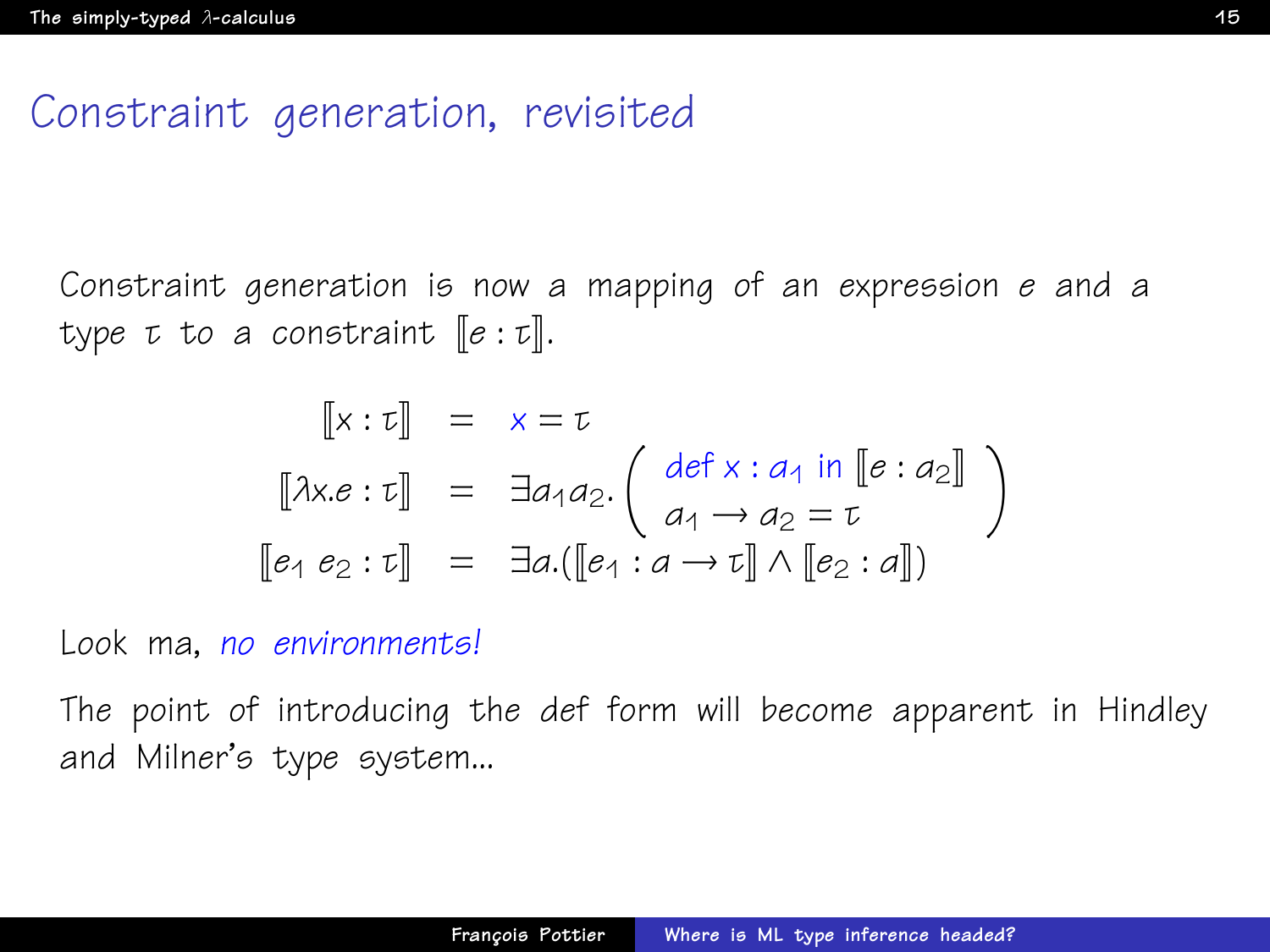[The simply-typed](#page-8-0) λ-calculus

<span id="page-15-0"></span>[Hindley and Milner's type system](#page-15-0)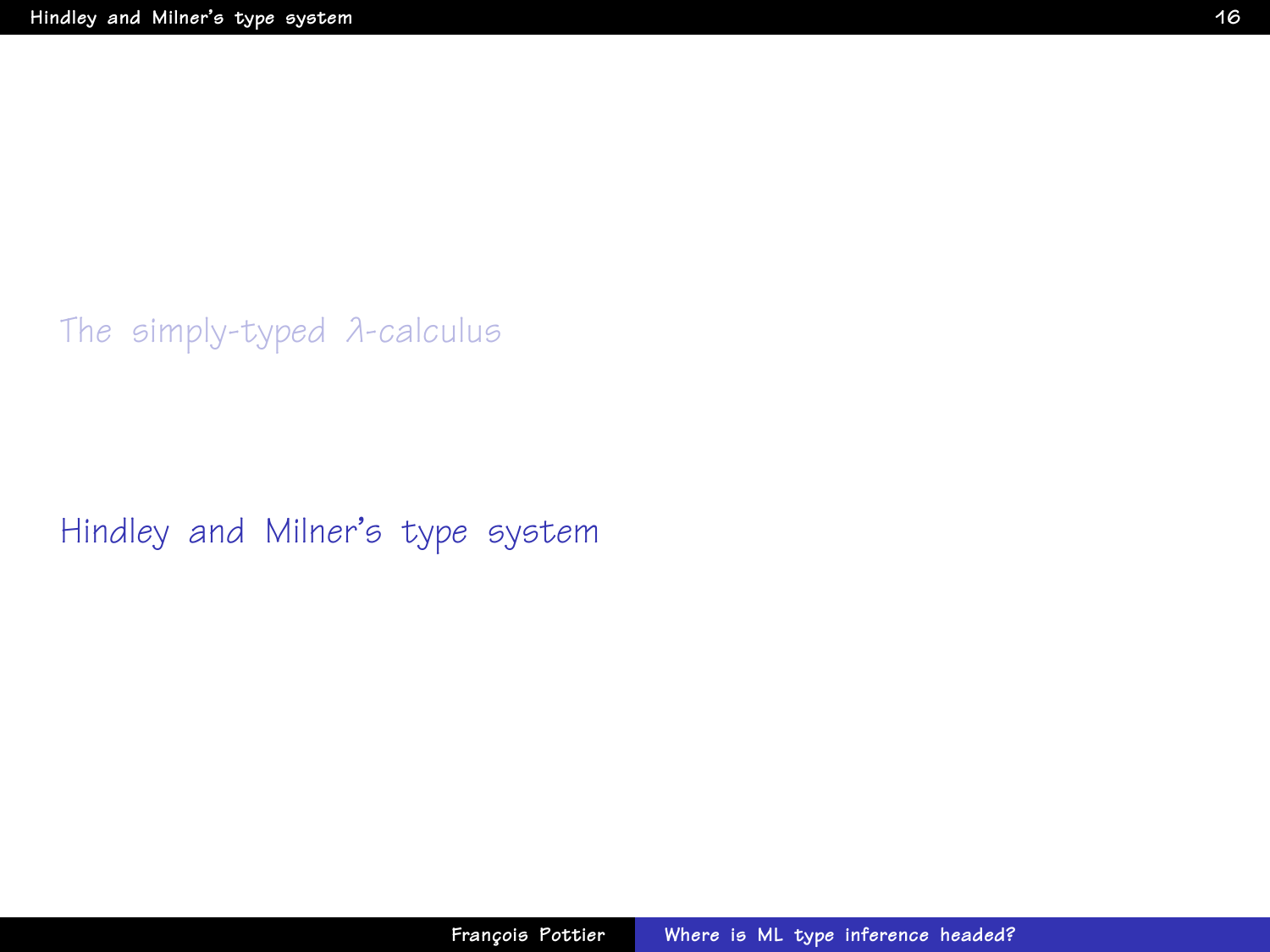**Specification** 

Three new typing rules are introduced in addition to those of the simply-typed λ-calculus:



Type schemes now occur in environments and judgements.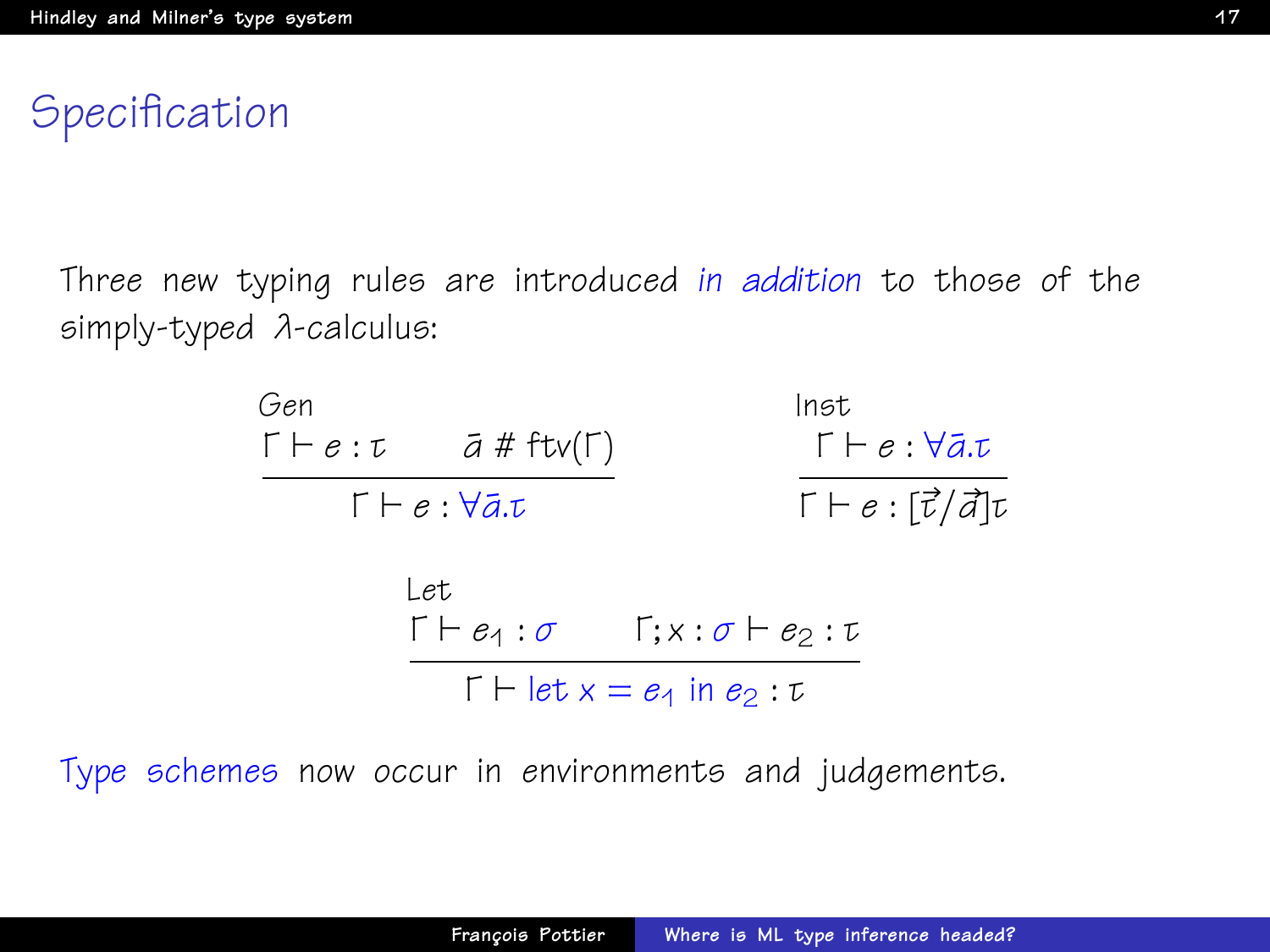#### **Congtraints**

Let's extend the syntax of constraints so that a variable x can stand for a type scheme.

To avoid mingling constraint generation and constraint solving, we allow type schemes to carry constraints.

Turning a constraint into a (constrained) type scheme is then a purely syntactic construction—no solving is required.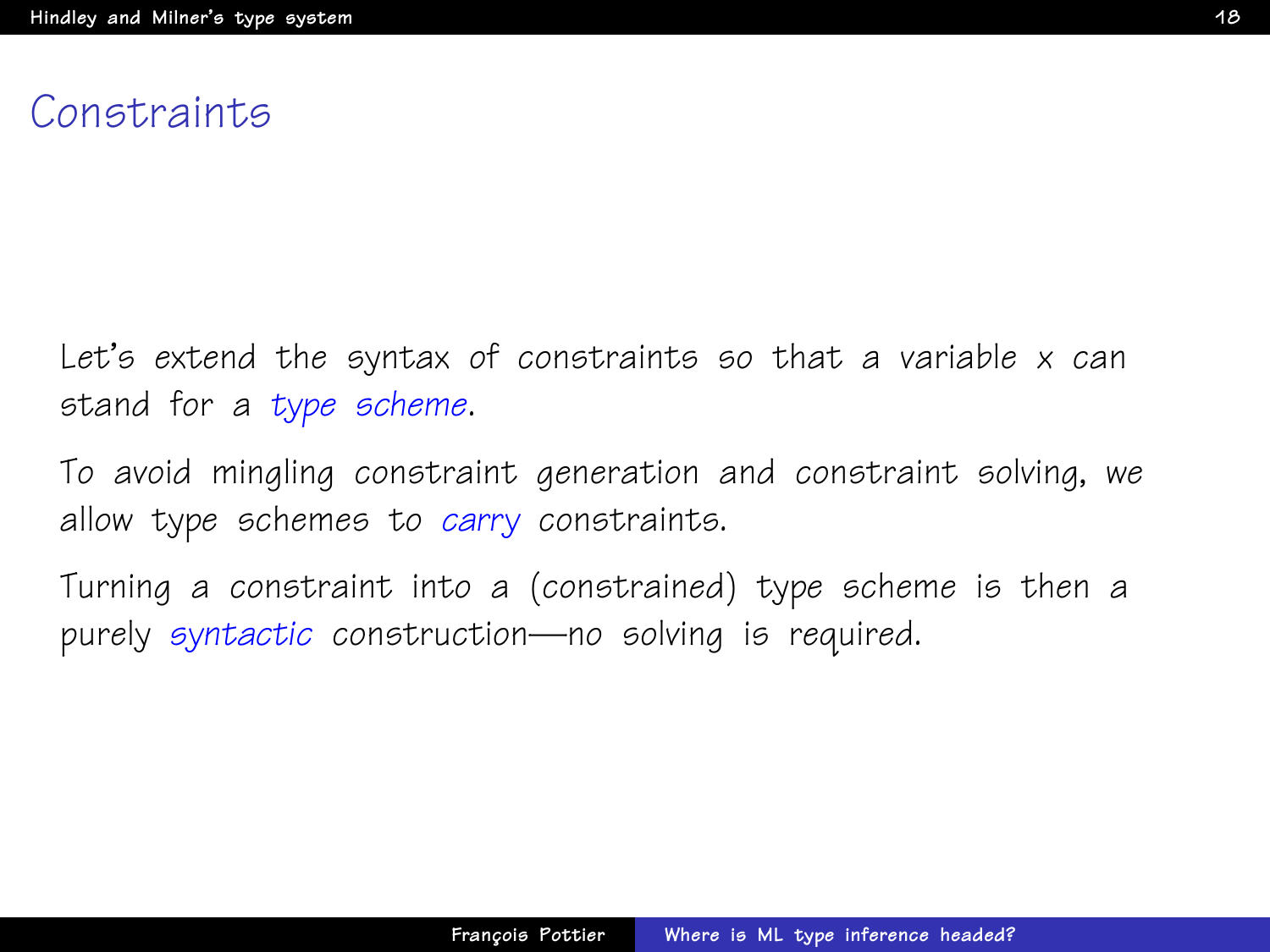#### Constraints, continued

The syntax of constraints and constrained type schemes is:

$$
C ::= \tau = \tau \mid C \wedge C \mid \exists a.C \mid x \leq \tau \mid \text{def } x : \varsigma \text{ in } C
$$
  

$$
\varsigma ::= \forall \bar{a}[C].\tau
$$

The idea is to interpret constraints in such a way as to validate the equivalence laws

$$
def x : \varsigma in C \equiv [\varsigma/x]C
$$

$$
(\forall \bar{a}[C].\tau) \preceq \tau' \equiv \exists \bar{a}.(C \land \tau = \tau')
$$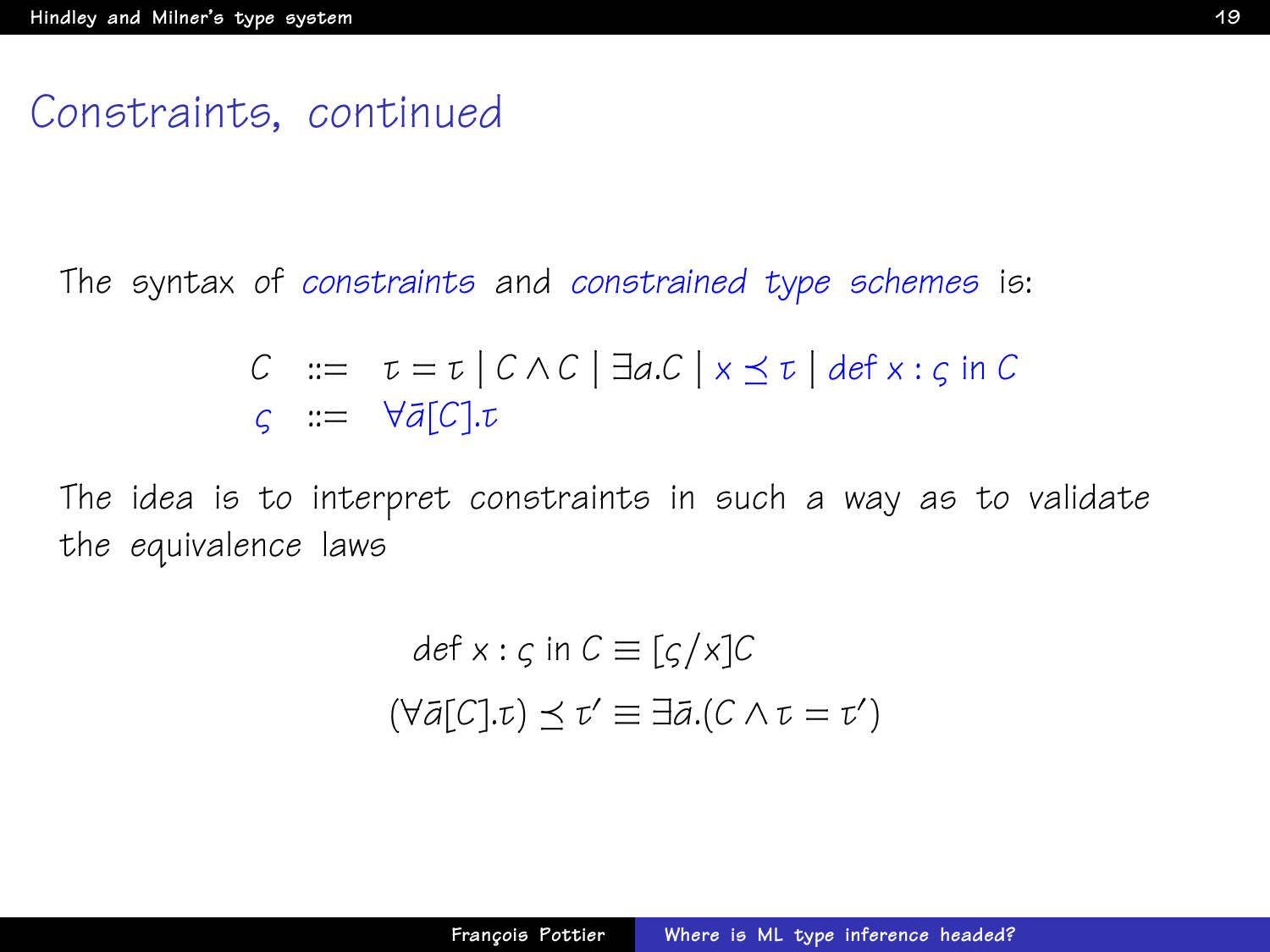#### Constraint generation

Constraint generation is modified as follows:

$$
\begin{bmatrix} x : \tau \end{bmatrix} = x \leq \tau
$$
  
\n
$$
\begin{bmatrix} \text{let } x = e_1 \text{ in } e_2 : \tau \end{bmatrix} = \text{def } x : \forall a \text{[[} e_1 : a \text{]]}.a \text{ in } \text{[[} e_2 : \tau \text{]]}
$$

The constrained type scheme  $\forall a[\lbrack\lbrack e_{1}:a\rbrack\rbrack.$ a is principal for  $e_{1}...$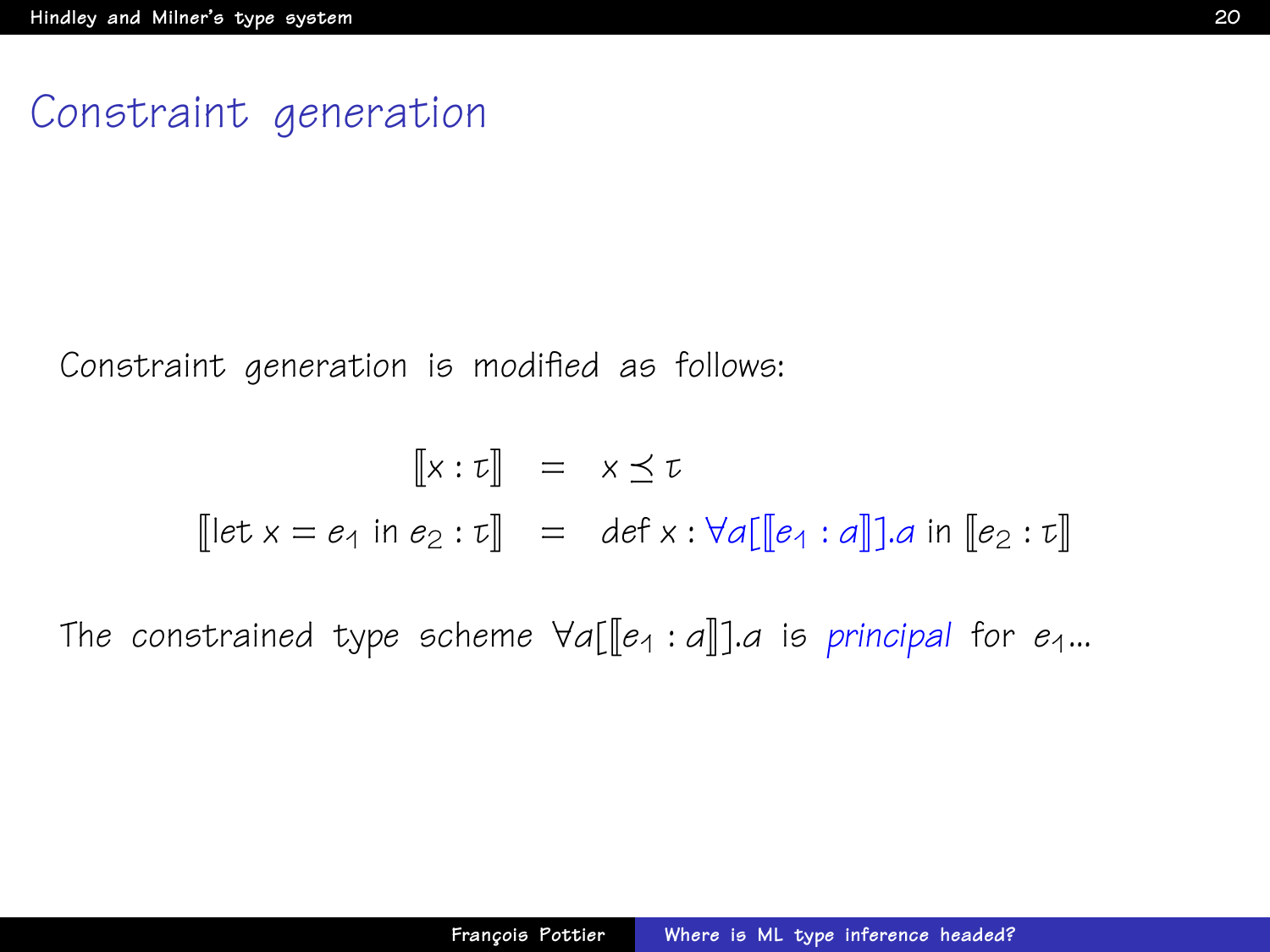#### Statement

#### Theorem (Soundness and completeness)

Let  $\Gamma$  be an environment whose domain is  $f(v(e))$ . The expression e is well-typed relative to Γ iff

$$
\textit{def} \; \Gamma \; \textit{in} \; \exists a. \llbracket e : a \rrbracket
$$

is satisfiable.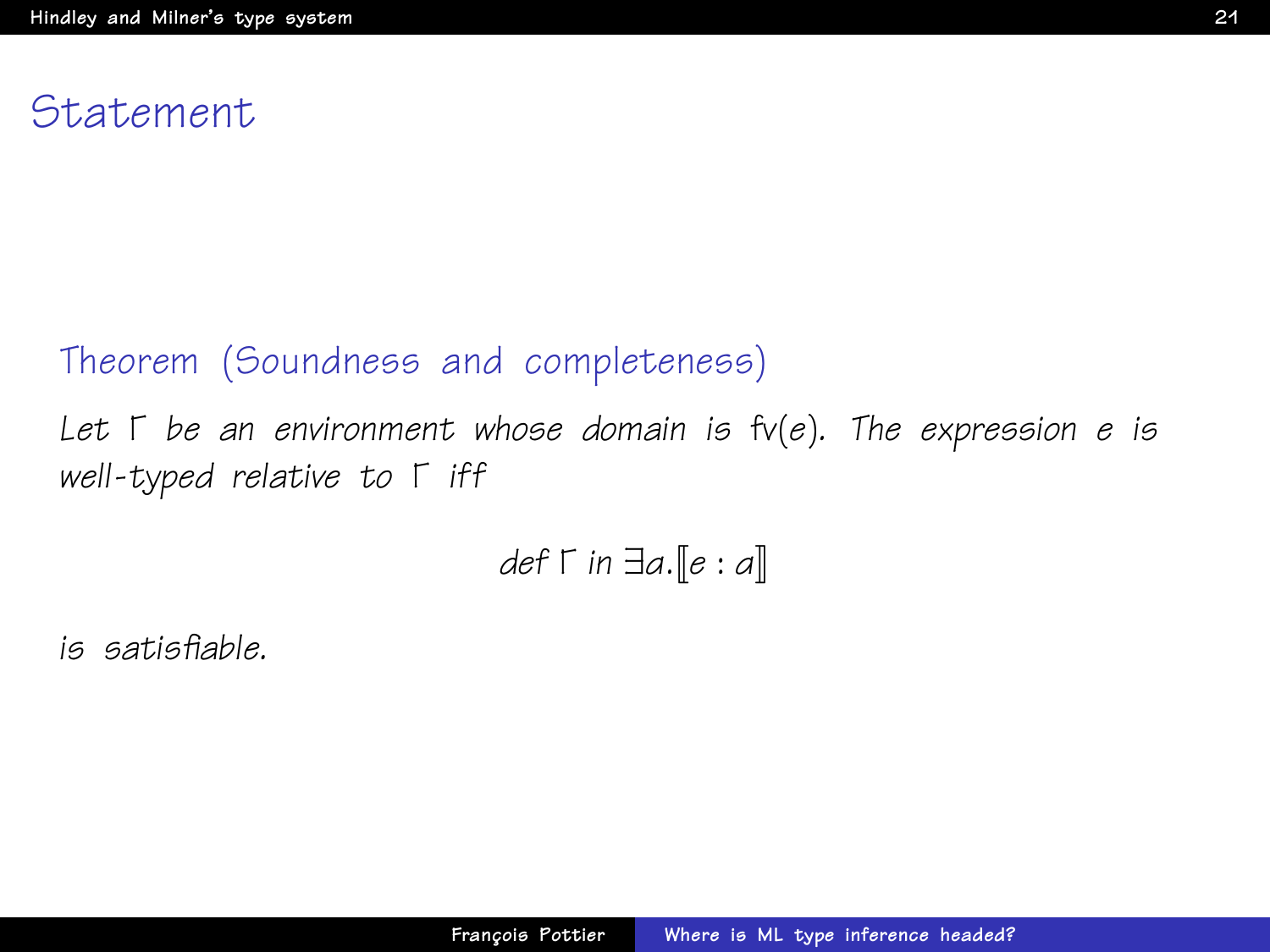# Taking constraints seriously

Constraints are suitable for use in an efficient and modular implementation, because:

- $\triangleright$  constraint generation has linear complexity;
- $\triangleright$  constraint generation and constraint solving are separate;
- $\triangleright$  the constraint language remains simple as the programming language grows.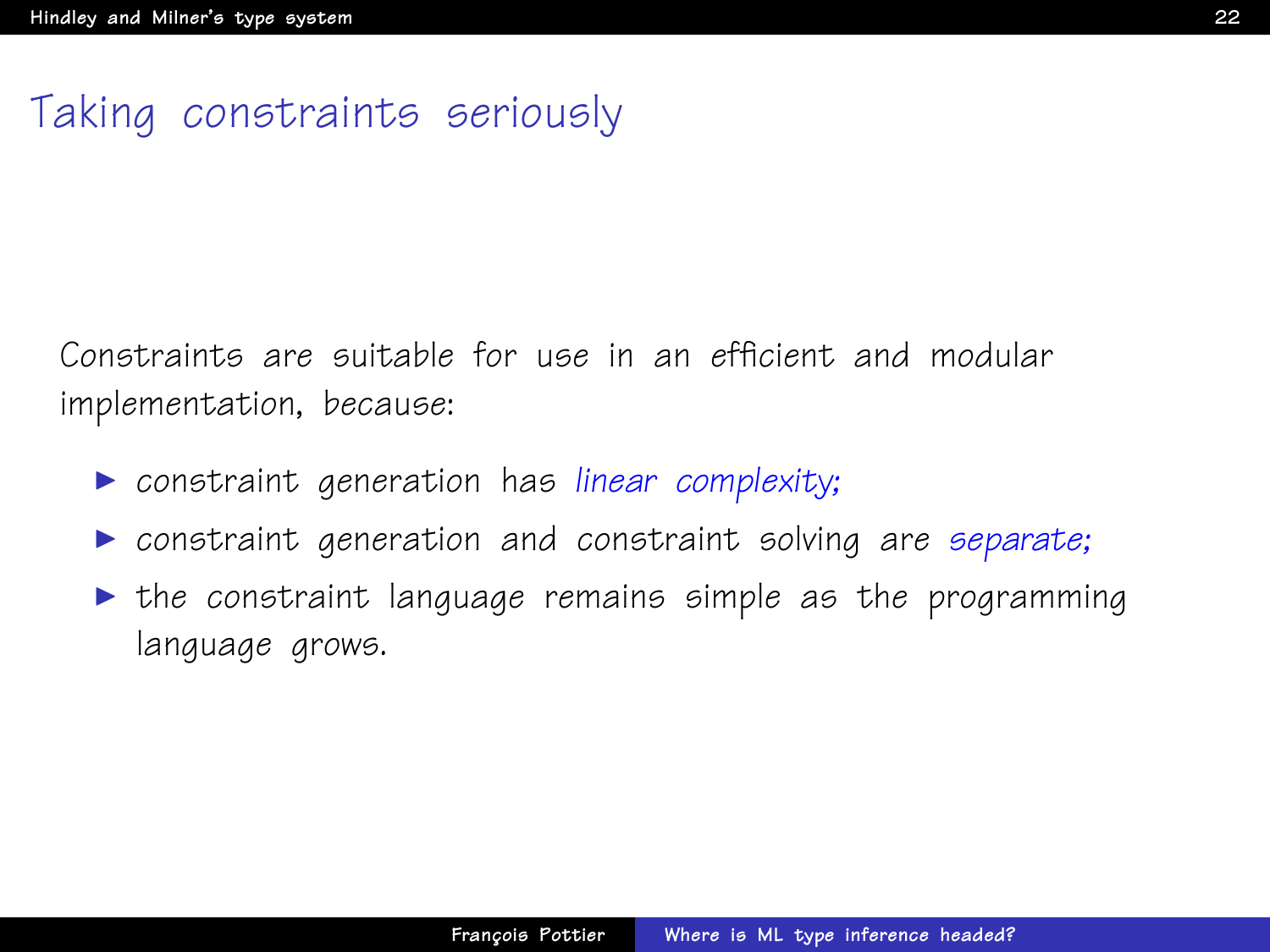#### <span id="page-22-0"></span>Part II

# [Generalized algebraic data types](#page-22-0)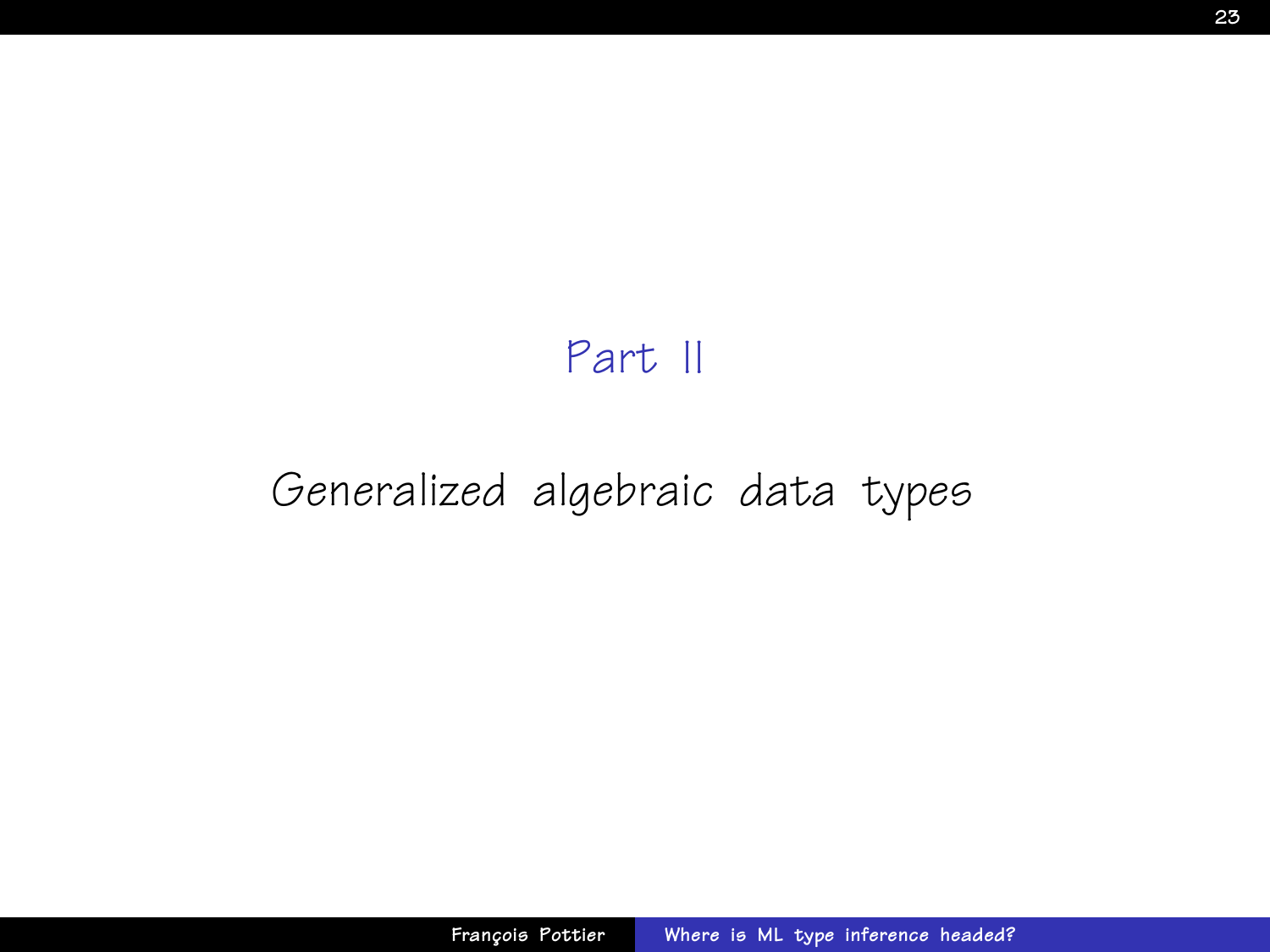#### [Introducing generalized algebraic data types](#page-23-0)

[Typechecking: MLGI](#page-31-0)

[Simple, constraint-based type inference: MLGX](#page-36-0)

<span id="page-23-0"></span>[Local shape inference](#page-43-0)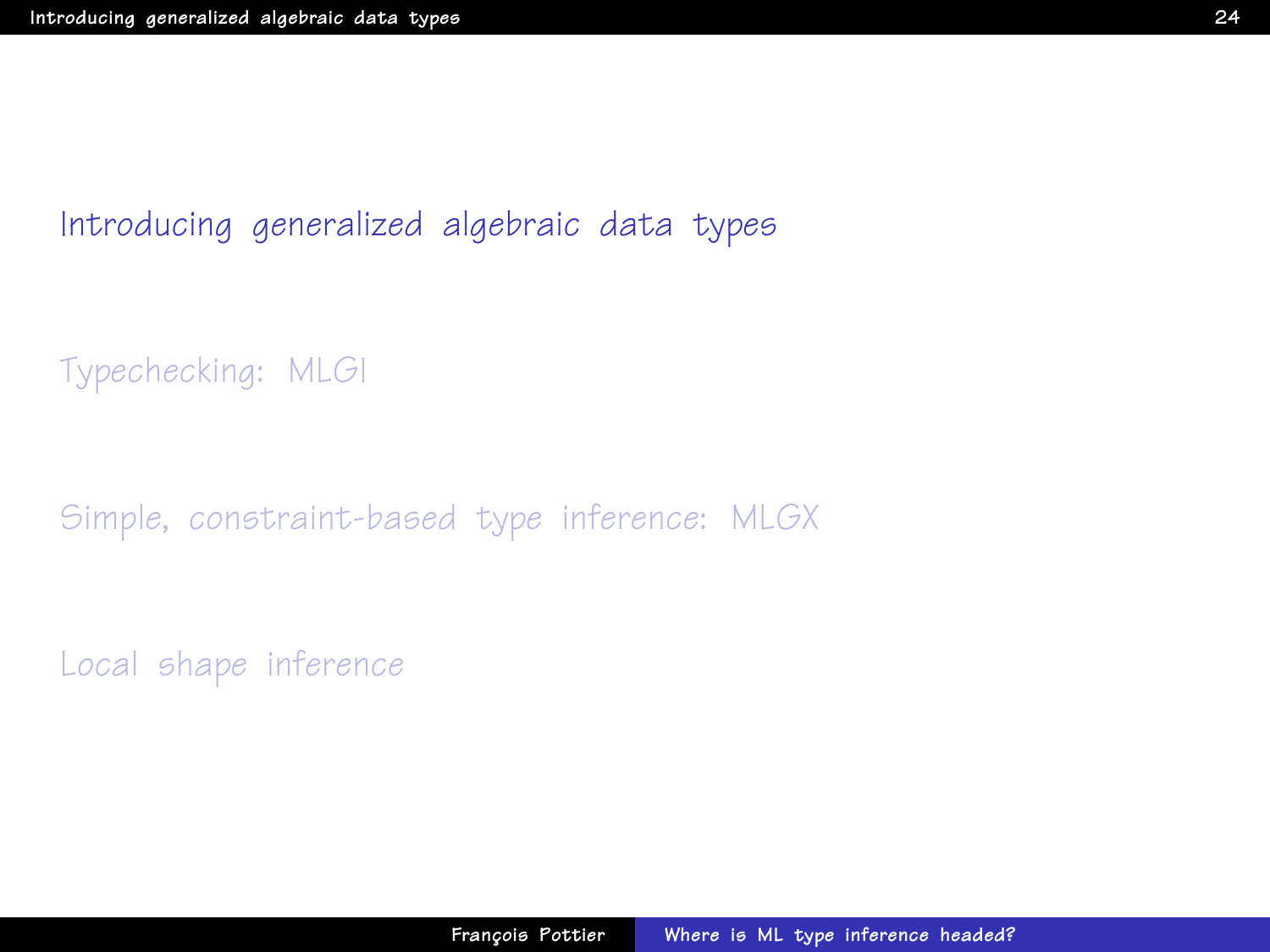#### Example

Here is typed abstract syntax for a simple object language.

 $Lit :: int \rightarrow term$  int  $Inc :: term$  int  $\rightarrow$  term int  $IsZ :: term$  int  $\rightarrow$  term bool If ::  $\forall a$  term bool  $\rightarrow$  term  $a \rightarrow$  term  $a \rightarrow$  term  $a$ Pair ::  $\forall a\beta$ .term  $a \rightarrow \text{term } \beta \rightarrow \text{term } (a \times \beta)$ Fst :: ∀αβ.term (α × β) → term α Snd ::  $\forall a\beta$ .term  $(a \times \beta) \rightarrow$  term  $\beta$ 

This is not an ordinary algebraic data type...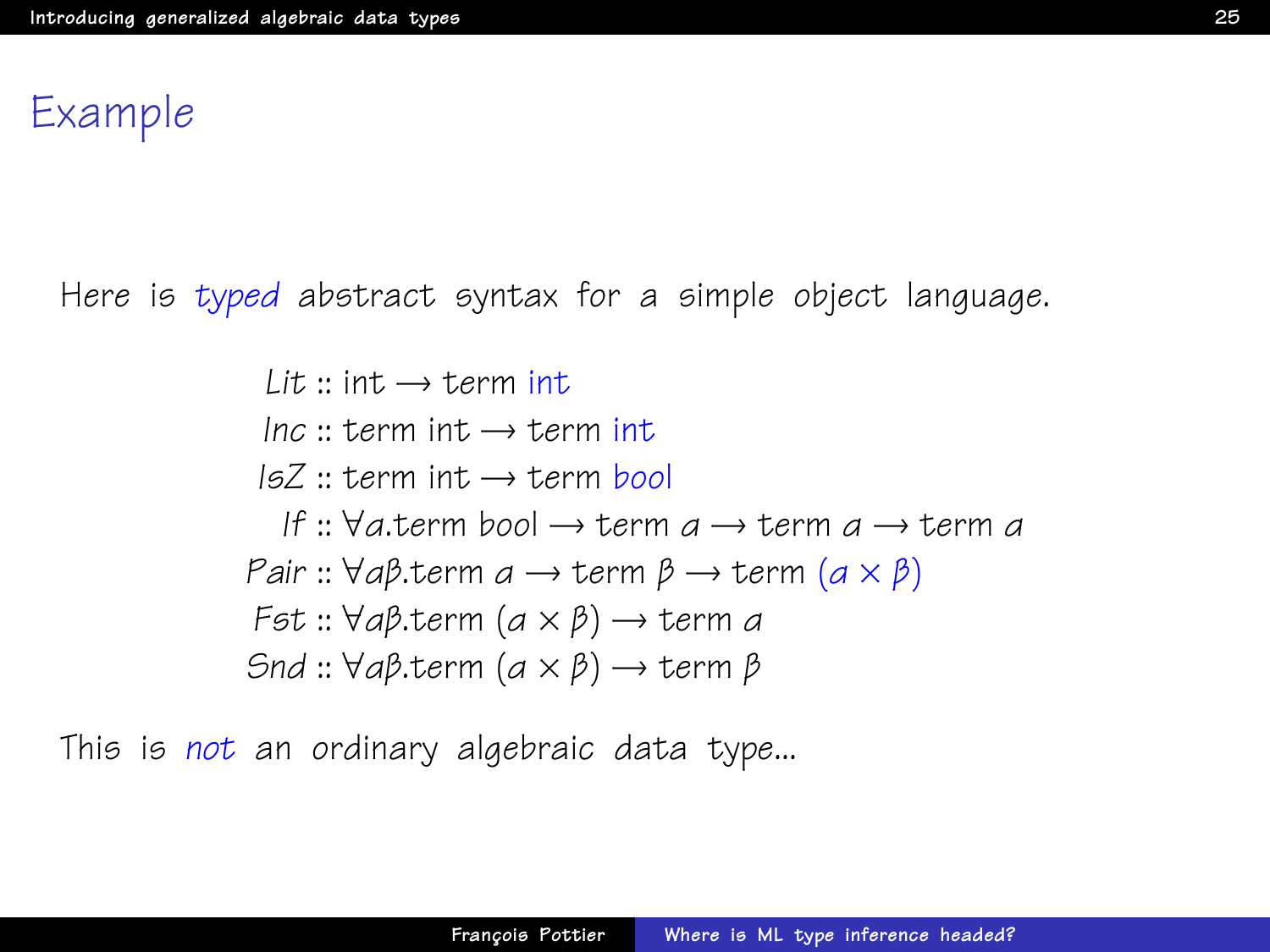## Example, continued

This definition allows writing an evaluator that performs no tagging or untagging of object-level values, that is, no runtime checks:

```
\mu(eval : \forall a.term a \rightarrow a).\lambda t.
   case t of
          Lit i \rightarrow (* a = int *) i
          Inc t \rightarrow (* a = int *) eval t + 115Z t \rightarrow (* a = bool * ) eval t = 0If b \, t \, e \rightarrow \text{if } \text{eval } b then eval t else eval e
          Pair a b \rightarrow (* \exists a_1 a_2.a = a_1 \times a_2 *) (eval a, eval b)
         Fst t \rightarrow fst (eval t)
         Snd t \rightarrow snd (eval t)
```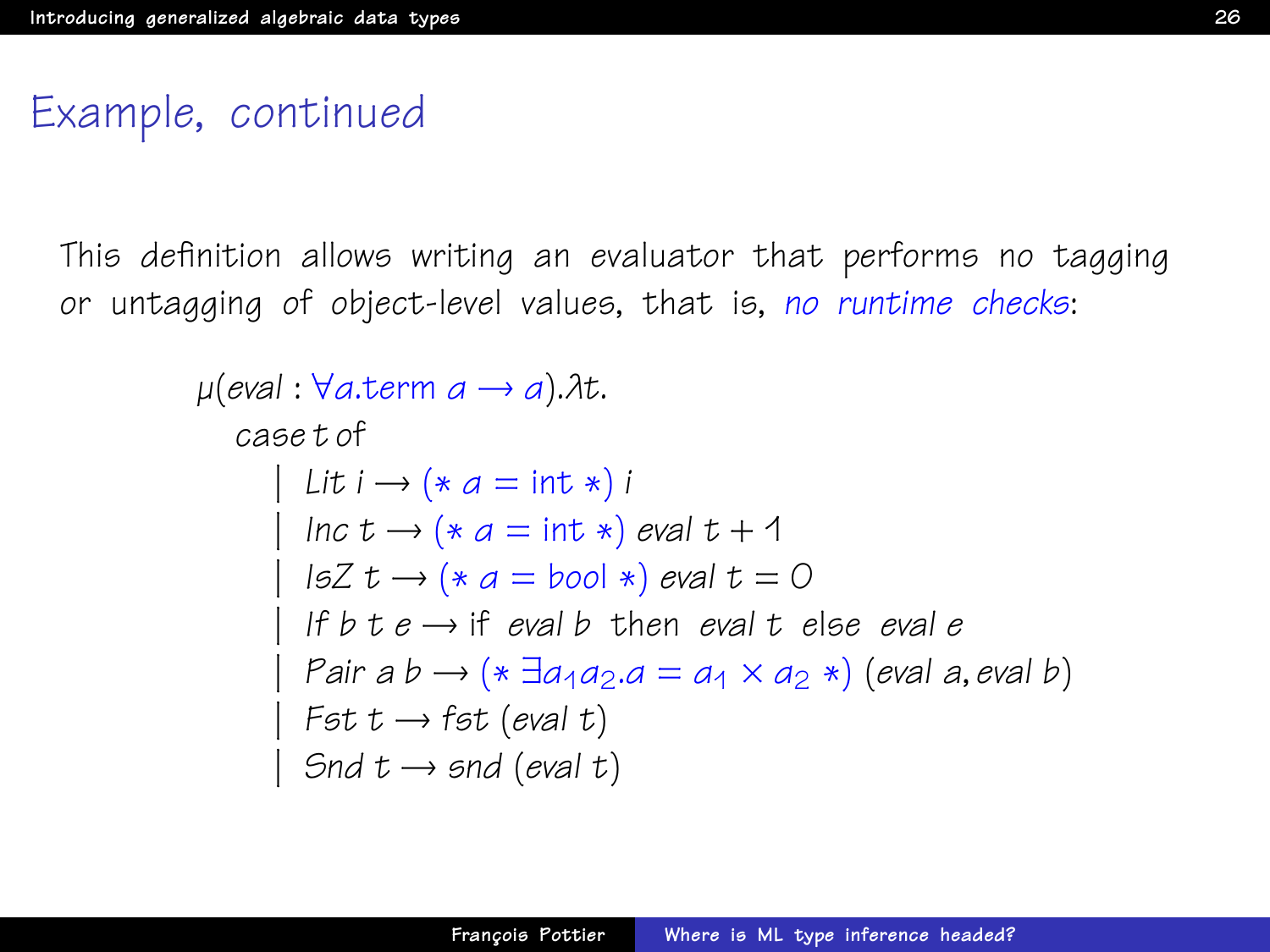#### From type inference to constraint solving

In the presence of generalized algebraic data types, reducing type inference to constraint solving remains reasonably straightforward.

For eval, the constraint looks like this, after several simplification steps:

$$
\forall a. \left( \begin{array}{l} a = \text{int} \Rightarrow \text{int} = a \text{ // Lit} \\ \dots \\ \forall a_1 a_2 \ldots a_1 \times a_2 \Rightarrow a_1 \times a_2 = a \text{ // Pair} \\ \dots \end{array} \right)
$$

This eventually simplifies down to true, so eval is well-typed. It looks as if there is no problem?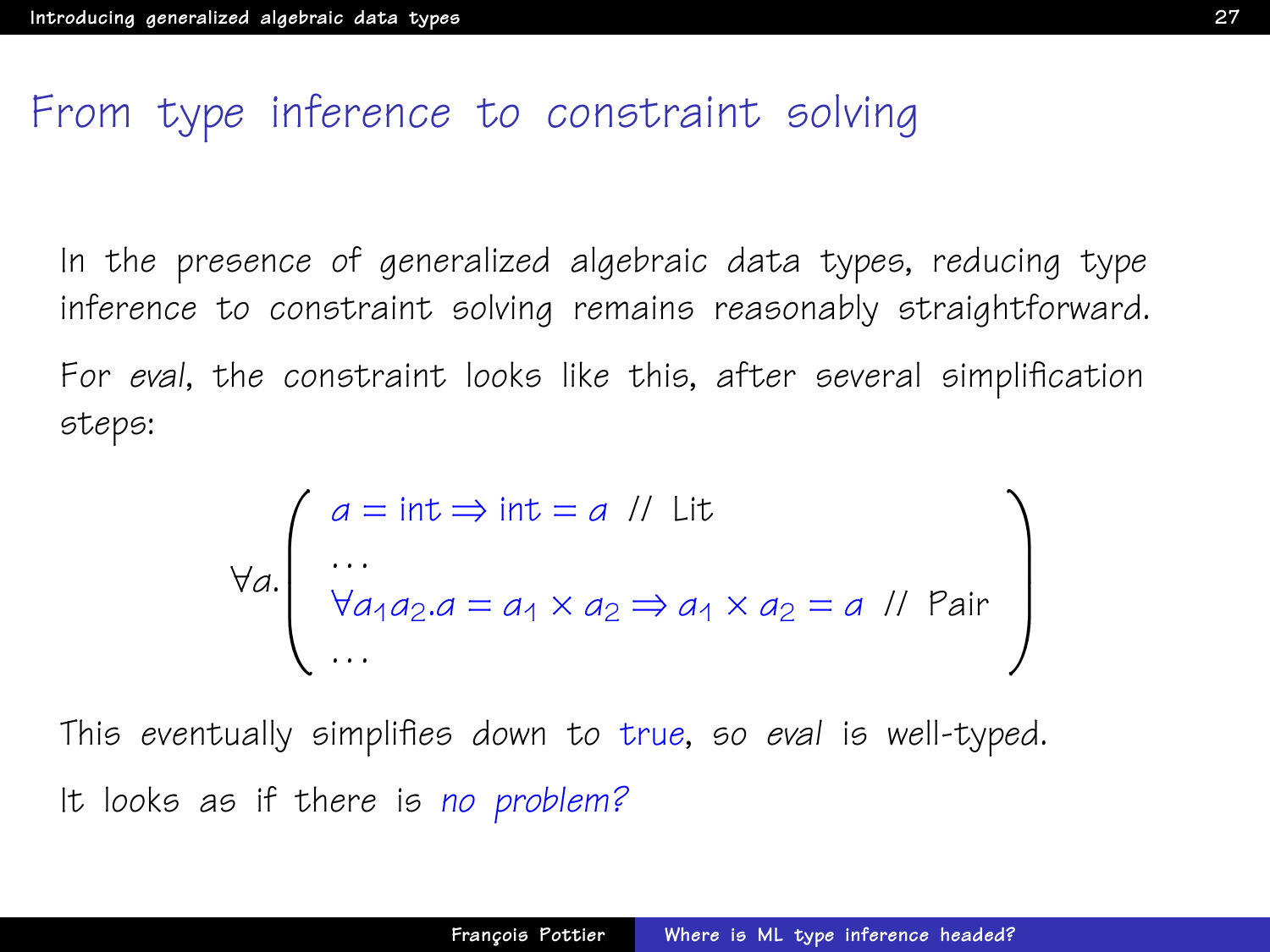## Implications of implication

Adding implication to the constraint language yields the first-order theory of equality of trees, whose satisfiability problem is decidable, but intractable.

For eval, solving seemed easy because enough explicit information was available.

Furthermore, introducing implication means that constraints no longer have most general unifiers, as the next example shows...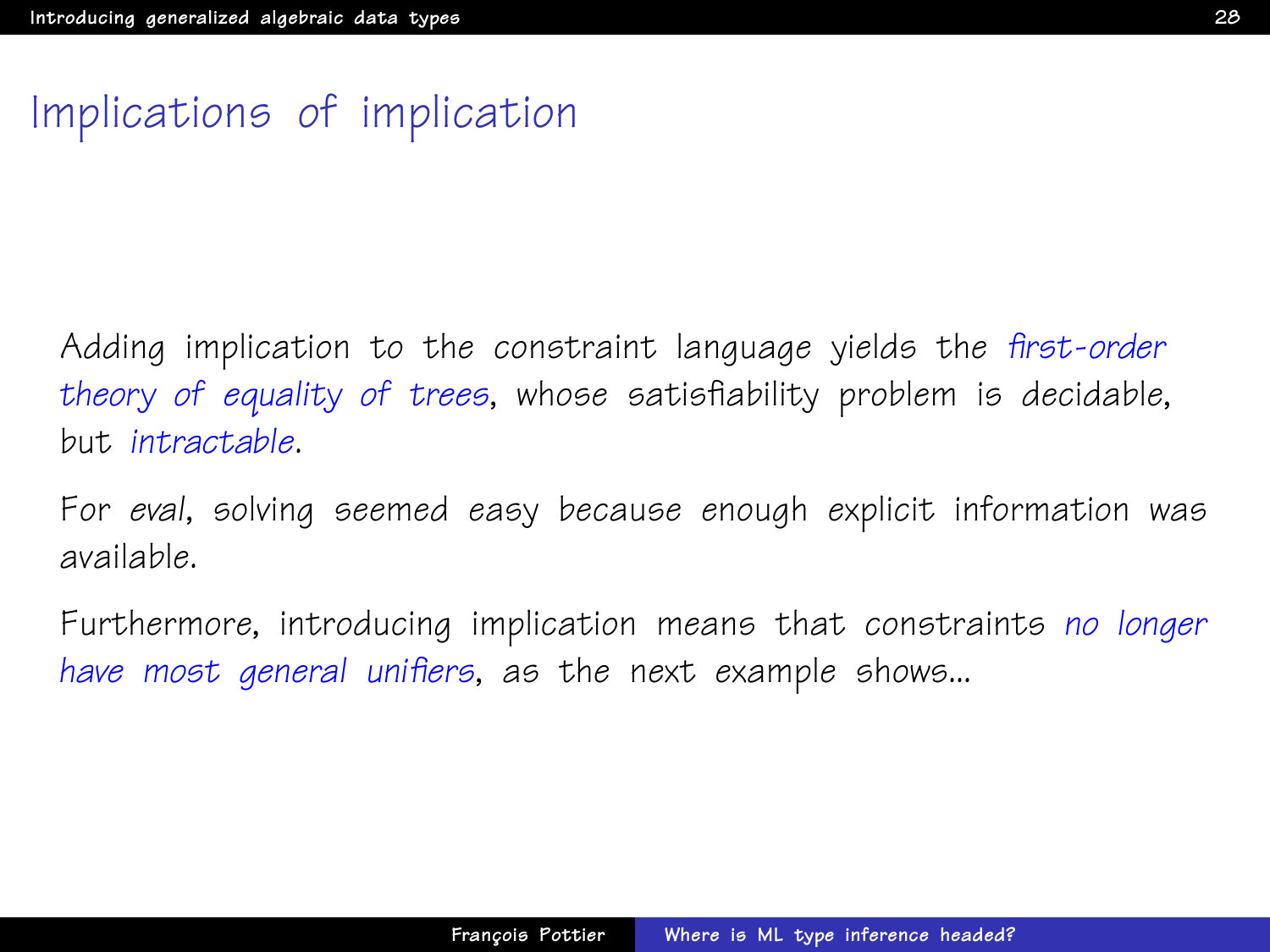## Implications of implication, continued

What types does this function admit?

Eq :: ∀α.eq α α  $cast =$ ∀αβ.λ(w : eq α β).λ(x : α). case w of  $Eq \rightarrow (* a = \beta *)$  x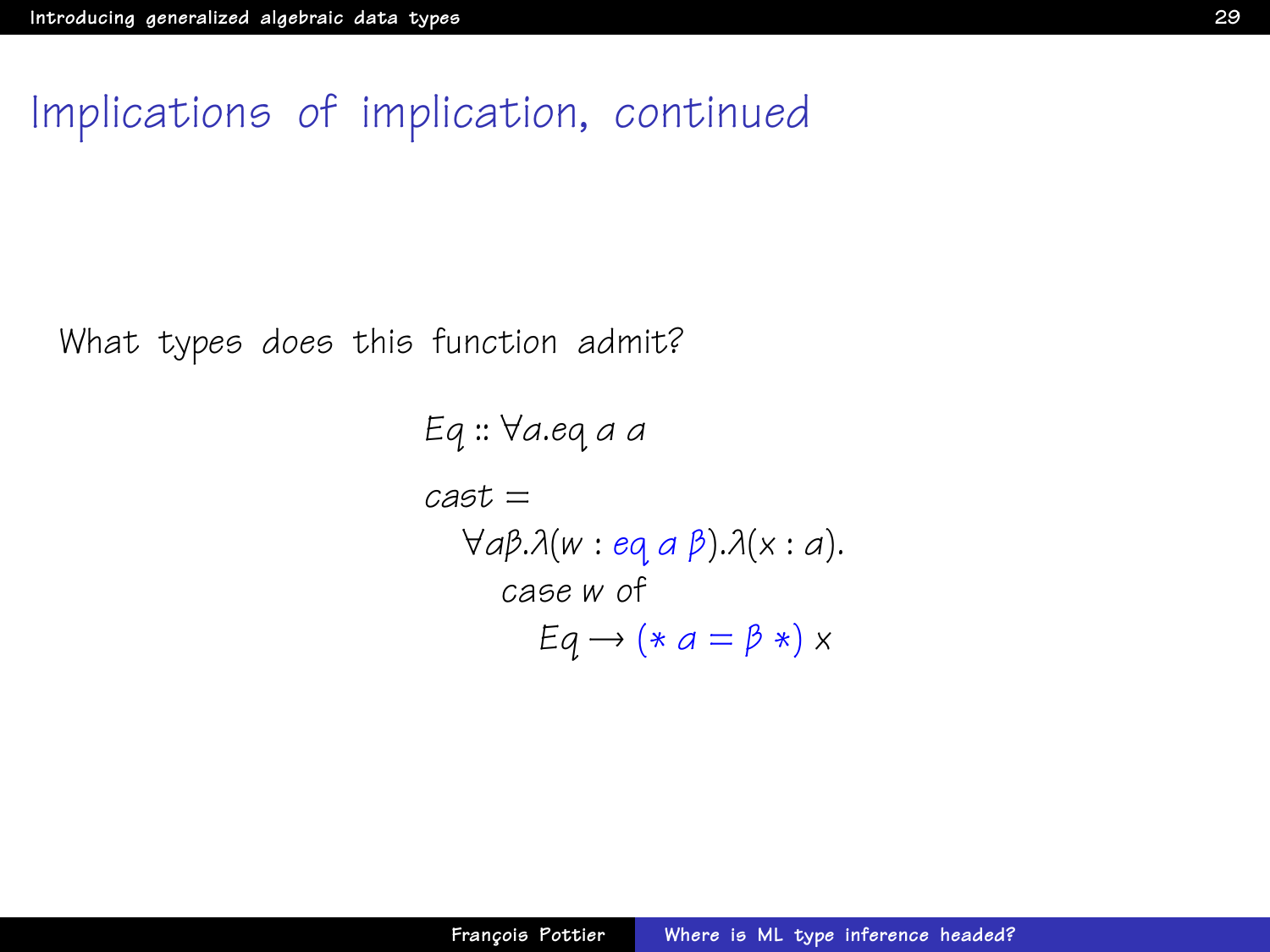## Implications of implication, continued

All three type schemes below are correct:

 $\forall a \beta$ .eq  $a \beta \rightarrow a \rightarrow a$  $\forall a \beta$ .eq  $a \beta \rightarrow a \rightarrow \beta$  $\forall y.eq$  int bool  $\rightarrow$  int  $\rightarrow y$ 

but none is principal! The principal constrained type scheme produced by constraint solving would be

$$
\forall a \beta \gamma [a = \beta \Rightarrow a = \gamma].eq a \beta \rightarrow a \rightarrow \gamma
$$

which indeed subsumes the previous three.

The system *does not have principal types* in the standard sense.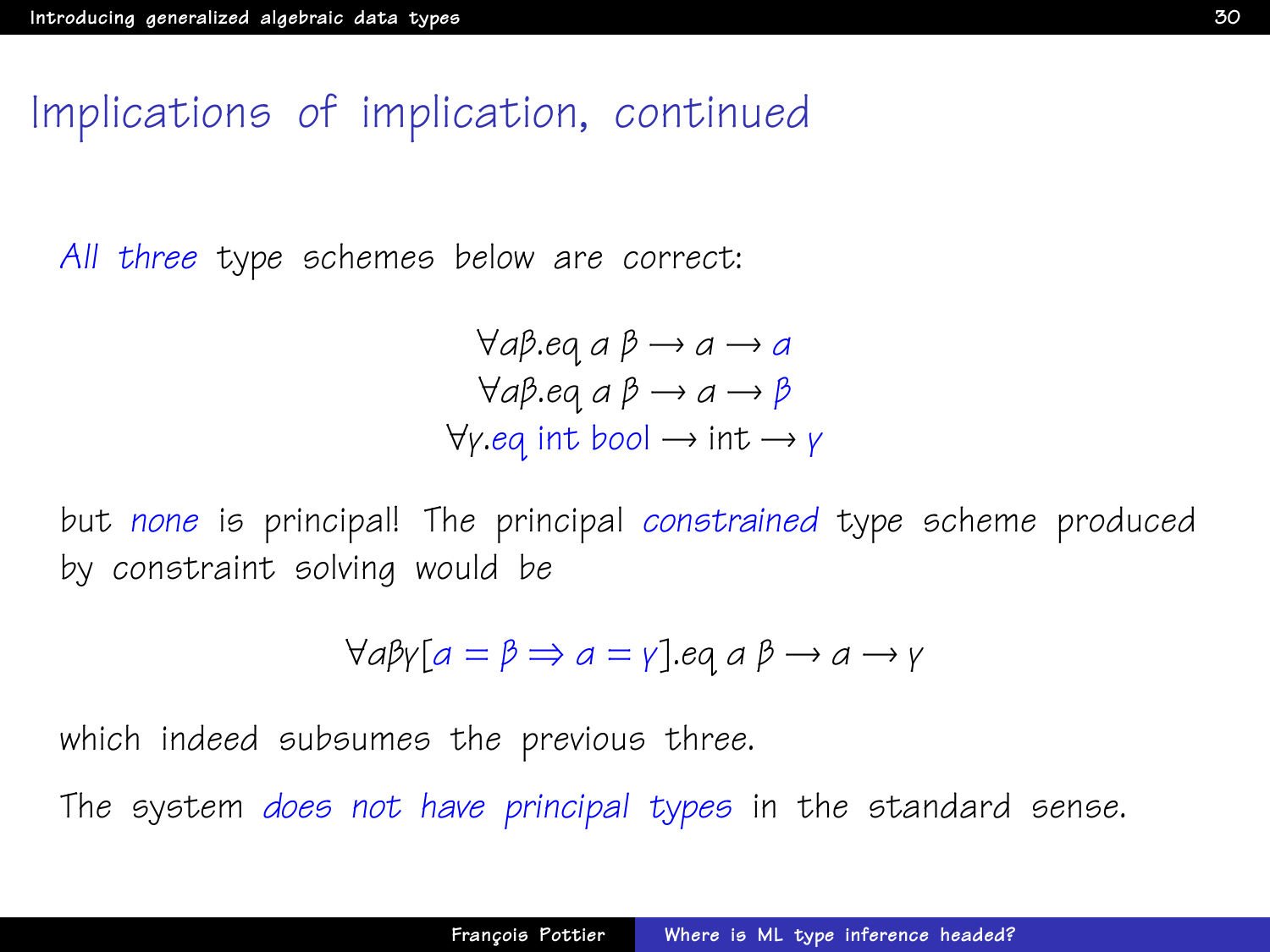## A solution

I am now about to present a solution where principal types are recovered by means of mandatory type annotations and where a local shape inference layer is added so as to allow omitting some of these annotations.

This is joint work with Yann Régis-Gianas.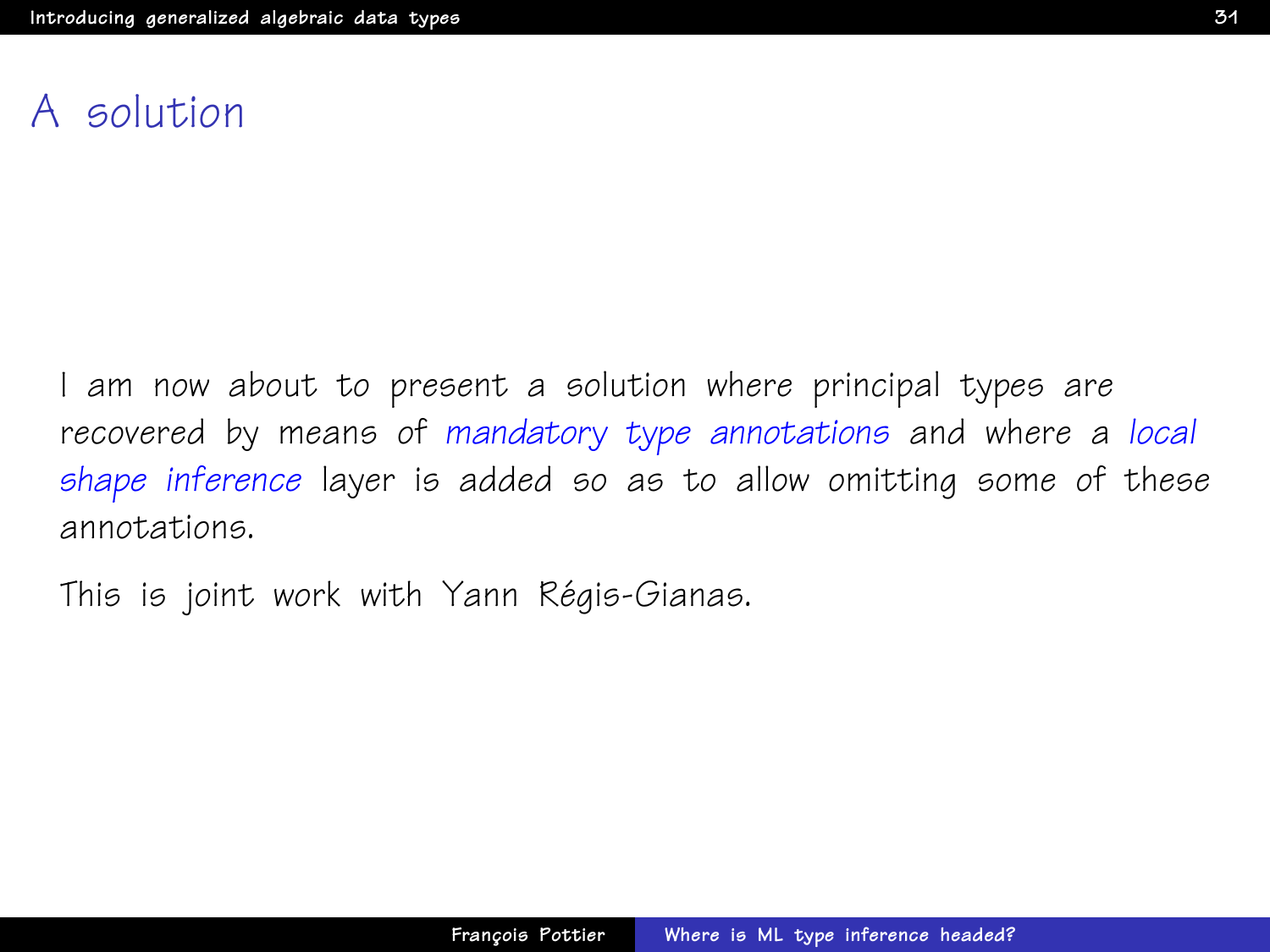[Introducing generalized algebraic data types](#page-23-0)

[Typechecking: MLGI](#page-31-0)

[Simple, constraint-based type inference: MLGX](#page-36-0)

<span id="page-31-0"></span>[Local shape inference](#page-43-0)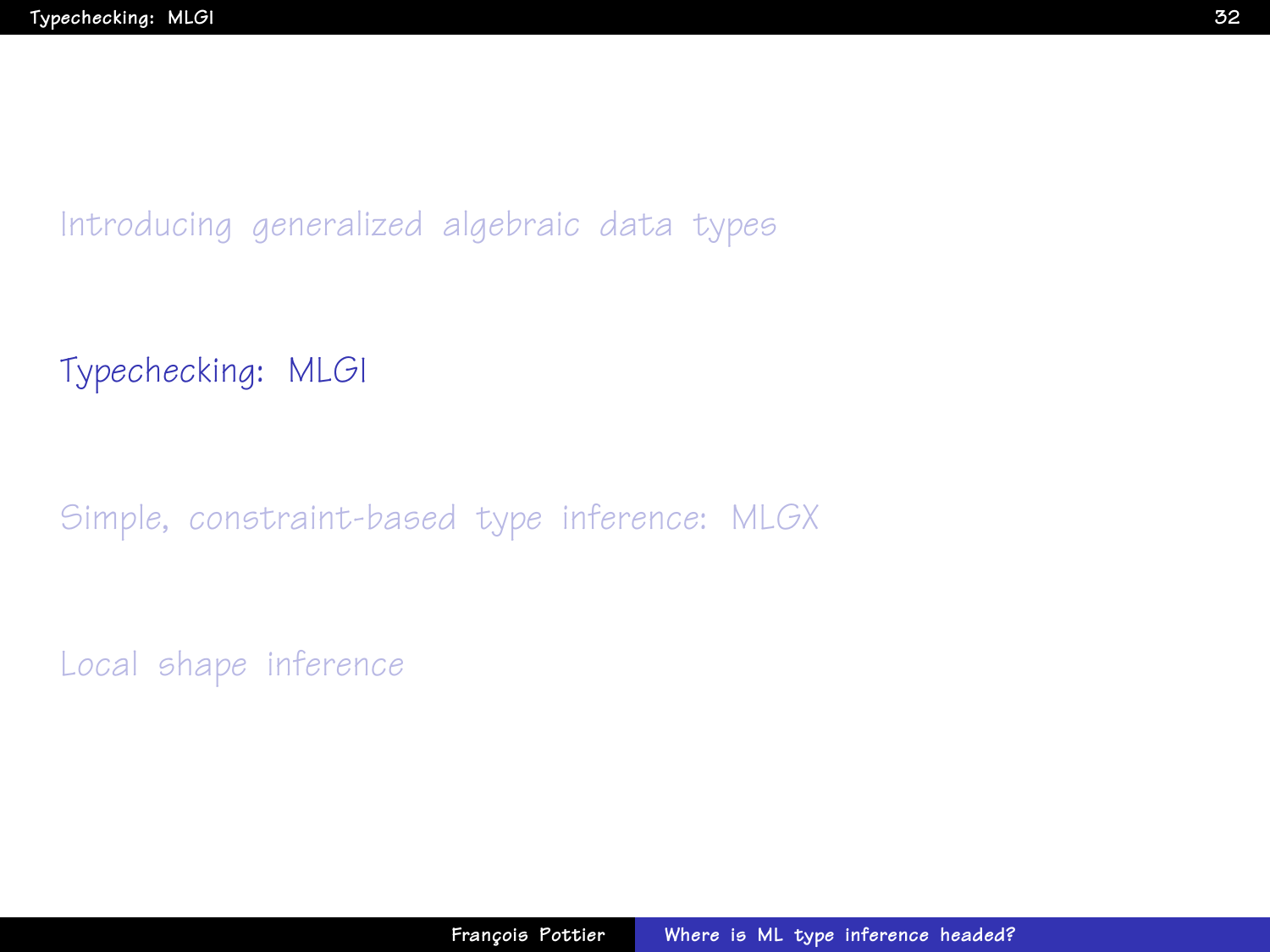# MLGI

Let's first define the programs that we deem sound and would like to accept, without thinking about type inference.

This is MLGI—ML with generalized algebraic data types in implicit style.

MLGI is Core ML with polymorphic recursion, generalized algebraic data types, and explicit type annotations.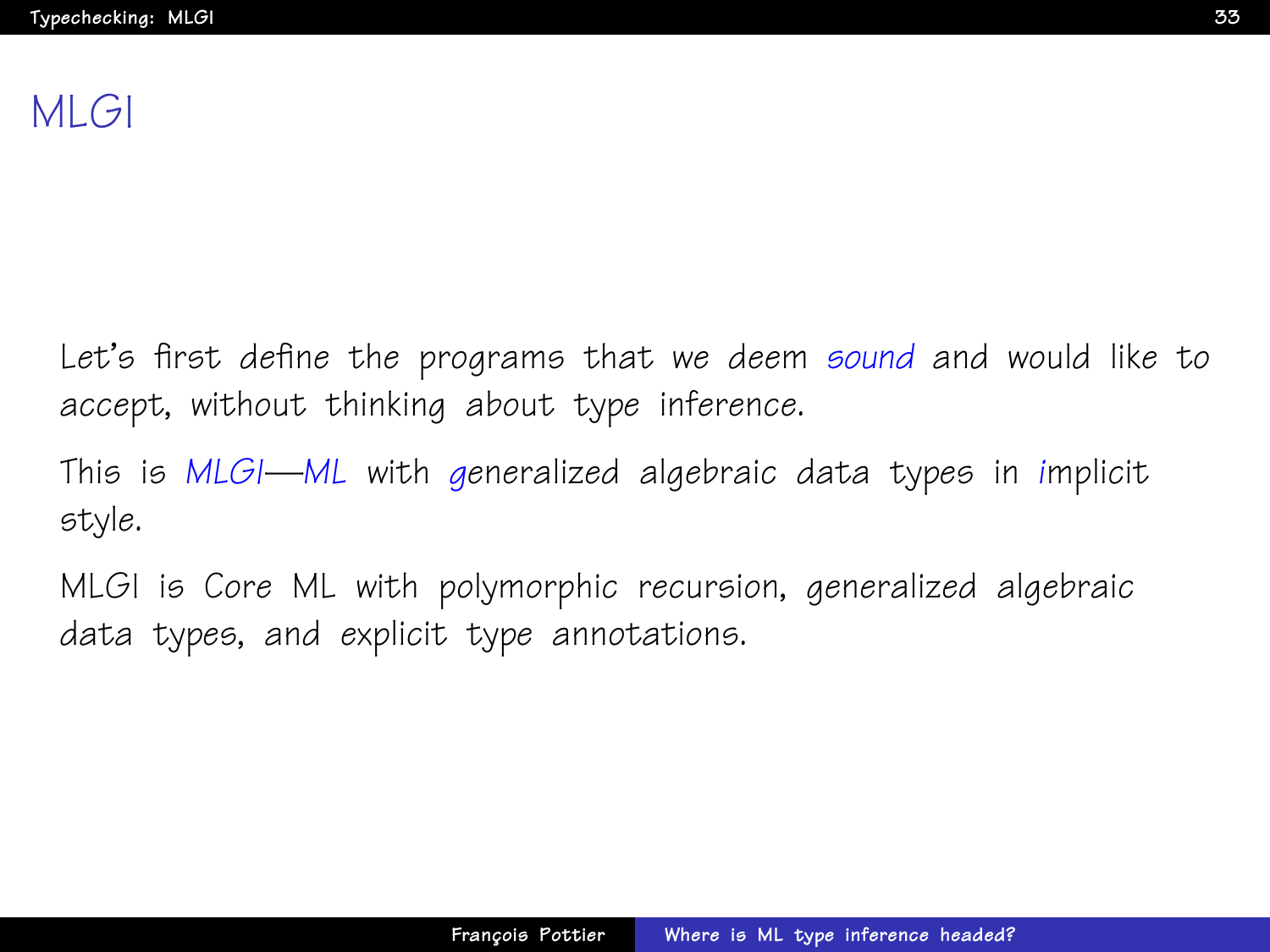# **Specification**

#### MLGI's typing judgments take the form

 $E, \Gamma \vdash e : \sigma$ 

where E is a system of type equations.

Most of the rules are standard, modulo introduction of E...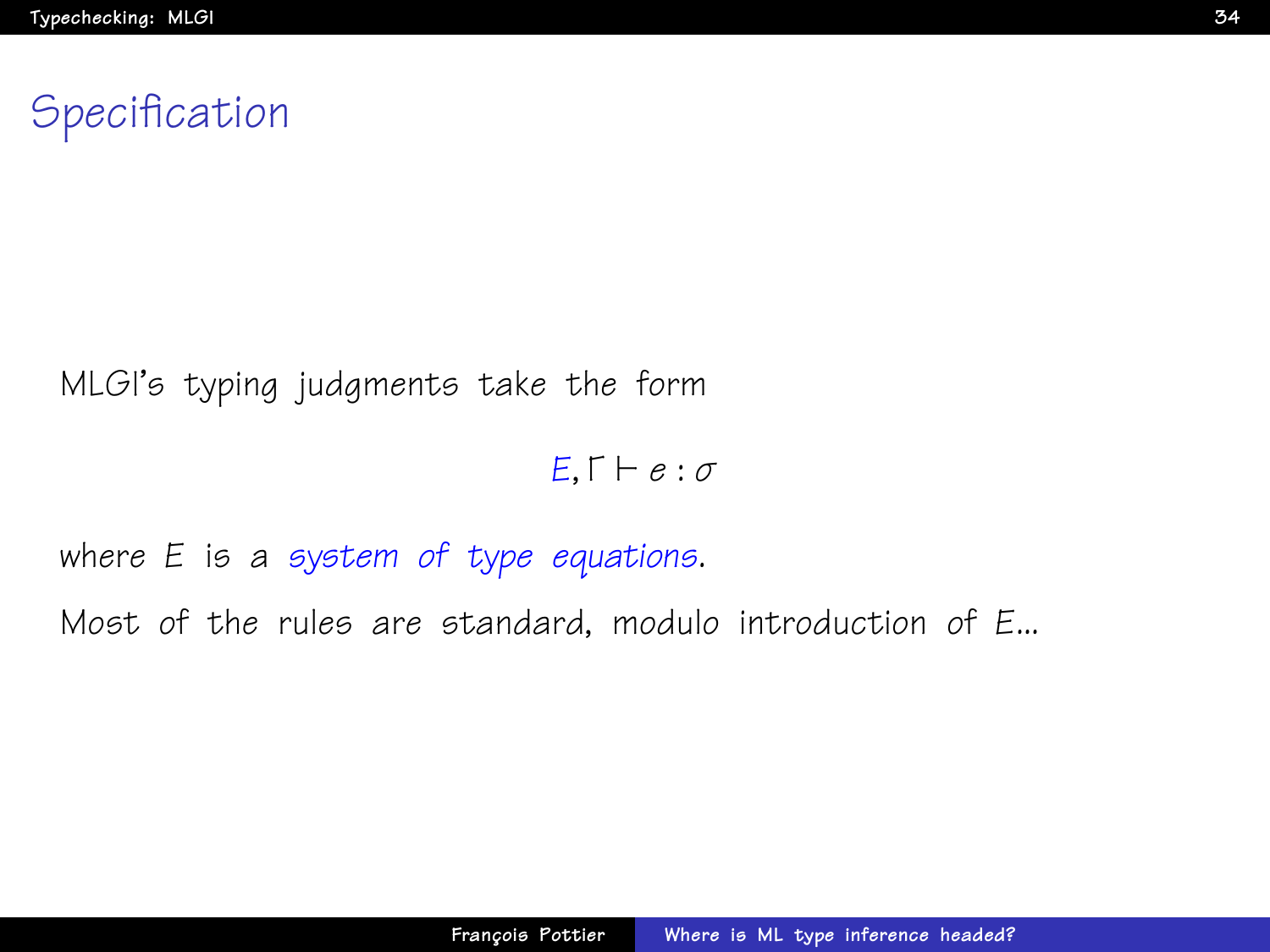## Specification, continued

E is exploited via implicit type conversions:

 $a = \text{int}, \Gamma \vdash i : \text{int}$   $a = \text{int} \Vdash \text{int} = a$  $a = \text{int}, \Gamma \vdash i : a$ 

The symbol  $\mathbb H$  stands for constraint entailment.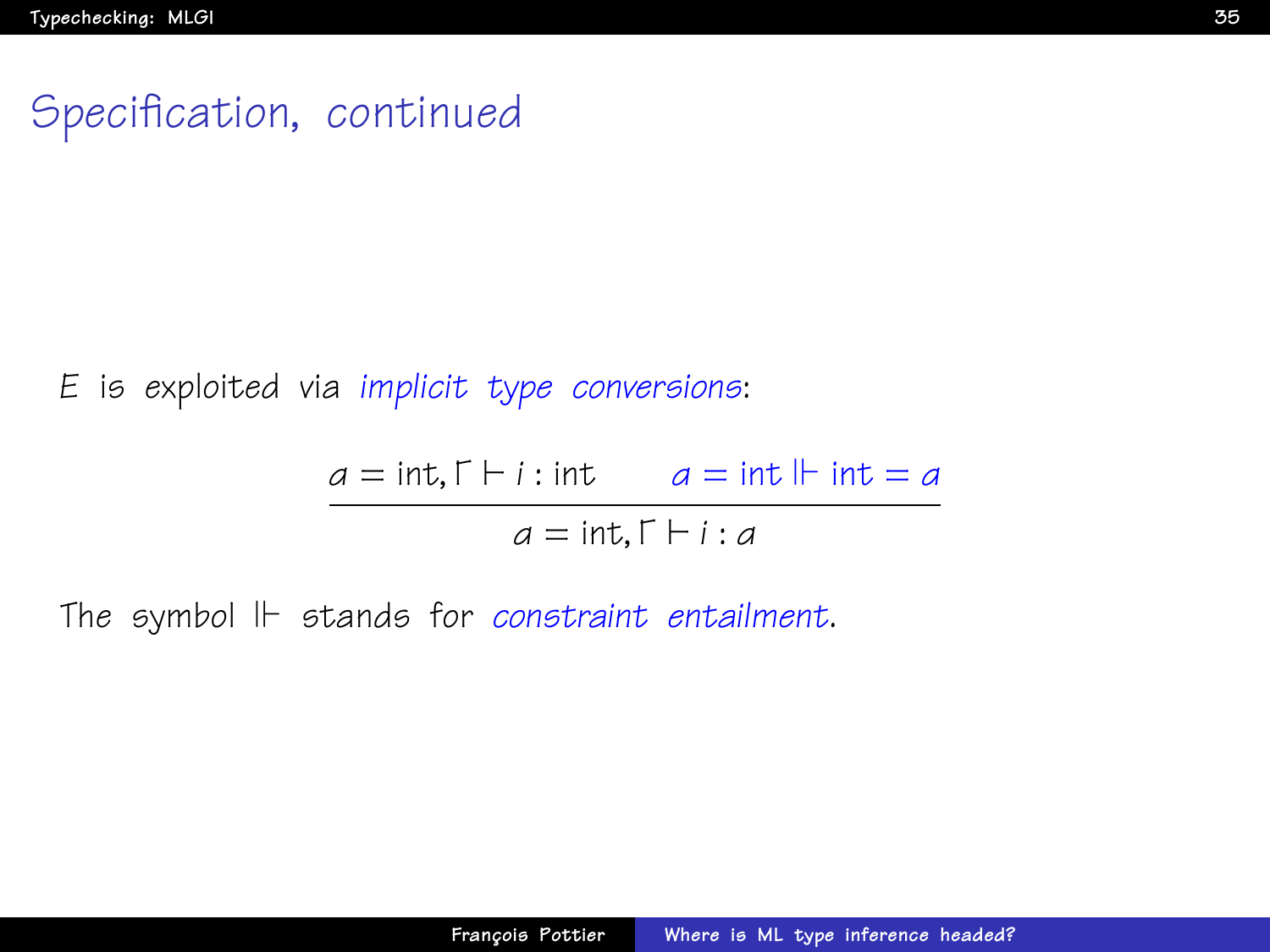## Specification, continued

Pair a b : term  $a \vdash (a_1a_2, a = a_1 \times a_2, a : a_1; b : a_2)$  $a_1a_2 \# \text{ftv}(\Gamma, a) \qquad a = a_1 \times a_2, (\Gamma; a : a_1; b : a_2) \vdash e : a_2$ true,  $\Gamma \vdash (Pair \, a \, b) . e : term \, a \rightarrow a$ 

Inside each clause, confronting the pattern with the (actual) type of the scrutinee yields new (abstract) type variables, type equations, and environment entries.

Determining E and inferring types are interdependent activities...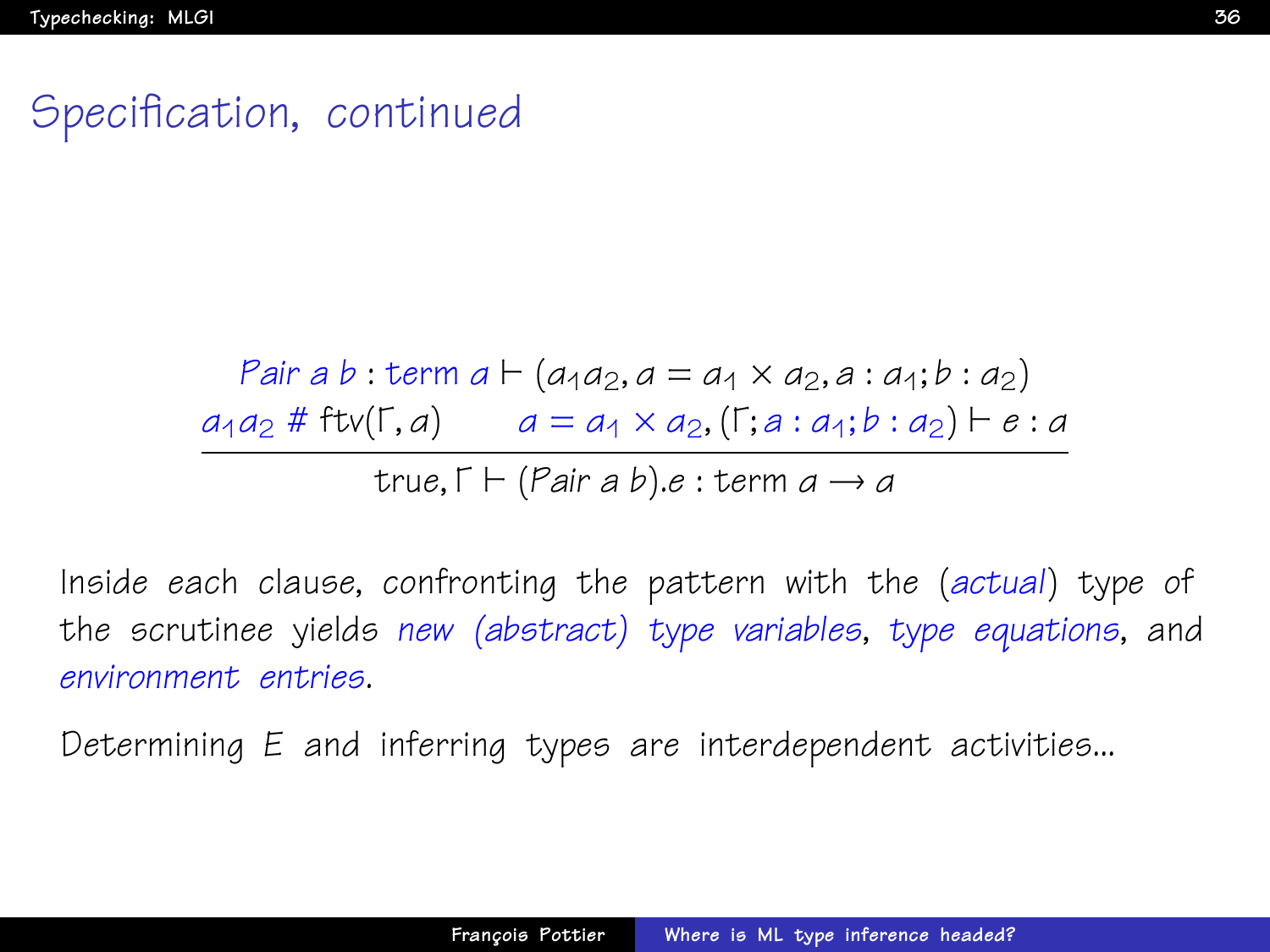[Introducing generalized algebraic data types](#page-23-0)

[Typechecking: MLGI](#page-31-0)

#### [Simple, constraint-based type inference: MLGX](#page-36-0)

<span id="page-36-0"></span>[Local shape inference](#page-43-0)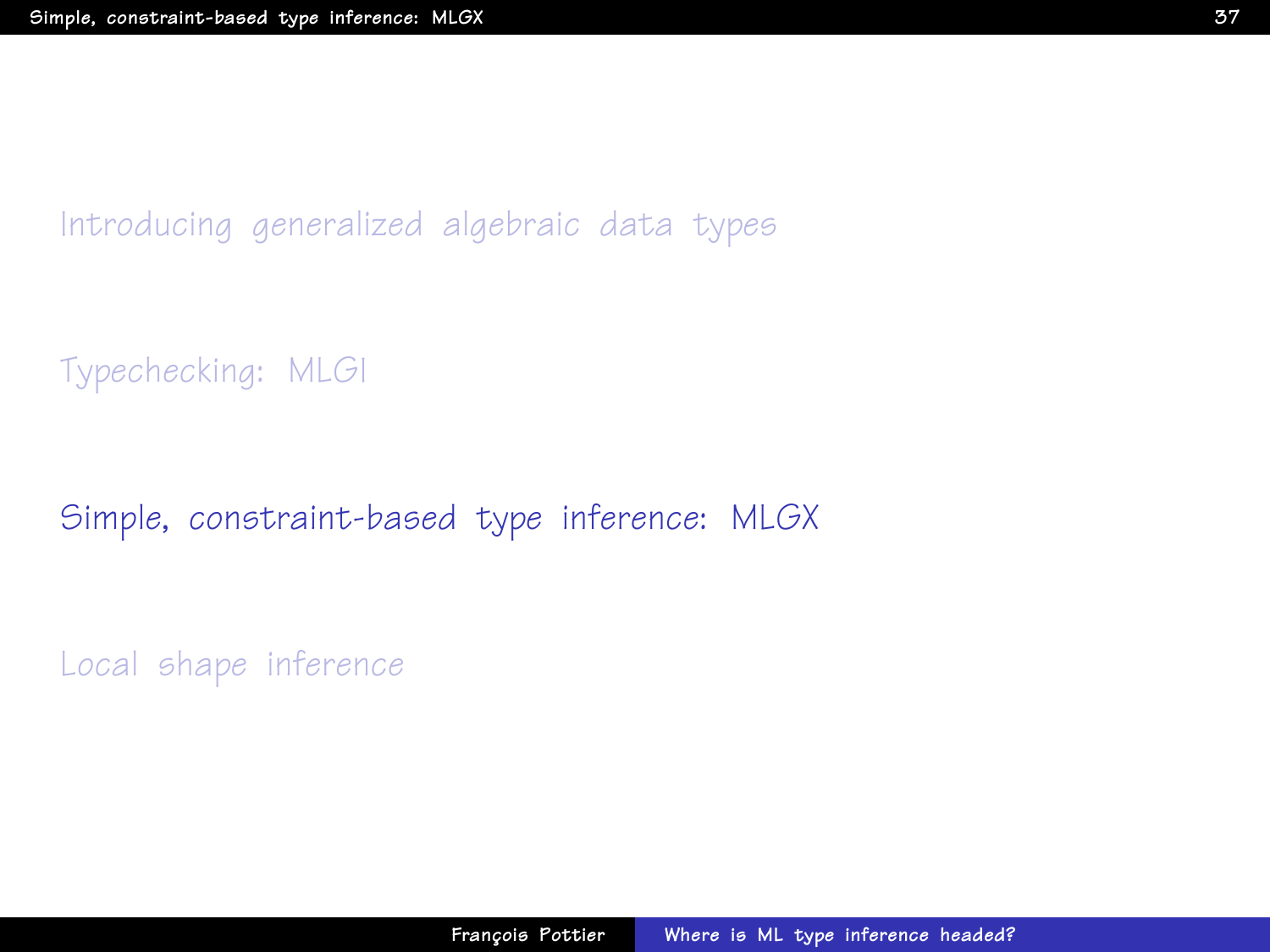# MLGX

Let's require sufficiently many type annotations to ensure that E is known at all times, without any guessing. Let's also make all type conversions explicit.

This is MLGX—ML with generalized algebraic data types in explicit style.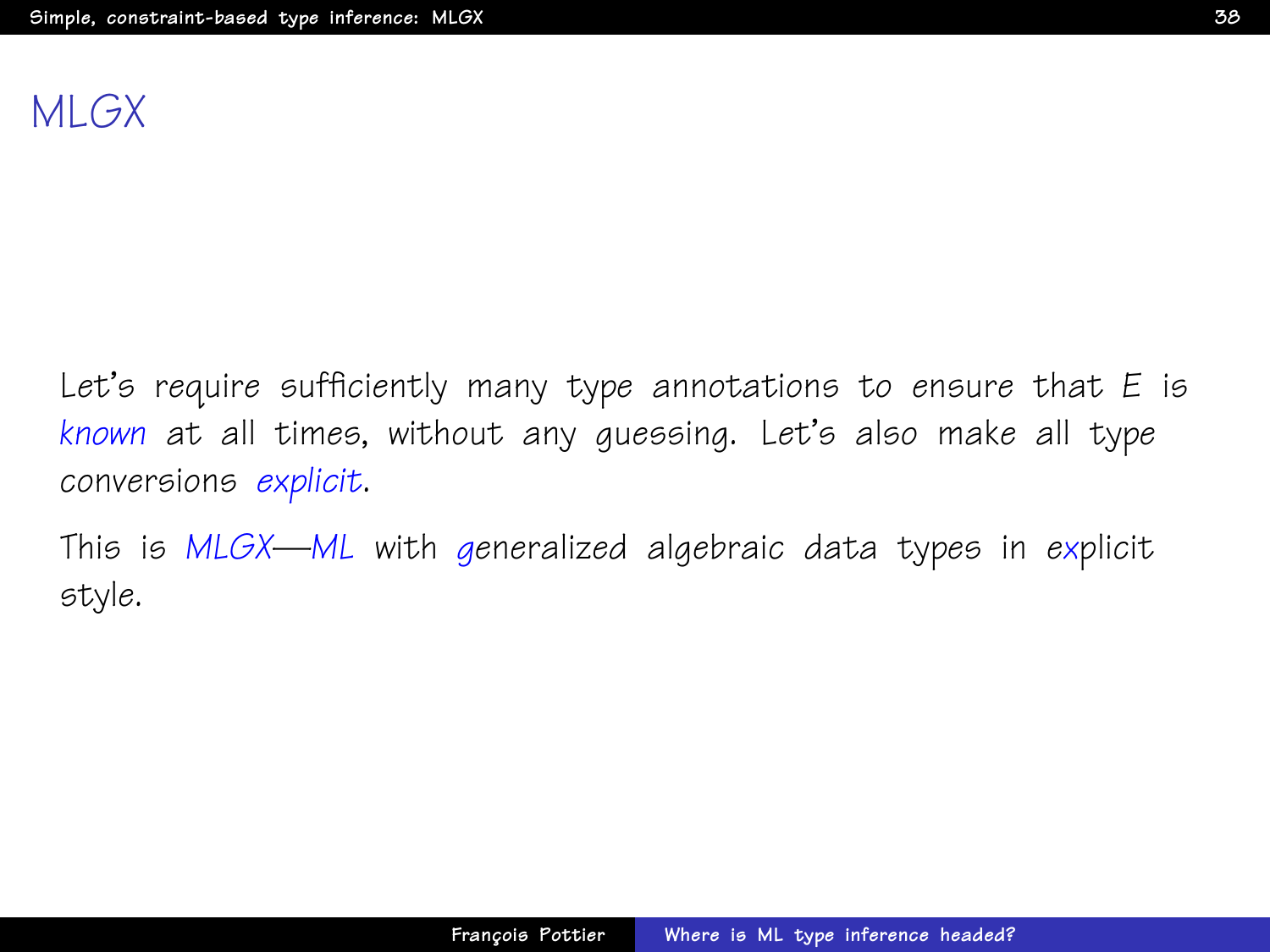# **Specification**

$$
E, \Gamma \vdash (e : \text{term } a) : \text{term } a
$$
\n
$$
\forall i \quad E, \Gamma \vdash (p_i : \text{term } a).e_i : \text{term } a \rightarrow a
$$
\n
$$
E, \Gamma \vdash case (e : \text{term } a) \text{ of } p_1. e_1 \dots p_n. e_n : a
$$

We require a type annotation at case constructs and pass it down to the rule that examines individual clauses...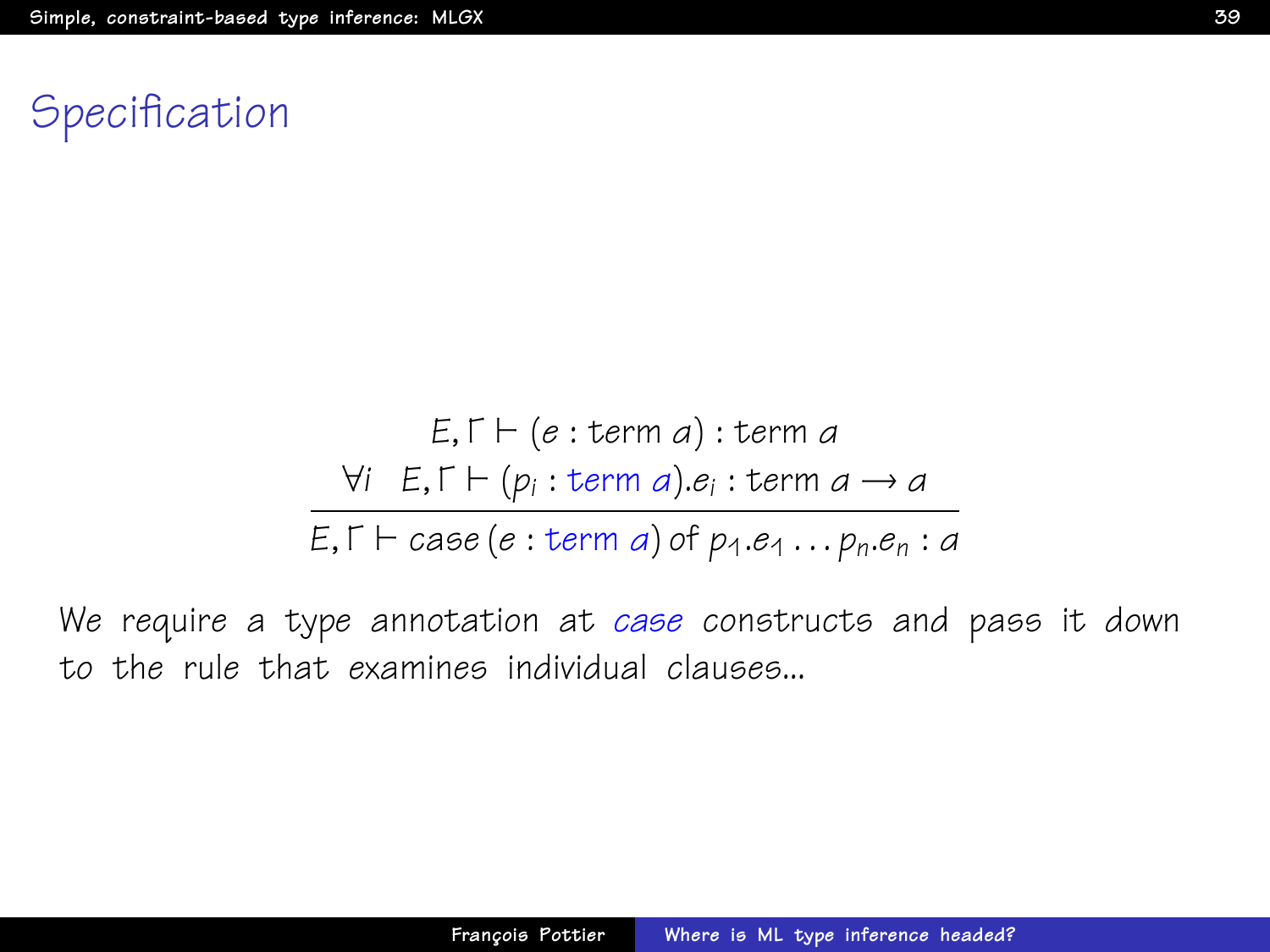#### Specification, continued

The rule that checks clauses now exploits the type annotation:

Pair a b : term a 
$$
\vdash
$$
 (a<sub>1</sub>a<sub>2</sub>, a = a<sub>1</sub> × a<sub>2</sub>, a : a<sub>1</sub>; b : a<sub>2</sub>)  
\na<sub>1</sub>a<sub>2</sub> # ftv( $\lceil$ , a)  $a = a_1 × a_2$ , ( $\lceil$ ; a : a<sub>1</sub>; b : a<sub>2</sub>)  $\vdash$  e : a  
\ntrue,  $\lceil$   $\vdash$  (Pair a b : term a).e : term a  $\rightarrow$  a

The pattern is now confronted with the type annotation to determine which new type equations arise. No quessing is involved.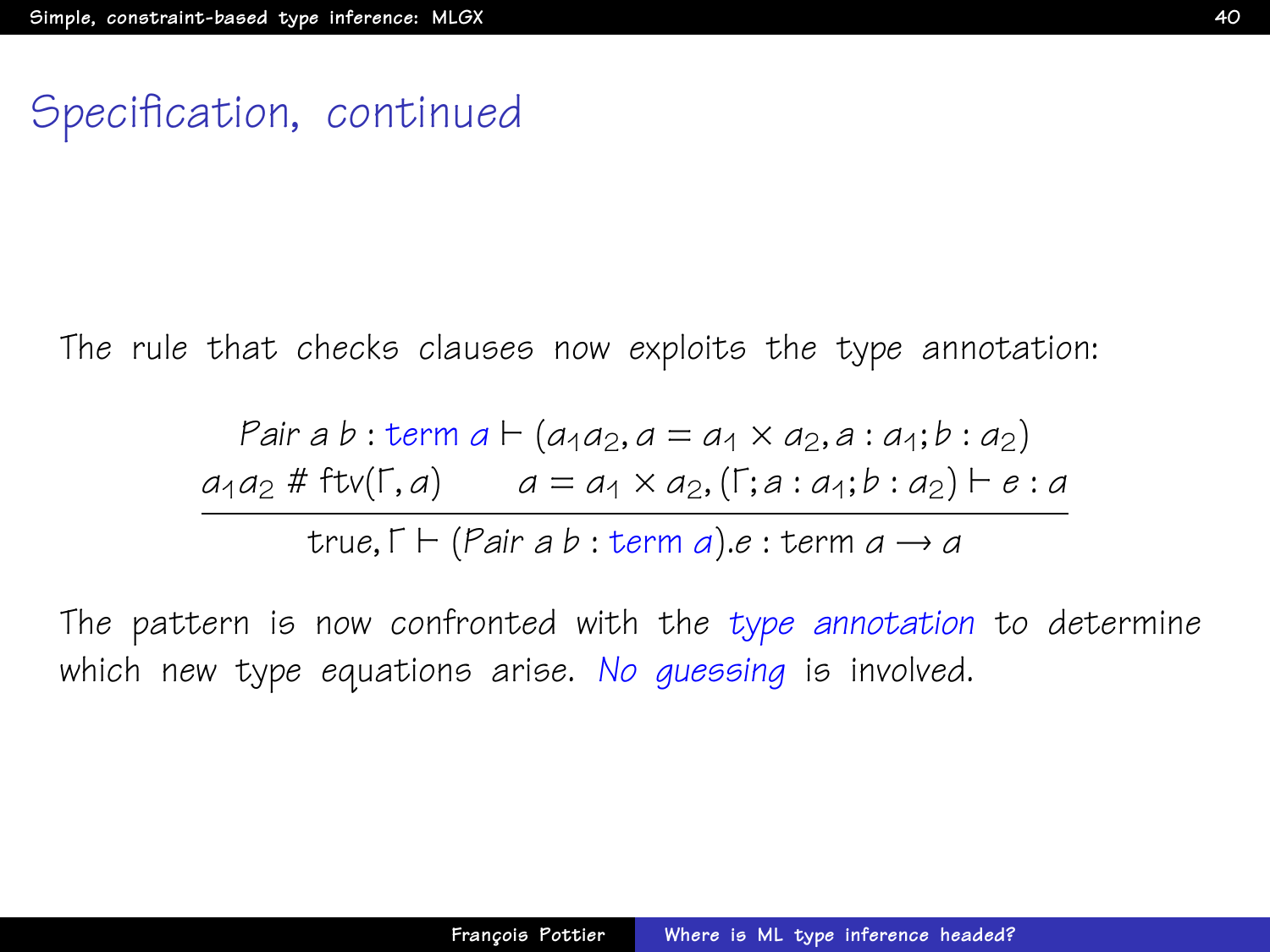#### Specification, continued

E is now exploited only through an explicit coercion form:

$$
a = \text{int}, \Gamma \vdash i : \text{int} \qquad a = \text{int} \Vdash \text{int} = a
$$

$$
a = \text{int}, \Gamma \vdash (i : (\text{int} \rhd a)) : a
$$

This rule is syntax-directed.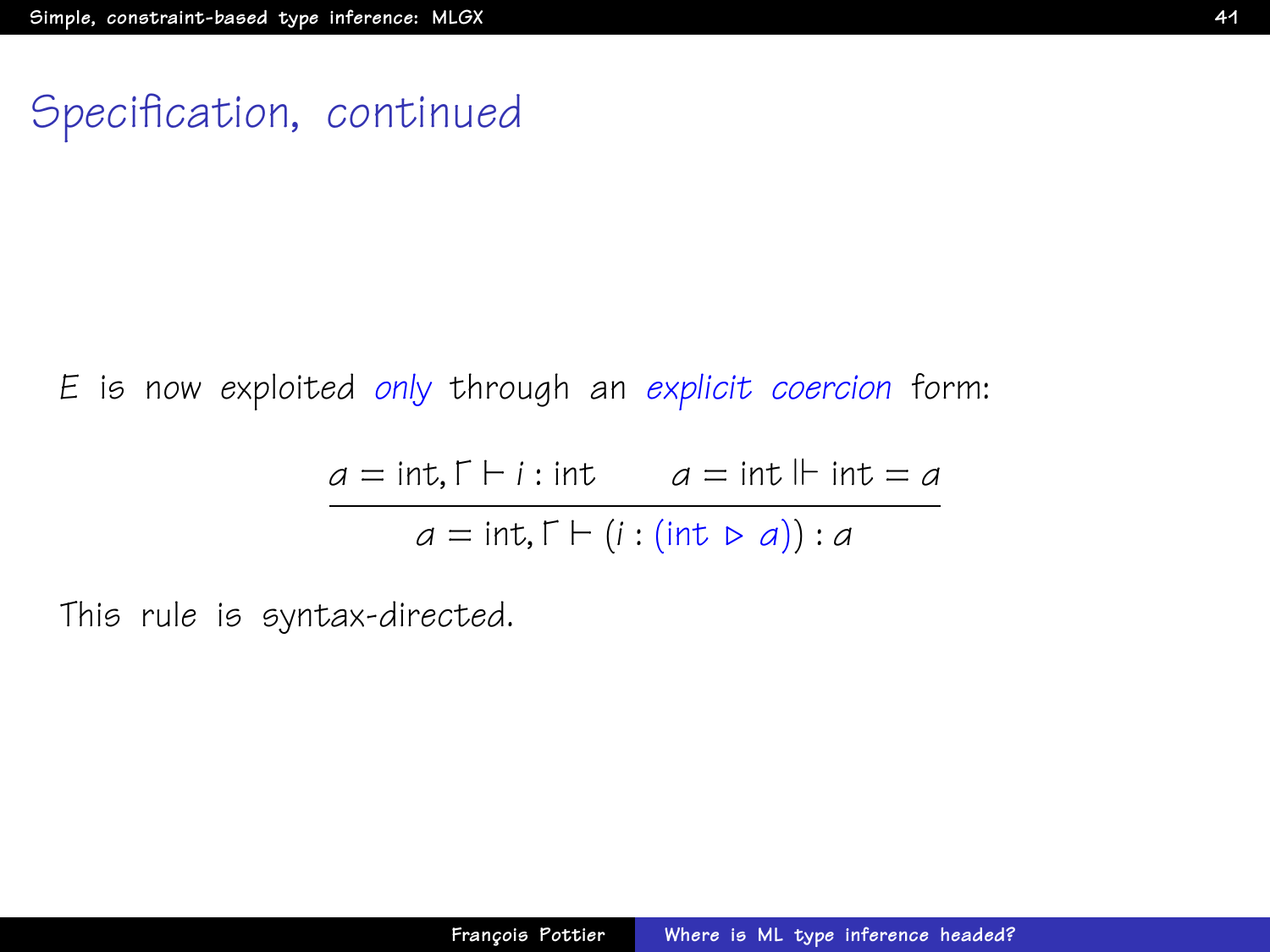# Type inference for MLGX

Type inference for MLGX decomposes into two separate tasks:

- $\triangleright$  compute E everywhere and check that every explicit coercion is valid;
- $\triangleright$  forget E and follow the standard reduction to constraint solving. A coercion (int  $\triangleright$  a) is just a constant of type int  $\rightarrow$  a.

No implication constraints are involved. MLGX has principal types.

In short, MLGX marries type inference for Hindley and Milner's type system with typechecking for generalized algebraic data types. I believe its design is robust.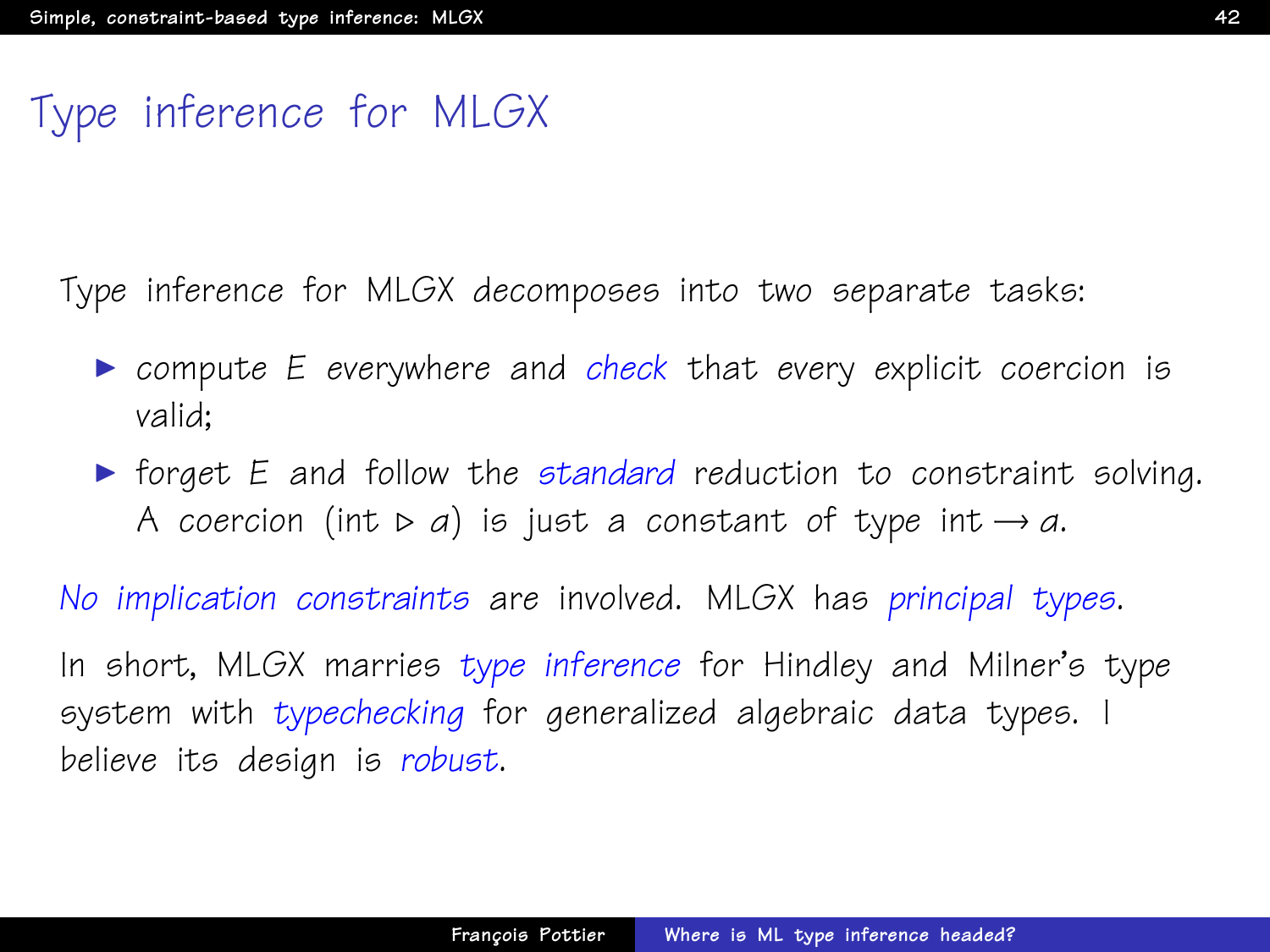## Programming in MLGX

In MLGX, eval is written:

$$
\mu(eval: \forall a \text{.term } a \rightarrow a). \forall a. \lambda t.
$$
\n
$$
case(t: \text{term } a) \text{ of}
$$
\n
$$
| \text{ Lit } i \rightarrow (i: (\text{int } \triangleright a))
$$
\n
$$
| \text{ Inc } t \rightarrow (eval \ t + 1: (\text{int } \triangleright a))
$$
\n
$$
| \text{ IsZ } t \rightarrow (eval \ t = 0: (bool \triangleright a))
$$
\n
$$
| \text{ If } b \ t \ e \rightarrow \text{ if } eval \ b \text{ then } eval \ t \text{ else } eval \ e
$$
\n
$$
| \text{ Pair } a_1 \ a_2 \ a \ b \rightarrow ((eval \ a, eval \ b) : (a_1 \times a_2 \triangleright a))
$$
\n
$$
| \text{ Est } \beta_2 \ t \rightarrow \text{fst } (eval \ t)
$$
\n
$$
| \text{Snd } \beta_1 \ t \rightarrow \text{snd } (eval \ t)
$$

This is nice, but redundant... how about some local shape inference?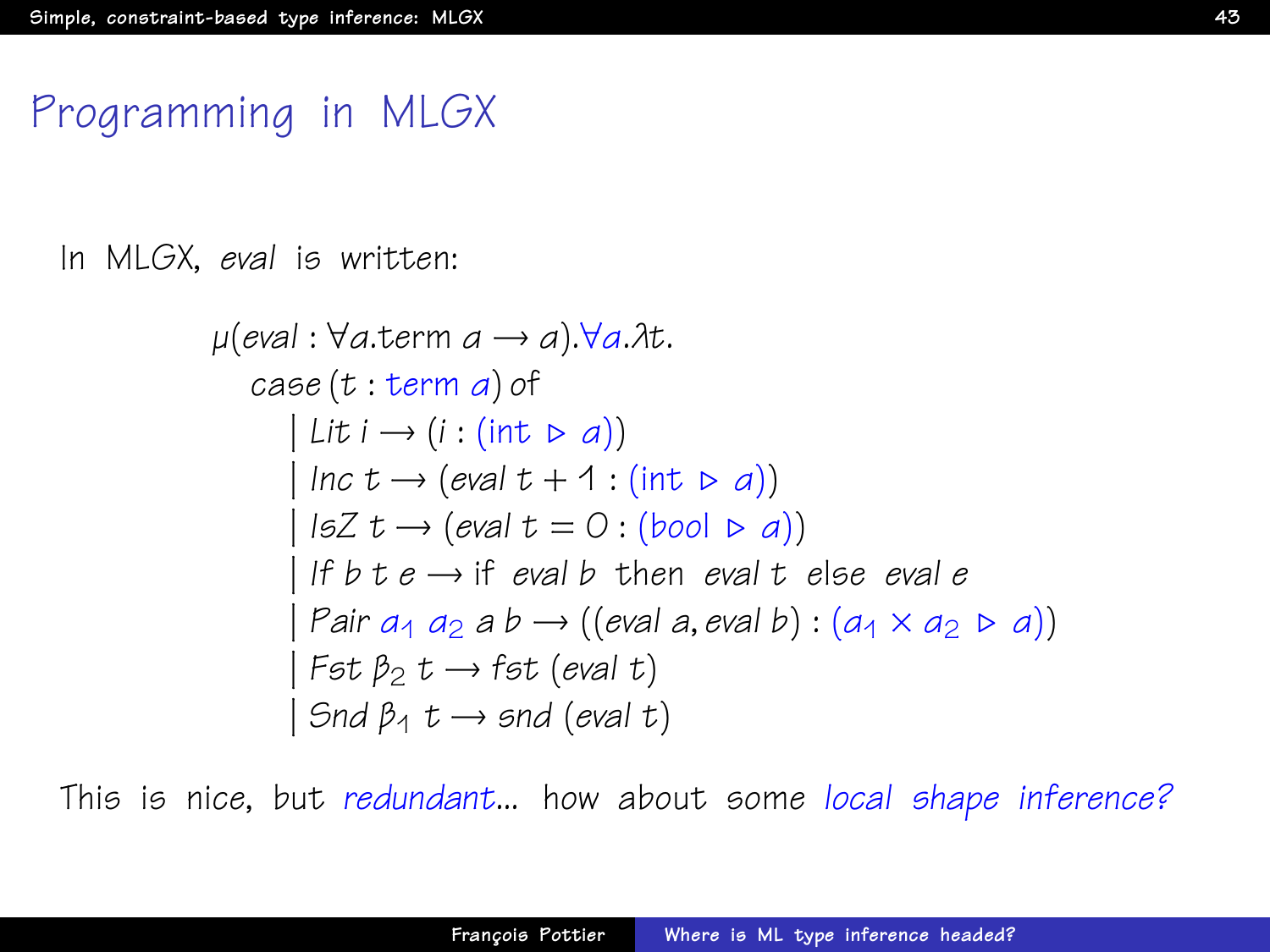[Introducing generalized algebraic data types](#page-23-0)

[Typechecking: MLGI](#page-31-0)

[Simple, constraint-based type inference: MLGX](#page-36-0)

<span id="page-43-0"></span>[Local shape inference](#page-43-0)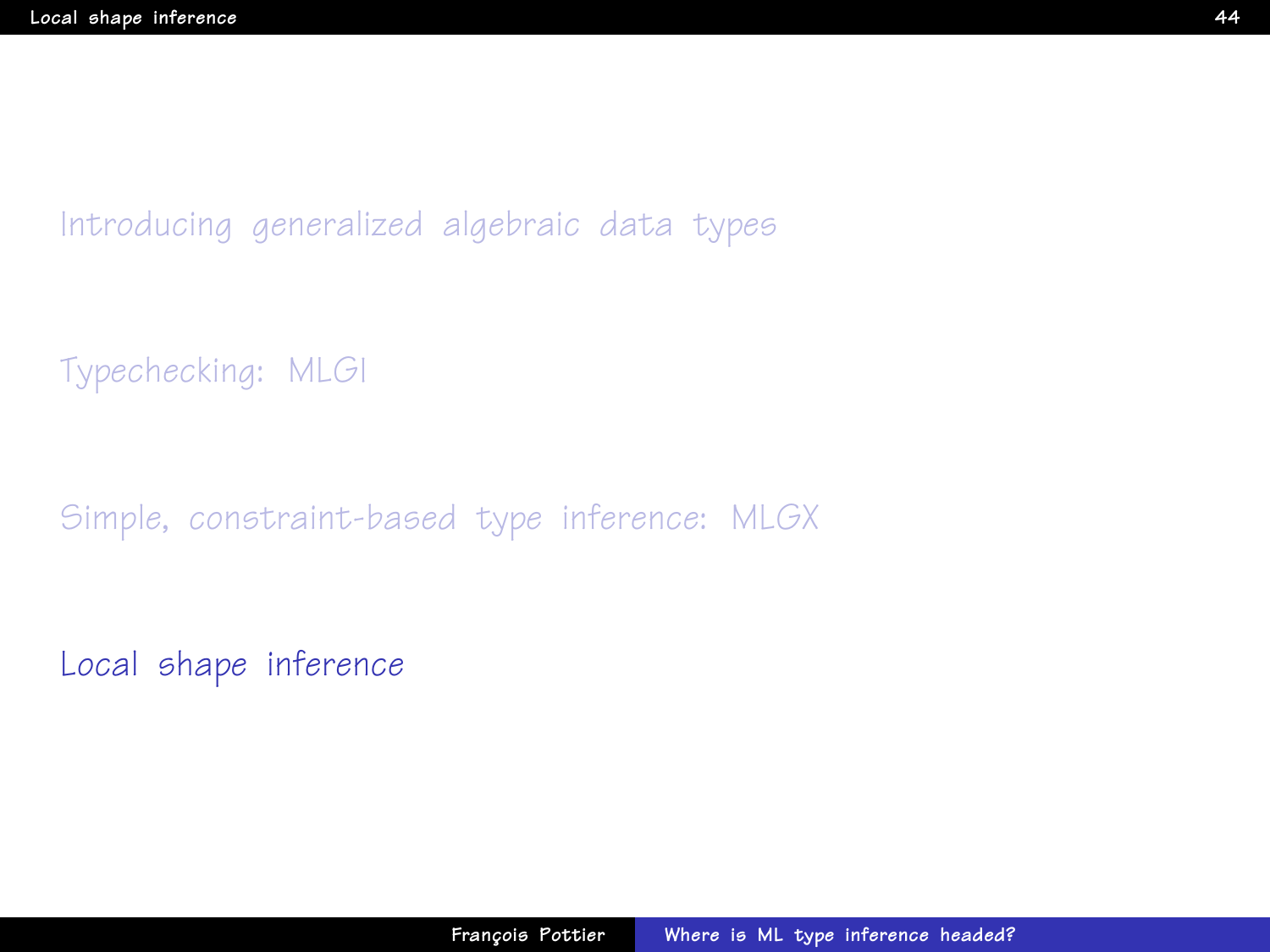# **Shapes**

Shapes are defined by

 $s ::= \bar{v} \cdot \bar{v}$ 

The flexible type variables  $\bar{y}$  (bound within τ) represent unknown or polymorphic types.

That is, the shape  $\gamma \rightarrow \gamma$  adequately describes the integer successor function as well as the polymorphic identity function.

This shape is much more precise than  $y_1y_2.y_1 \rightarrow y_2$ , which describes any function.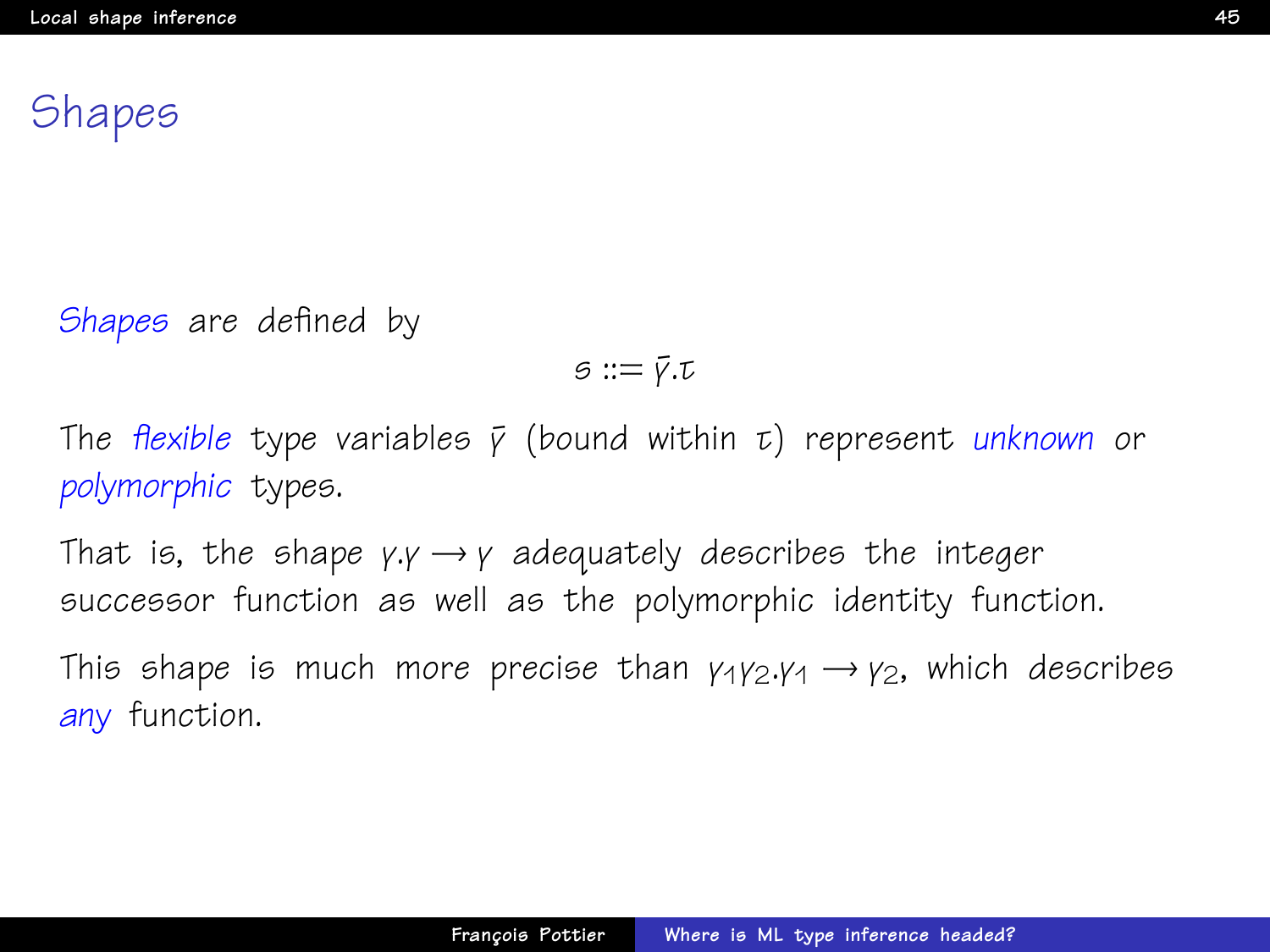## Shapes, continued

Shapes can have free type variables; these are interpreted as known types. For instance, the shape

#### γ.α × γ

describes a pair whose first component has type α, where the type variable a was explicitly and universally bound by the programmer, and whose second component has unknown type.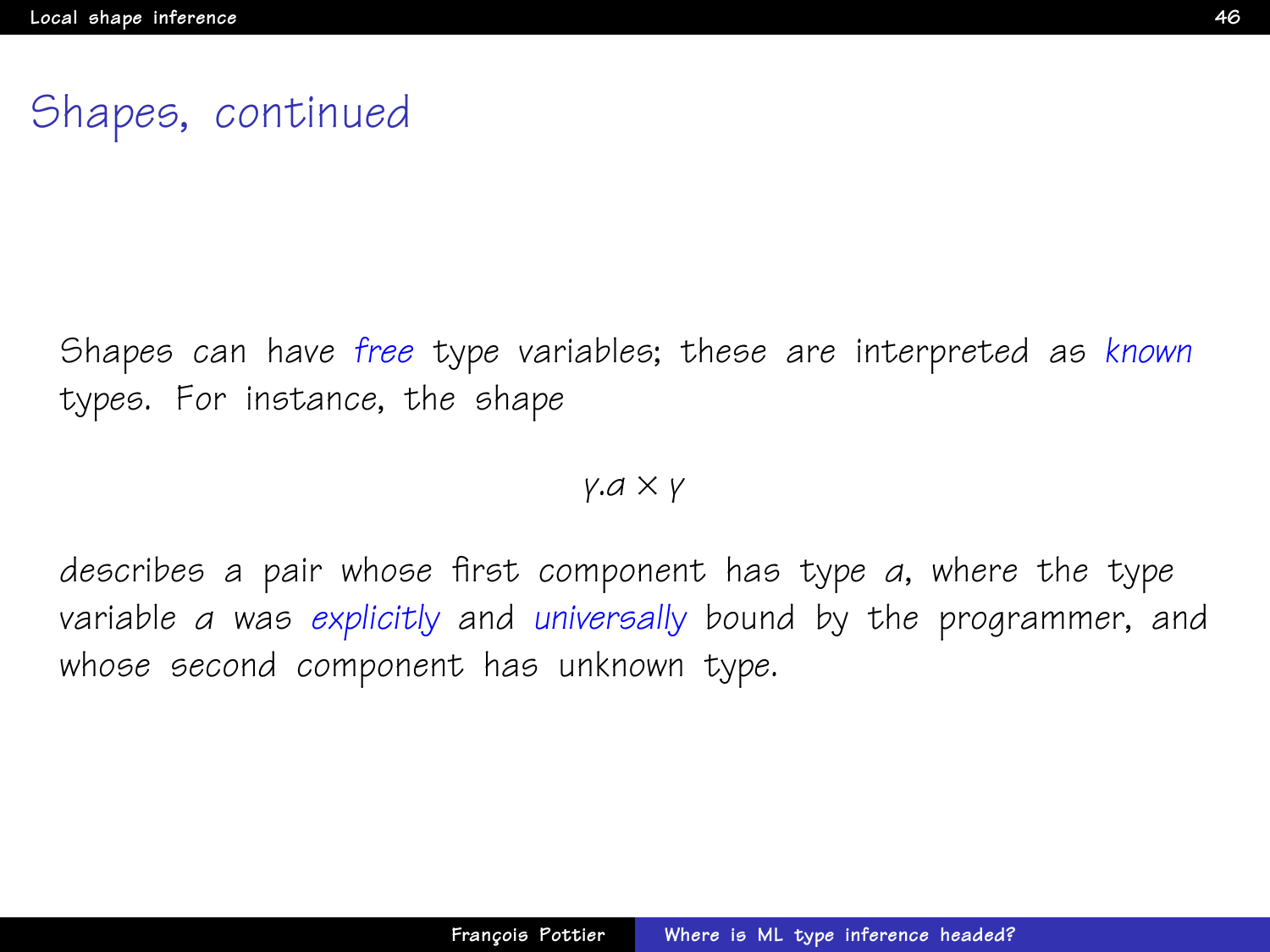# Ordering shapes

Shapes are equipped with a standard instantiation ordering. For instance,

$$
(\gamma_1.a \times \gamma_1) \preceq (\gamma_2.a \times (a \rightarrow \gamma_2))
$$

The uninformative shape γ.γ, written  $\perp$ , is the least element.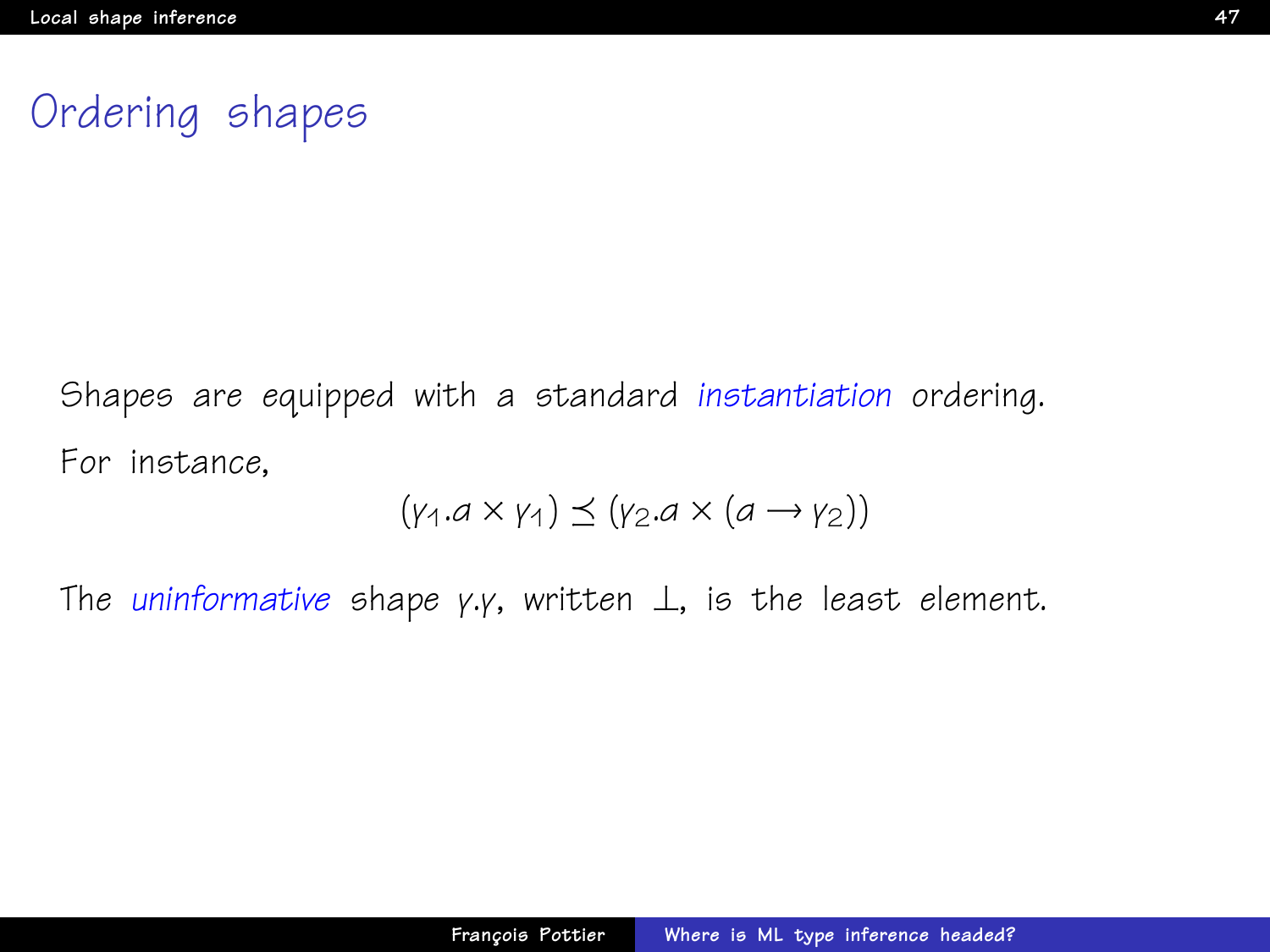# Ordering shapes, continued

When two shapes have an upper bound, they have a least upper bound, computed via first-order unification.

For instance,

$$
(\gamma \cdot \gamma \rightarrow \gamma) \sqcup (\gamma \cdot \text{int} \rightarrow \gamma) = \text{int} \rightarrow \text{int}
$$

This allows local shape inference to find that "applying the identity function to an integer yields an integer" – reasoning that requires instantiation.

Yet, this use of unification is local, because flexible type variables are never shared between shapes.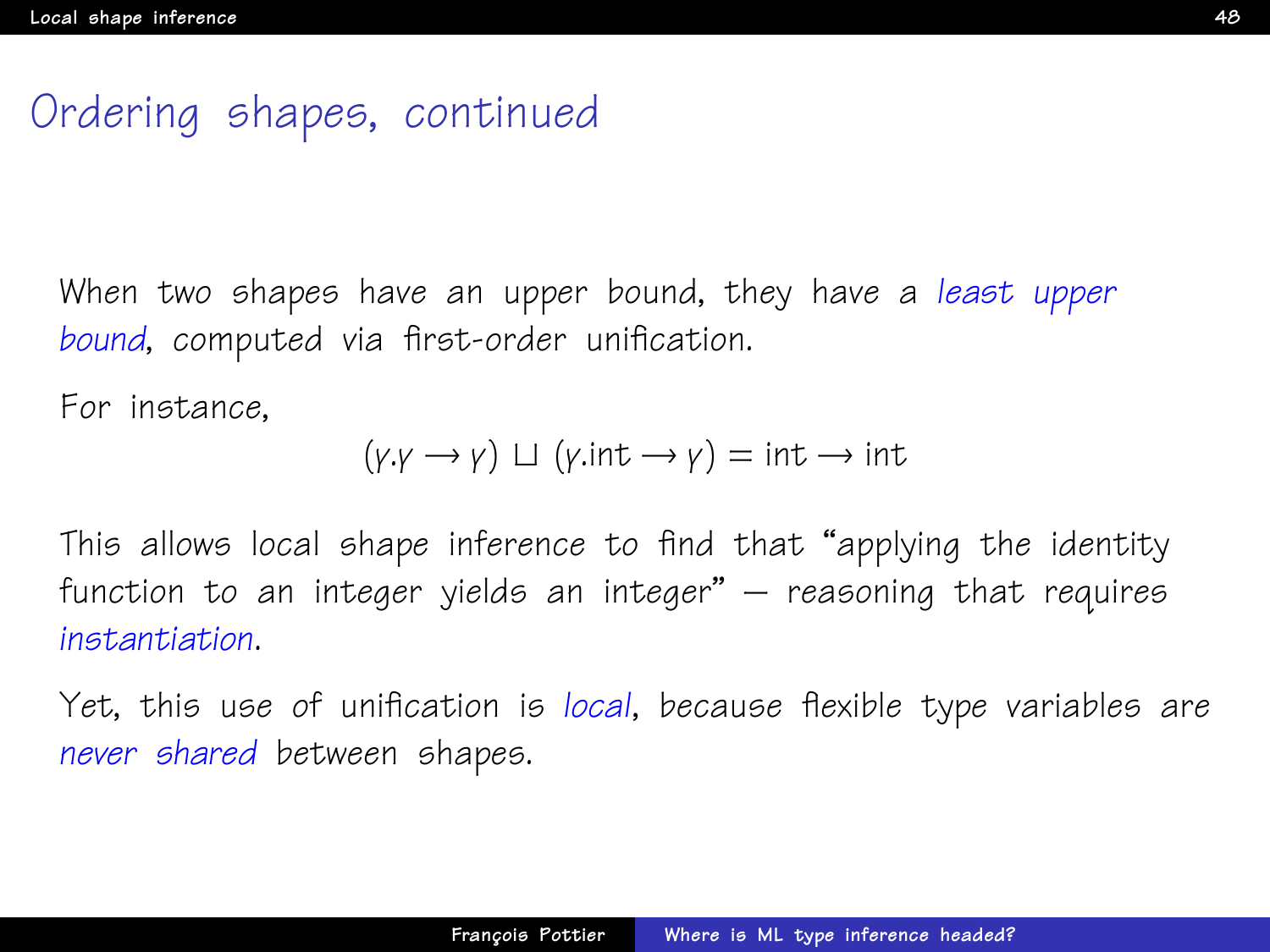# Algorithm Z, judgements

Here is a very rough overview of a shape inference algorithm. Judgements take the form

$$
E, \Gamma \vdash e \downarrow s \uparrow s' \leadsto e'
$$

where Γ (which maps variables to shapes) and s are provided, while s' is inferred and at least as informative, that is,  $s \preceq s'$  holds.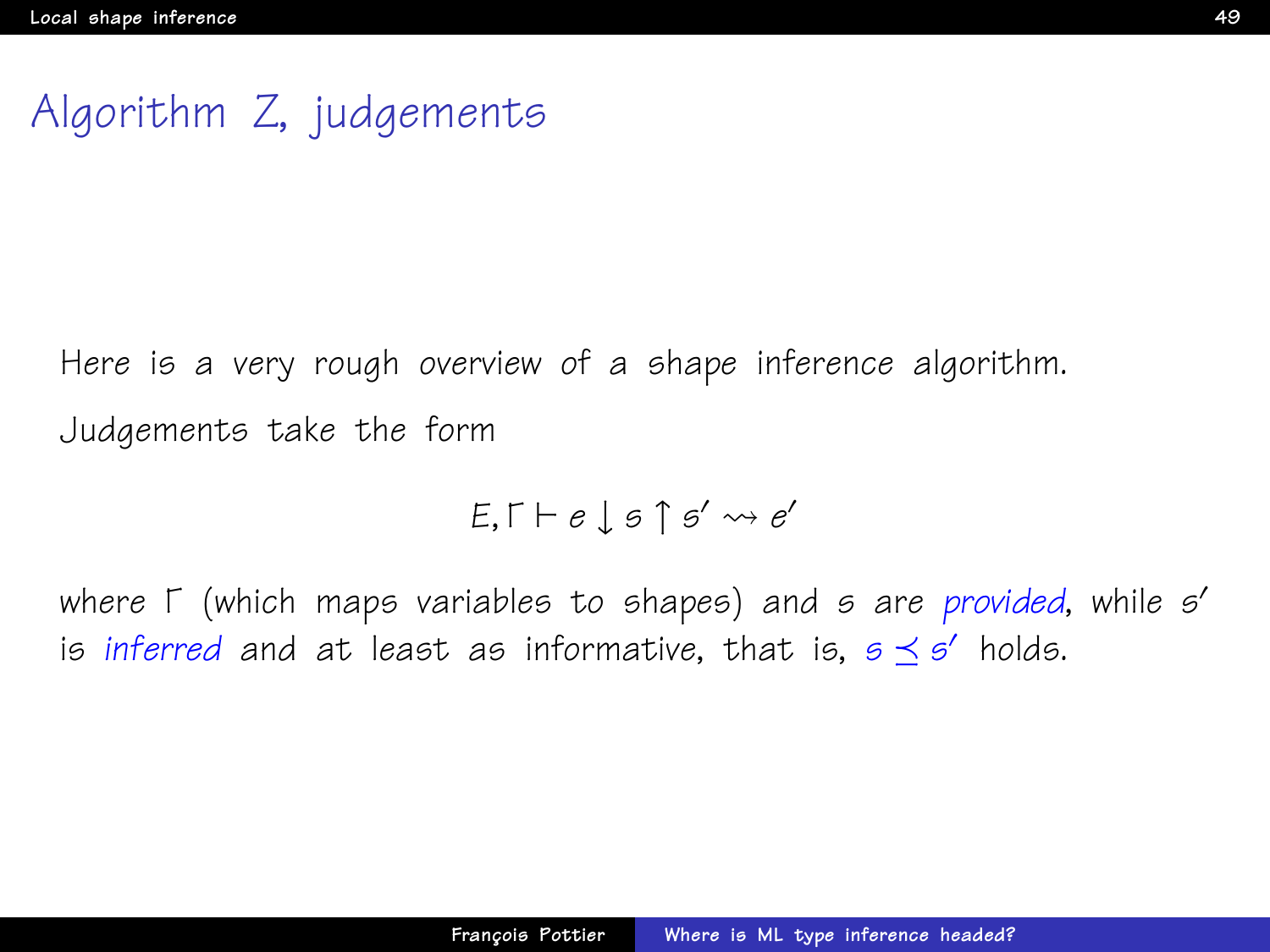## Algorithm Z, mission statement

The transformed term  $e'$  is identical to  $e$ , except

- $\triangleright$  type coercions are inserted at variables and at case clauses,
- new type annotations are inserted around case scrutinees,
- $\triangleright$  existing type annotations are normalized.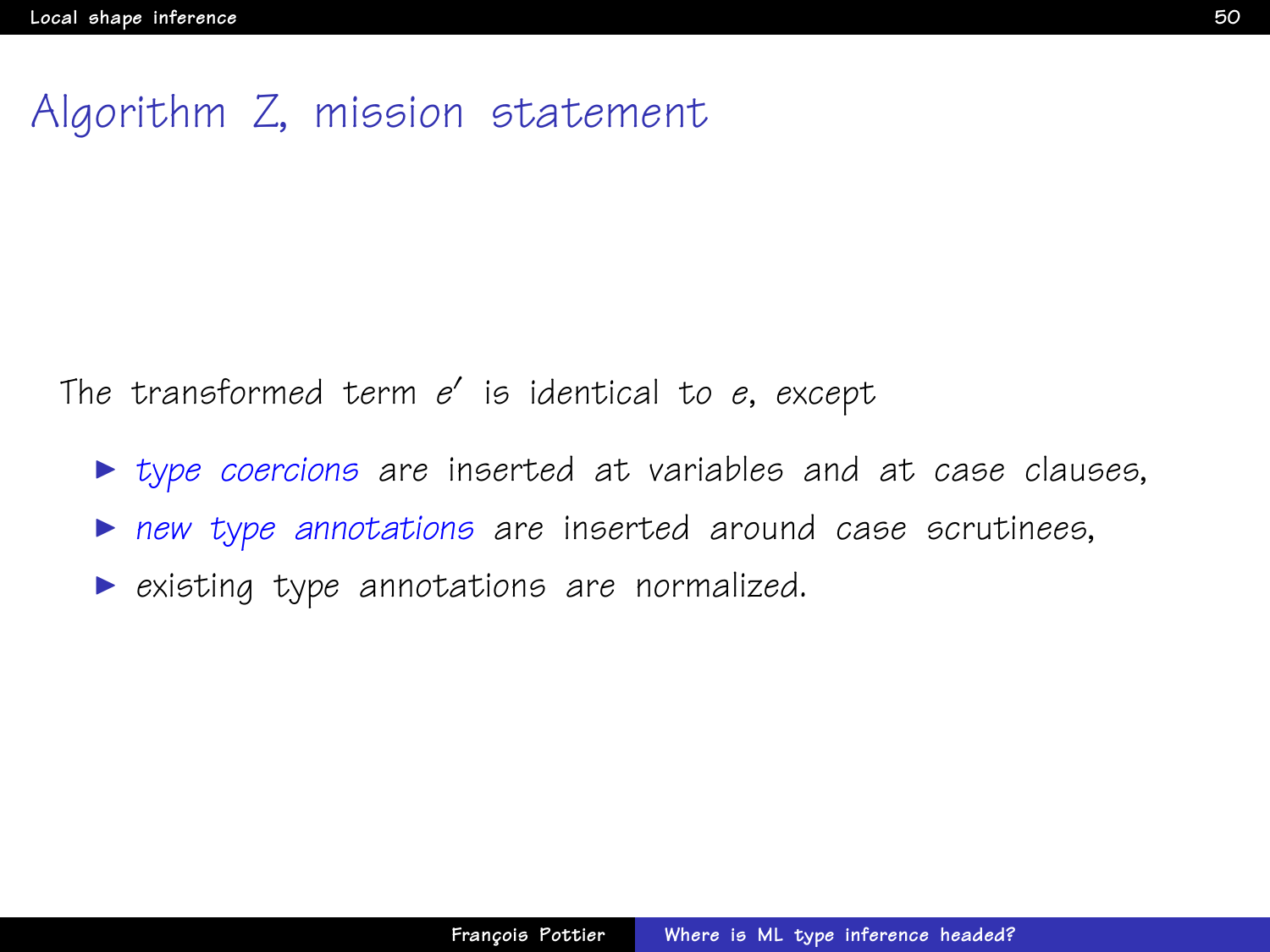#### Algorithm Z, in one slide

This is an instance of the rule that deals with clauses:

$$
\begin{array}{lll}\n\cdots & a = a_1 \times a_2, (\Gamma; a : a_1; b : a_2) \vdash e \downarrow a_1 \times a_2 \rightsquigarrow e' \\
& \text{true}, \Gamma \vdash (\text{Pair } a_1 \ a_2 \ a \ b : \text{term } a) \cdot e \downarrow a \\
& \rightsquigarrow (\text{Pair } a_1 \ a_2 \ a \ b) \cdot (e' : (a_1 \times a_2 \ \triangleright a))\n\end{array}
$$

The clause is expected to return a value of type a. The equation  $a = a_1 \times a_2$  is available inside it. The body e is examined with the normalized expected shape  $a_1 \times a_2$ . We insert an explicit coercion to let MLGX know about the equation that we are exploiting.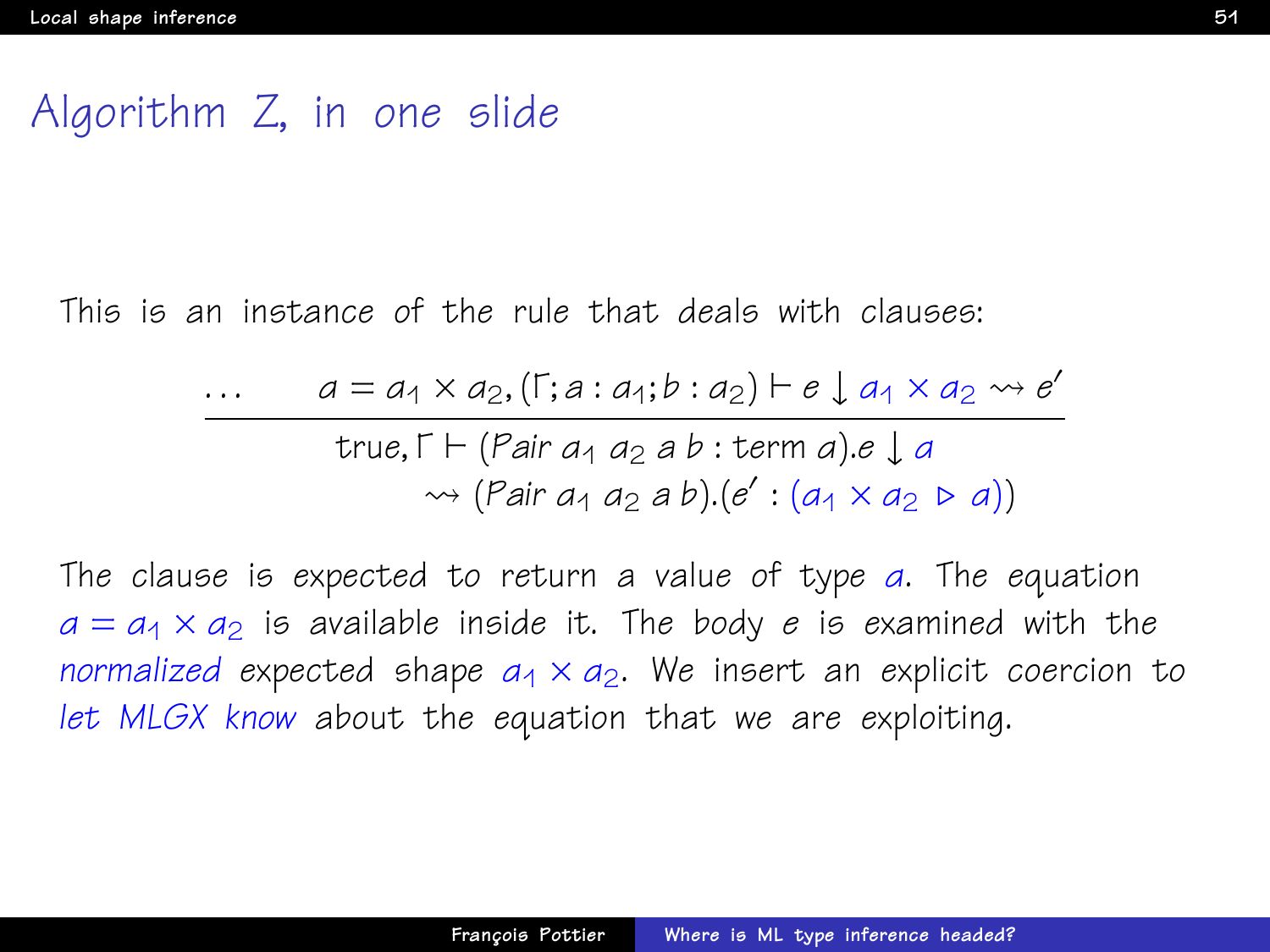# Programming in MLGX

This explains roughly how the surface language version of eval is transformed into:

```
µ
?
(eval : ∀α.term α → α).λt.
   case (t : term α) of
       | Lit i \rightarrow (i : (int \triangleright a))| Inc t \rightarrow (eval t + 1 : (int \triangleright a))
       | IsZ t \rightarrow (eval t = 0 : (bool \triangleright a))
       | If b \, t \, e \rightarrow if eval b then eval t else eval e| Pair a_1 a_2 a b \rightarrow ((eval a, eval b) : (a_1 \times a_2 \cdot a))| Fst a_2 t \rightarrow fst (eval t)
       \vert Snd a_1 t \rightarrow snd (eval t)
```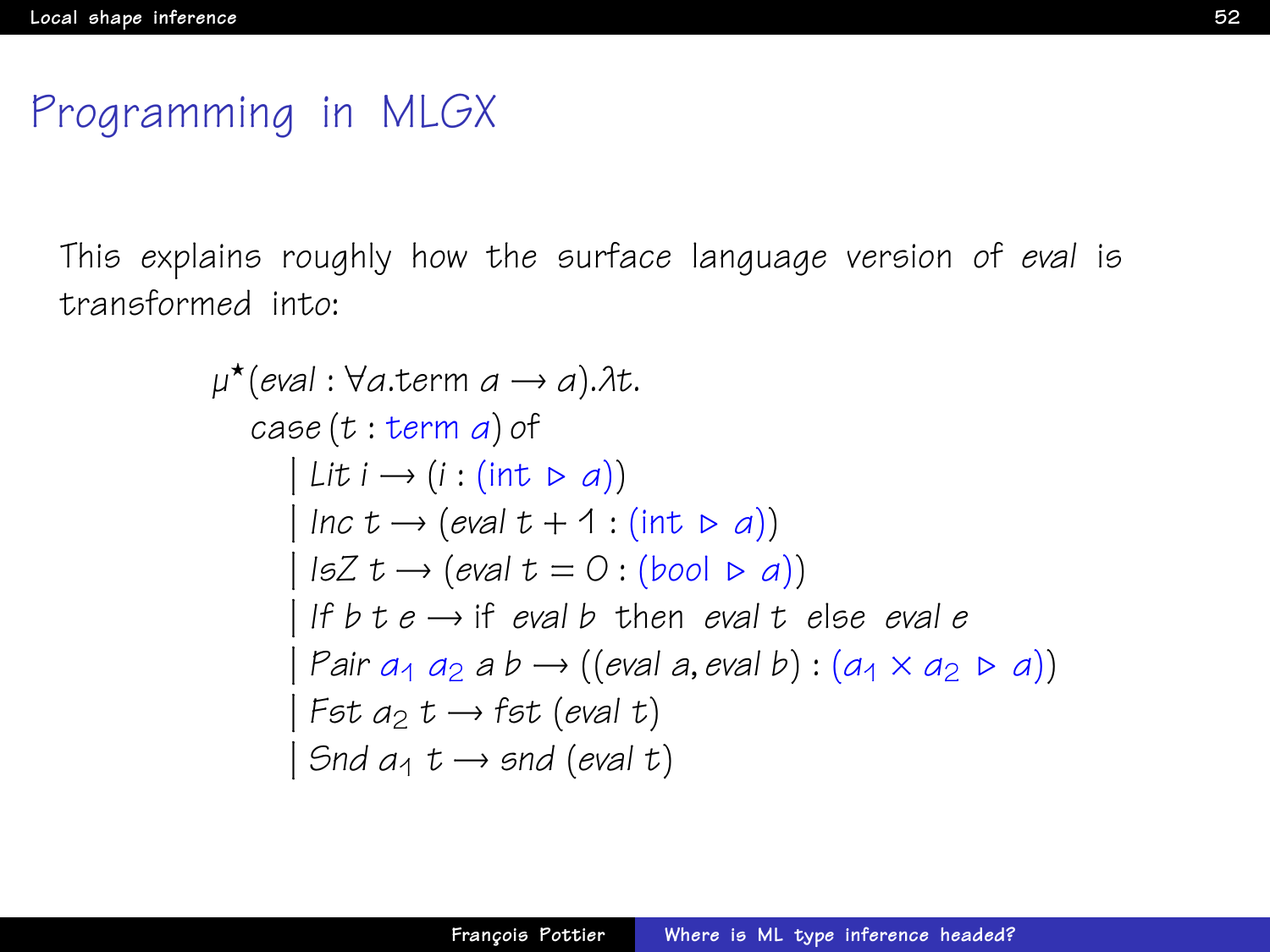#### Soundness

#### Theorem (Soundness for Algorithm Z)

Assume e has type  $\sigma$  in MLGI. If Z infers that e has shape s and rewrites e into e', then  $s\preceq\sigma$  holds and e' has type  $\sigma$  in MLGI.

The transformed program can be ill-typed in MLGX, but never because Z inserted incorrect annotations.

It's still unclear how relevant this theorem is in practice, but I like it.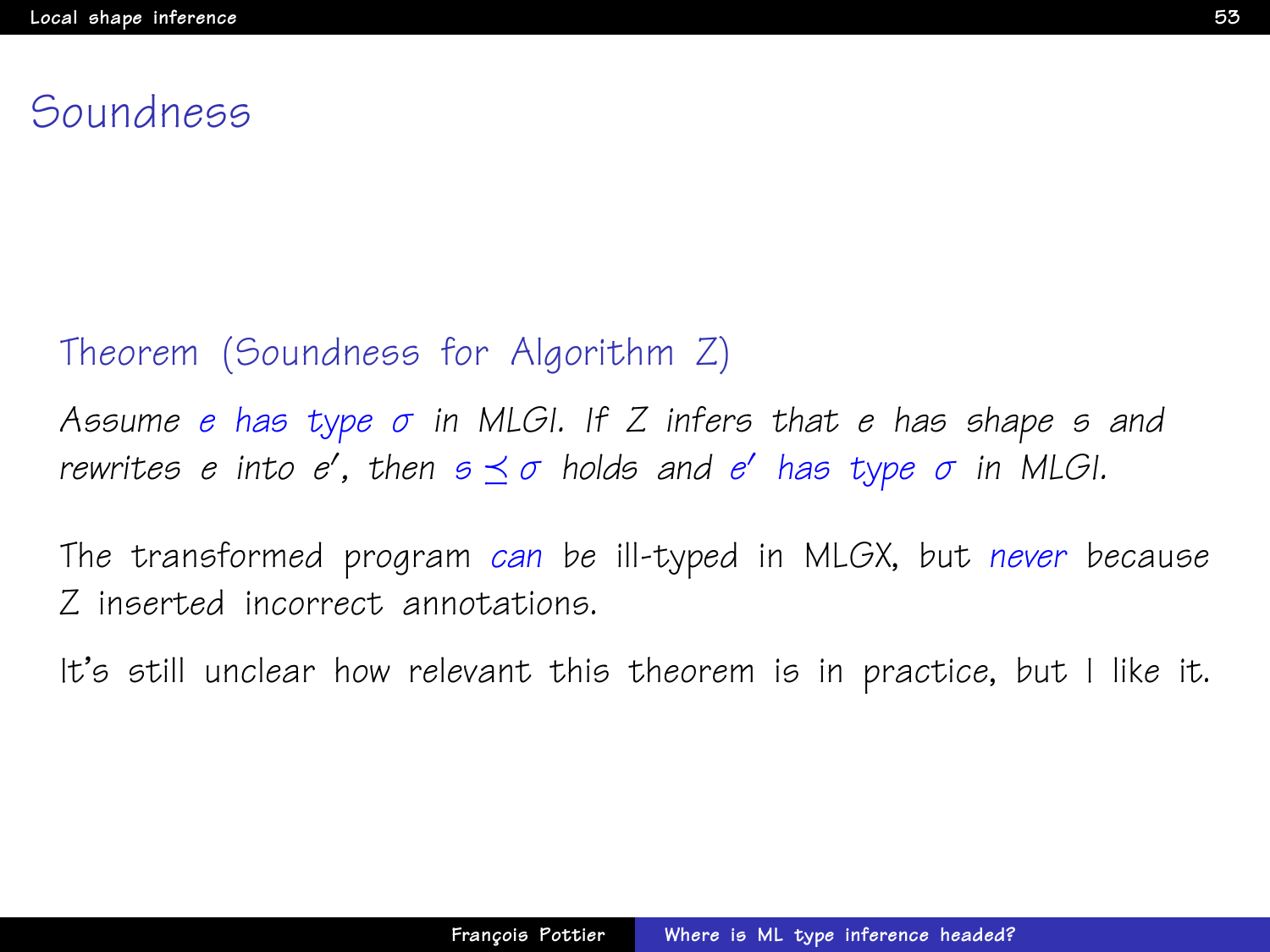# Part III

# <span id="page-53-0"></span>[Conclusion](#page-53-0)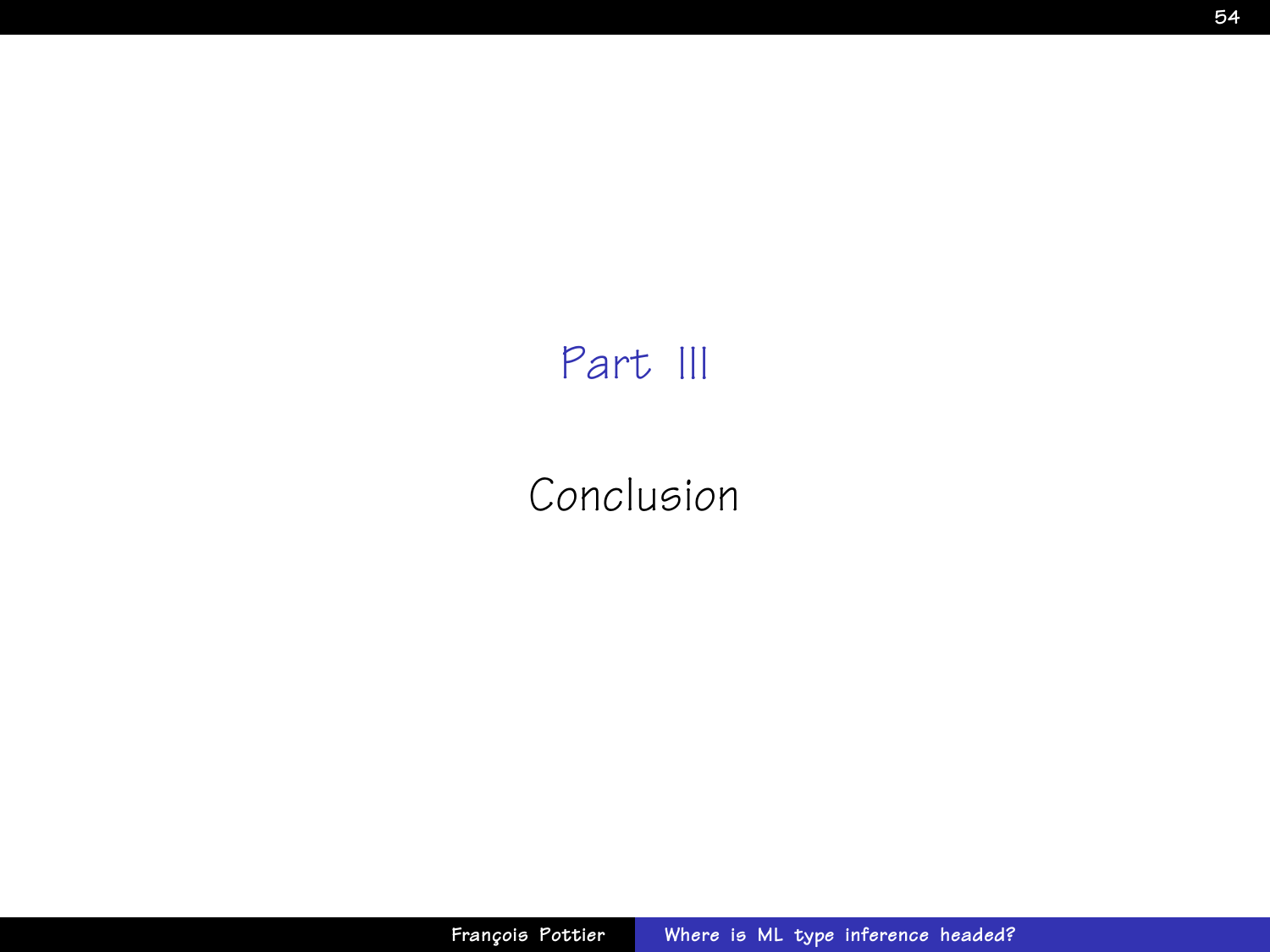# Constraint-based type inference

Constraint-based type inference is a versatile tool that can deal with many language features while relying on a single constraint solver.

The solver's implementation can be complex, but its behavior remains predictable because it is correct and complete with respect to the logical interpretation of constraints.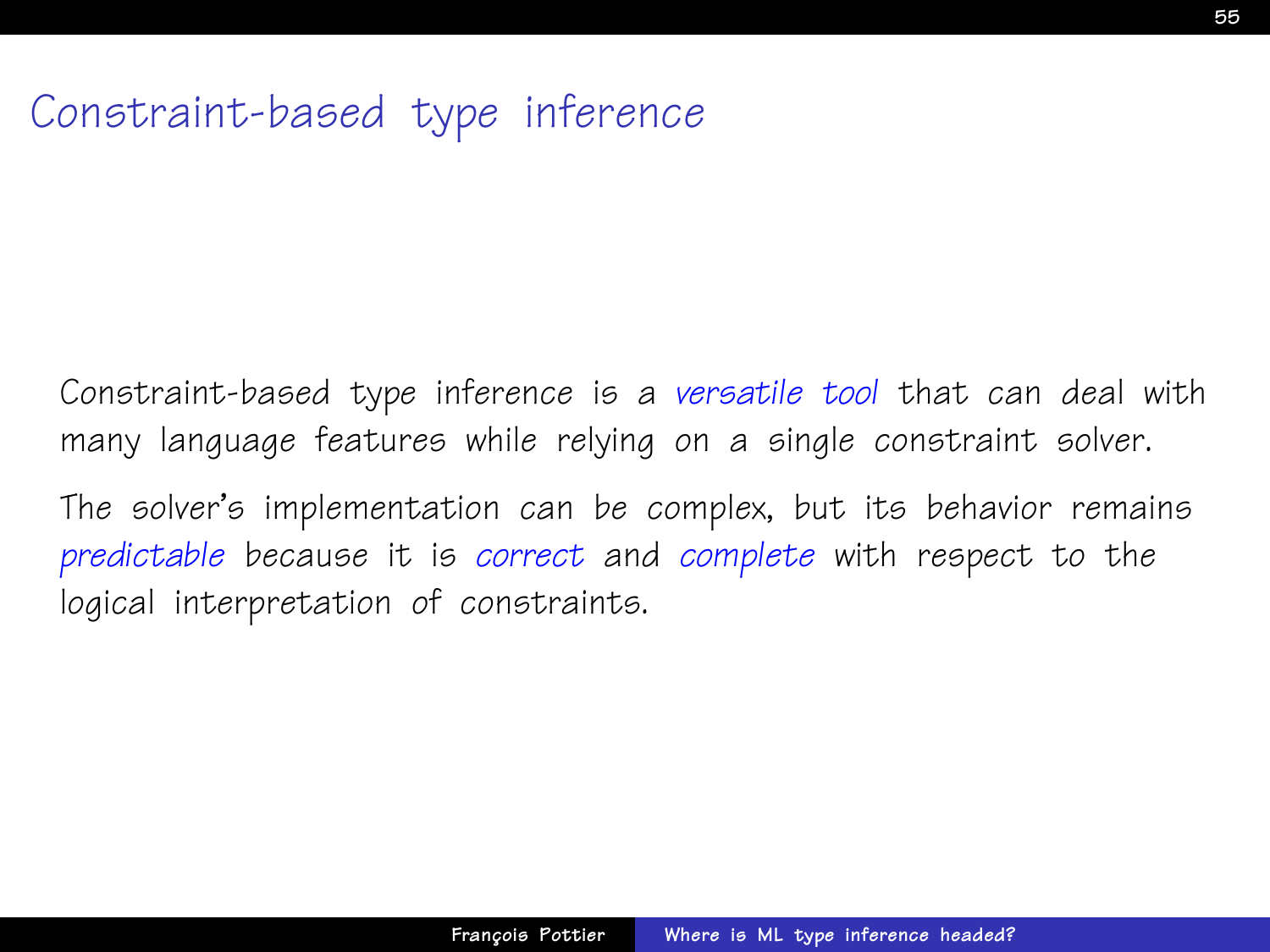## Mandatory type annotations

Some constraint languages have intractable or undecidable satisfiability problems.

Instead of relying on an incomplete constraint solver, I suggest modifying the constraint generation process so as to take advantage of user-provided hints—typically, mandatory type annotations.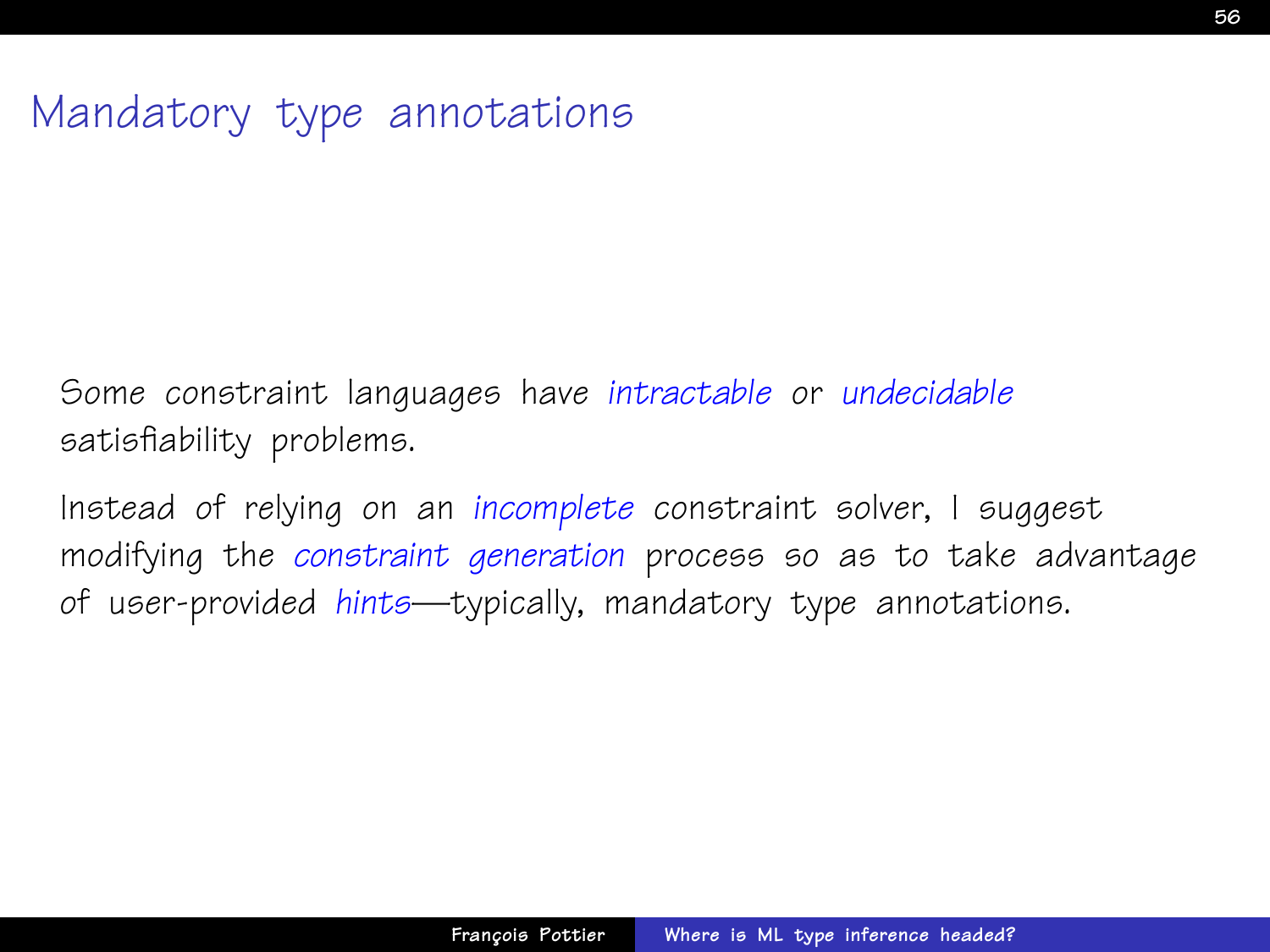# Stratified type inference

If the necessary hints are so numerous that they become a burden, a local shape inference algorithm can be used to automatically produce some of them.

Although its design is usually ad hoc, it should remain predictable if it is sufficiently simple.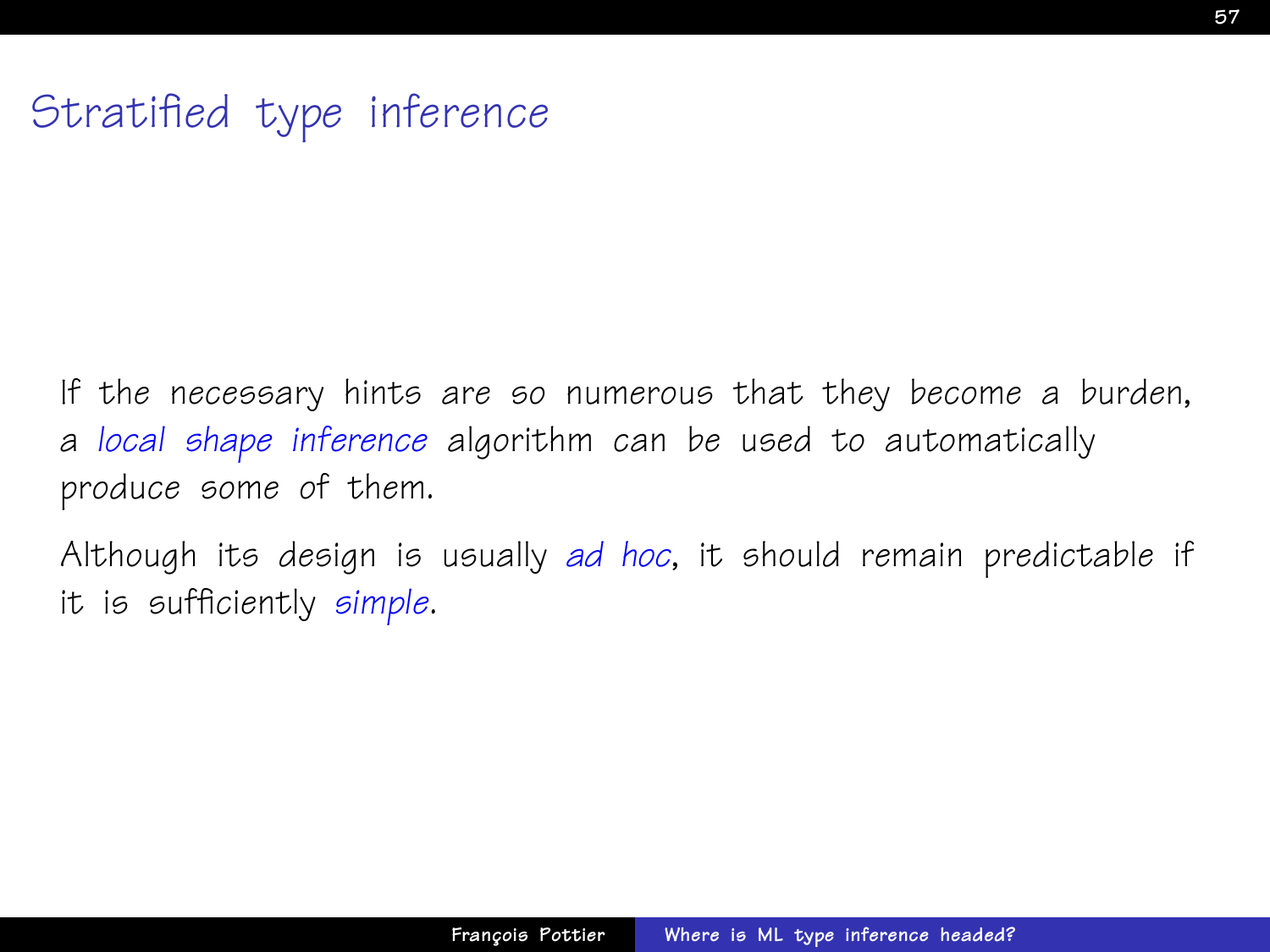Thank you.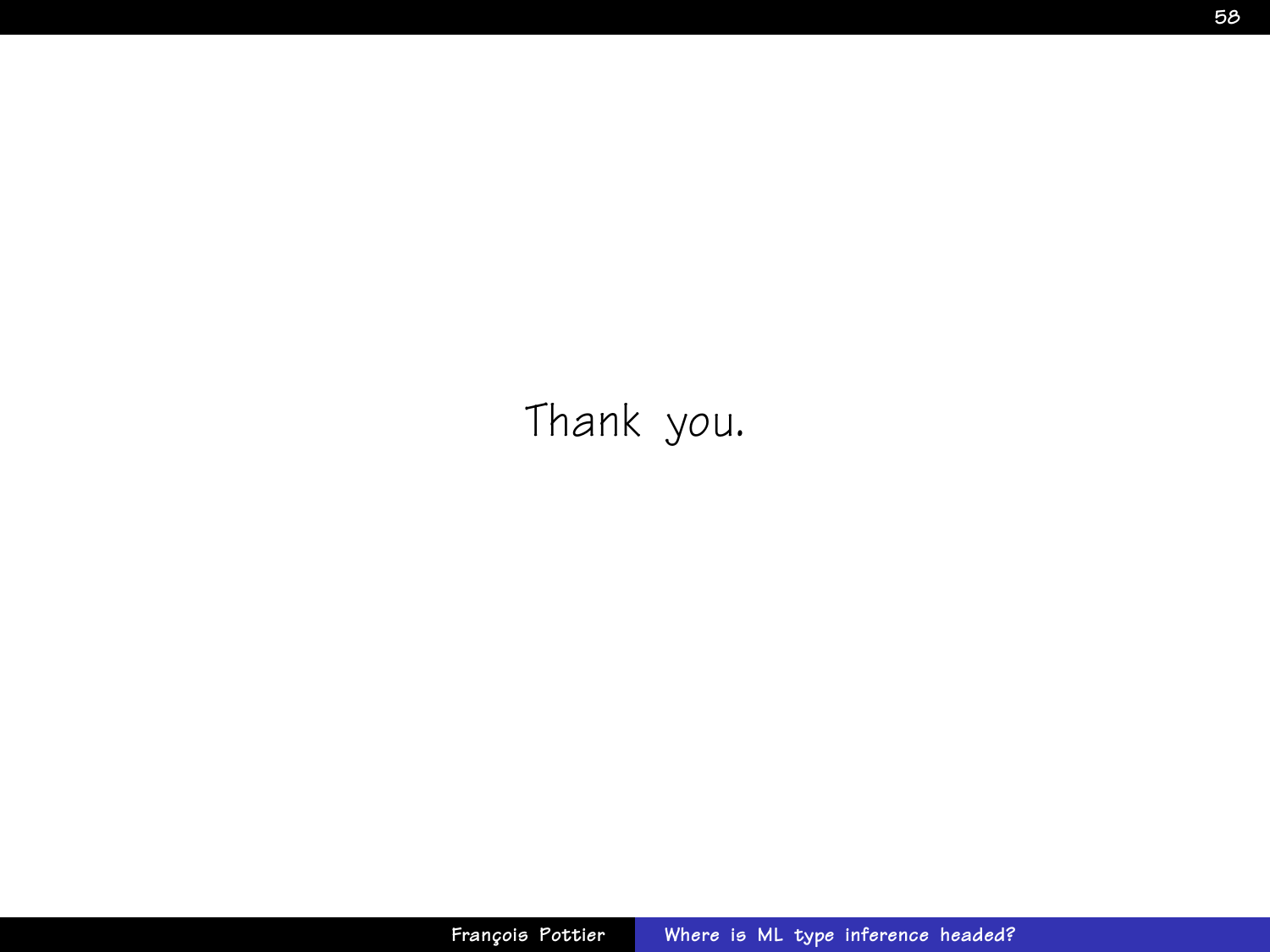# Some questions

- $\triangleright$  is stratified type inference the way of the future, or a pis aller?
- $\triangleright$  is local shape inference really predictable?
- $\blacktriangleright$  how do we explain type errors in a stratified system?
- can we allow some inferred type information to be fed back into shape inference, without losing predictability?